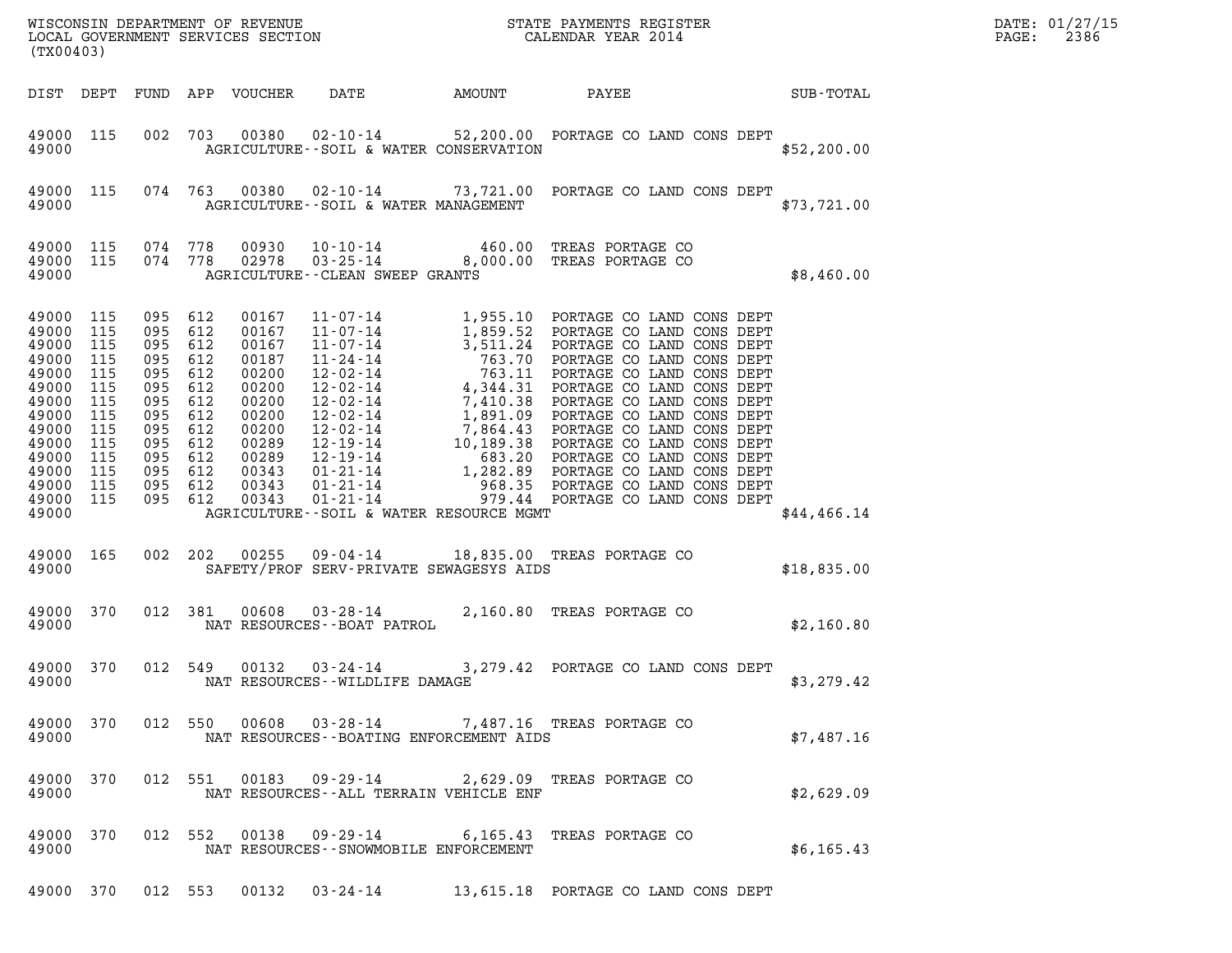| DATE: | 01/27/15 |
|-------|----------|
| PAGE: | 2387     |

| (TX00403)                                            |                     |                                          |                                  |                                                                                                 |                                             | WISCONSIN DEPARTMENT OF REVENUE<br>LOCAL GOVERNMENT SERVICES SECTION FOR THE SERVICES ON THE SERVICES SECTION                                               | $\mathcal{L}(\mathcal{L}^{\mathcal{L}}_{\mathcal{L}})$ and $\mathcal{L}^{\mathcal{L}}_{\mathcal{L}}$ and $\mathcal{L}^{\mathcal{L}}_{\mathcal{L}}$ and $\mathcal{L}^{\mathcal{L}}_{\mathcal{L}}$ | DATE: 01/27/15<br>2387<br>$\mathtt{PAGE:}$ |
|------------------------------------------------------|---------------------|------------------------------------------|----------------------------------|-------------------------------------------------------------------------------------------------|---------------------------------------------|-------------------------------------------------------------------------------------------------------------------------------------------------------------|--------------------------------------------------------------------------------------------------------------------------------------------------------------------------------------------------|--------------------------------------------|
|                                                      |                     |                                          |                                  |                                                                                                 | DIST DEPT FUND APP VOUCHER DATE AMOUNT      |                                                                                                                                                             | PAYEE SUB-TOTAL                                                                                                                                                                                  |                                            |
| 49000                                                |                     |                                          |                                  |                                                                                                 | NAT RESOURCES--WILDLIFE DAMAGE CLAIMS       | 49000 370 012 553 00132 03-24-14 1,247.52 PORTAGE CO LAND CONS DEPT                                                                                         | \$14,862.70                                                                                                                                                                                      |                                            |
| 49000                                                |                     |                                          |                                  |                                                                                                 | NAT RESOURCES-FOREST CROP/MANAGED FOREST    | 49000 370 012 566 00001 09-16-14 21,075.04 TREAS PORTAGE CO                                                                                                 | \$21,075.04                                                                                                                                                                                      |                                            |
| 49000 370 012 575<br>49000 370<br>49000 370<br>49000 |                     |                                          |                                  | NAT RESOURCES - - SNOWMOBILE TRAIL AIDS                                                         |                                             | 012 575 00188 08-07-14 72,725.00 TREAS PORTAGE CO<br>012 575 00530 09-16-14 36,916.76 TREAS PORTAGE CO<br>012 575 01551 02-11-14 15,091.90 TREAS PORTAGE CO | \$124,733.66                                                                                                                                                                                     |                                            |
| 49000                                                |                     |                                          |                                  |                                                                                                 | NAT RESOURCES--LAKES MANAGEMENT GRANTS      | 49000 370 012 663 01090 11-14-14 29,025.24 TREAS PORTAGE CO                                                                                                 | \$29,025.24                                                                                                                                                                                      |                                            |
| 49000                                                |                     |                                          |                                  |                                                                                                 | NAT RESOURCES -- INVASIVE AQUATICE SPECIES  | 49000 370 012 678 02202 04-07-14 1,617.00 TREAS PORTAGE CO                                                                                                  | \$1,617.00                                                                                                                                                                                       |                                            |
| 49000                                                |                     |                                          |                                  | NAT RESOURCES--RU RECYCLING GRANT                                                               |                                             | 49000 370 074 670 41905 05-23-14 204,409.90 TREAS PORTAGE CO                                                                                                | \$204, 409.90                                                                                                                                                                                    |                                            |
| 49000                                                |                     |                                          |                                  | NAT RESOURCES--RU CONSOLIDATED GRANT                                                            |                                             | 49000 370 074 673 41905 05-23-14 16,309.92 TREAS PORTAGE CO                                                                                                 | \$16,309.92                                                                                                                                                                                      |                                            |
| 49000 370<br>49000 370<br>49000                      |                     |                                          | 095 517<br>095 517               | NAT RESOURCES - - POLLUTION CONTROL                                                             |                                             |                                                                                                                                                             | \$108,744.83                                                                                                                                                                                     |                                            |
| 49000 395<br>49000                                   |                     |                                          |                                  |                                                                                                 | TRANSPORTATION - - ELDERLY/DISABLED CAPITAL | 011 167 30174 11-07-14 8,830.40 TREAS PORTAGE CO                                                                                                            | \$8,830.40                                                                                                                                                                                       |                                            |
| 49000 395<br>49000                                   |                     | 011 168                                  | 14049                            | TRANSPORTATION--ELDERLY & DISABLED                                                              |                                             | 05-05-14 154,291.00 COUNTY OF PORTAGE                                                                                                                       | \$154, 291.00                                                                                                                                                                                    |                                            |
| 49000<br>49000<br>49000<br>49000                     | 395<br>395<br>- 395 | 011 182<br>011 182<br>011 182            | 02815<br>21465<br>22606          | $02 - 05 - 14$<br>$08 - 18 - 14$<br>$08 - 28 - 14$<br>TRANSPORTATION - - TRANSIT AIDS - FEDERAL | 9,680.00                                    | 9,747.40 PORTAGE CO<br>7,759.20 TREAS PORTAGE CO<br>TREAS PORTAGE CO                                                                                        | \$27,186.60                                                                                                                                                                                      |                                            |
| 49000 395<br>49000<br>49000<br>49000                 | 395<br>- 395<br>395 | 011 185<br>011 185<br>011 185<br>011 185 | 01213<br>04117<br>05876<br>09336 | $01 - 21 - 14$<br>$02 - 18 - 14$<br>$03 - 10 - 14$<br>$04 - 14 - 14$                            |                                             | 2,140.06 PORTAGE CO SHERIFFS DEPT<br>899.14 PORTAGE CO SHERIFFS DEPT<br>899.14 PORTAGE CO SHERIFFS DEPT<br>2,833.28 PORTAGE CO SHERIFFS DEPT                |                                                                                                                                                                                                  |                                            |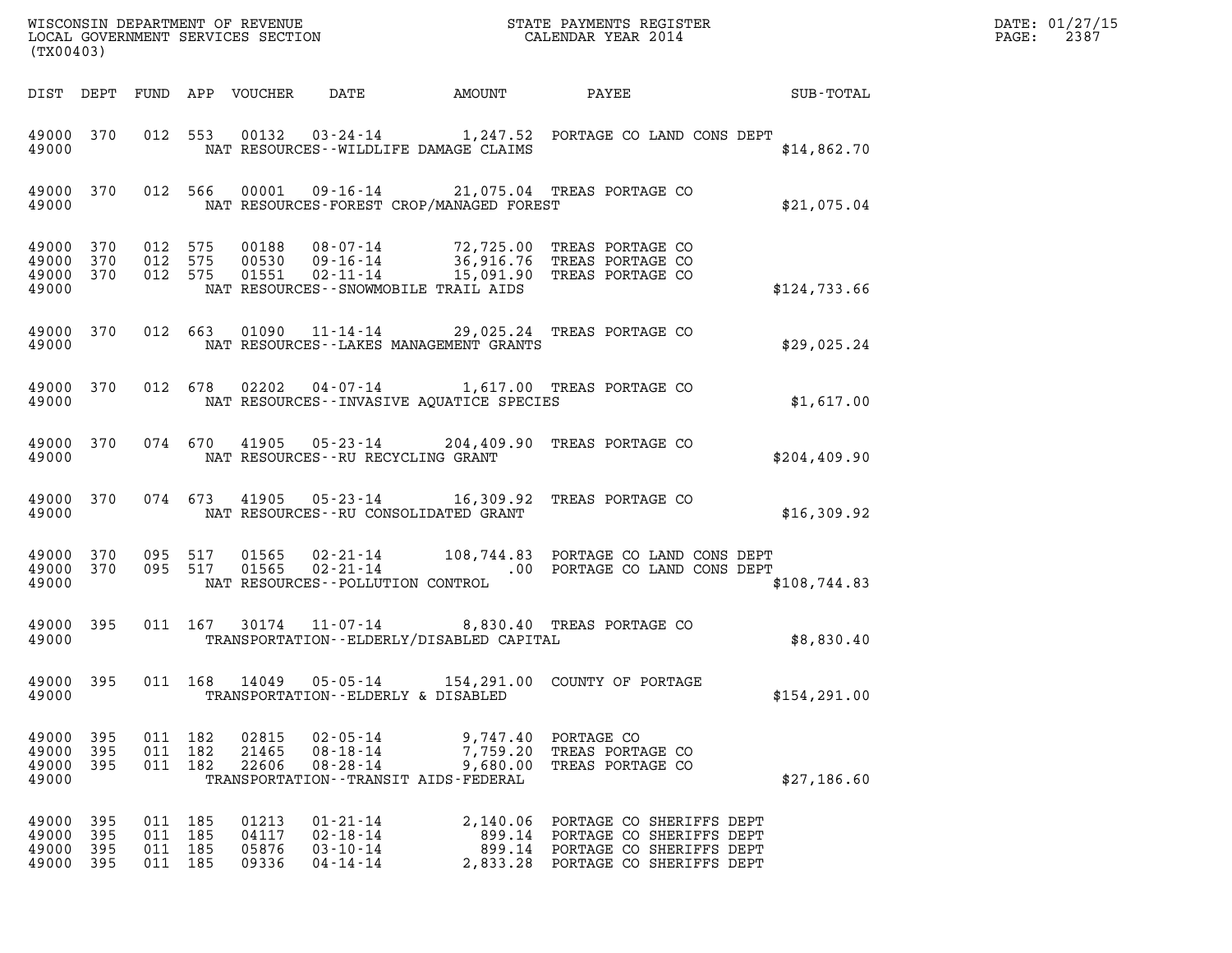| (TX00403)                                                                                                                  |                                                                                         |                                                                                         |                                                                                         |                                                                                                                   |                                                                                                                                                                                                                                                                           |                                                                                                                                                                                   |                                                                                                                                                                                    |                                                                            |
|----------------------------------------------------------------------------------------------------------------------------|-----------------------------------------------------------------------------------------|-----------------------------------------------------------------------------------------|-----------------------------------------------------------------------------------------|-------------------------------------------------------------------------------------------------------------------|---------------------------------------------------------------------------------------------------------------------------------------------------------------------------------------------------------------------------------------------------------------------------|-----------------------------------------------------------------------------------------------------------------------------------------------------------------------------------|------------------------------------------------------------------------------------------------------------------------------------------------------------------------------------|----------------------------------------------------------------------------|
| DIST                                                                                                                       | DEPT                                                                                    | FUND                                                                                    | APP                                                                                     | <b>VOUCHER</b>                                                                                                    | DATE                                                                                                                                                                                                                                                                      | AMOUNT                                                                                                                                                                            | PAYEE                                                                                                                                                                              | SUB-TOTAL                                                                  |
| 49000<br>49000<br>49000<br>49000<br>49000<br>49000<br>49000<br>49000                                                       | 395<br>395<br>395<br>395<br>395<br>395<br>395                                           | 011<br>011<br>011<br>011<br>011<br>011<br>011                                           | 185<br>185<br>185<br>185<br>185<br>185<br>185                                           | 13191<br>16830<br>17769<br>26678<br>28620<br>31461<br>98510                                                       | $05 - 27 - 14$<br>$07 - 03 - 14$<br>07-14-14<br>$10 - 08 - 14$<br>$10 - 24 - 14$<br>$11 - 19 - 14$<br>$01 - 06 - 14$                                                                                                                                                      | 1,477.85<br>8,179.50<br>1,323.15<br>2,945.68<br>1,859.33<br>1,728.23<br>705.64<br>TRANSPORTATION - - HIGHWAY SAFETY - FEDERAL                                                     | PORTAGE CO SHERIFFS DEPT<br>PORTAGE CO SHERIFFS DEPT<br>PORTAGE CO SHERIFFS DEPT<br>PORTAGE CO SHERIFFS DEPT<br>PORTAGE CO SHERIFFS DEPT<br>PORTAGE CO SHERIFFS DEPT<br>PORTAGE CO | <b>JUSTICE PR</b><br>\$24,991.00                                           |
| 49000<br>49000<br>49000<br>49000                                                                                           | 395<br>395<br>395                                                                       | 011<br>011<br>011                                                                       | 190<br>190<br>190                                                                       | 02049<br>18049<br>28049                                                                                           | $01 - 06 - 14$<br>$07 - 07 - 14$<br>$10 - 06 - 14$                                                                                                                                                                                                                        | 402,963.82<br>805,927.64<br>402,963.83<br>TRANSPORTATION--GENERAL TRANSP AIDS-GTA                                                                                                 | COUNTY OF PORTAGE<br>COUNTY OF PORTAGE<br>COUNTY OF PORTAGE                                                                                                                        | \$1,611,855.29                                                             |
| 49000<br>49000<br>49000<br>49000                                                                                           | 395<br>395<br>395                                                                       | 011<br>011<br>011                                                                       | 278<br>278<br>278                                                                       | 19279<br>25537<br>98999                                                                                           | $07 - 23 - 14$<br>$09 - 24 - 14$<br>$01 - 07 - 14$                                                                                                                                                                                                                        | 5,310.87<br>247,440.95<br>5,138.99<br>TRANSPORTATION--LRIP/TRIP/MSIP GRANTS                                                                                                       | TREAS PORTAGE CO<br>TREAS PORTAGE CO<br>TREAS PORTAGE CO                                                                                                                           | \$257,890.81                                                               |
| 49000<br>49000<br>49000<br>49000<br>49000                                                                                  | 395<br>395<br>395<br>395                                                                | 011<br>011<br>011<br>011                                                                | 568<br>568<br>568<br>568                                                                | 02633<br>11247<br>22756<br>98510                                                                                  | $02 - 03 - 14$<br>$05 - 05 - 14$<br>$08 - 28 - 14$<br>$01 - 06 - 14$                                                                                                                                                                                                      | 10,000.00<br>10,000.00<br>10,000.00<br>10,000.00<br>TRANSPORTATION-PRETRIAL INTOX DRIVER INT                                                                                      | PORTAGE CO<br>PORTAGE CO<br>PORTAGE CO<br>PORTAGE CO                                                                                                                               | JUSTICE PR<br><b>JUSTICE PR</b><br>JUSTICE PR<br>JUSTICE PR<br>\$40,000.00 |
| 49000<br>49000                                                                                                             | 410                                                                                     | 002                                                                                     | 116                                                                                     | 11261                                                                                                             | $11 - 05 - 14$<br>CORRECTIONS - - LOCAL AID                                                                                                                                                                                                                               | 66,106.92                                                                                                                                                                         | TREAS PORTAGE CO                                                                                                                                                                   | \$66,106.92                                                                |
| 49000<br>49000<br>49000<br>49000<br>49000<br>49000<br>49000<br>49000<br>49000<br>49000<br>49000<br>49000<br>49000<br>49000 | 435<br>435<br>435<br>435<br>435<br>435<br>435<br>435<br>435<br>435<br>435<br>435<br>435 | 005<br>005<br>005<br>005<br>005<br>005<br>005<br>005<br>005<br>005<br>005<br>005<br>005 | 000<br>000<br>000<br>000<br>000<br>000<br>000<br>000<br>000<br>000<br>000<br>000<br>000 | 90412<br>90415<br>90416<br>90417<br>90419<br>90420<br>90421<br>90500<br>90502<br>90506<br>90508<br>90509<br>90510 | $01 - 01 - 14$<br>$02 - 01 - 14$<br>$03 - 01 - 14$<br>$04 - 01 - 14$<br>$05 - 01 - 14$<br>$06 - 01 - 14$<br>$06 - 30 - 14$<br>$07 - 01 - 14$<br>$08 - 01 - 14$<br>$09 - 01 - 14$<br>$10 - 01 - 14$<br>$11 - 01 - 14$<br>$12 - 01 - 14$<br>HEALTH SERVICES--STATE/FED AIDS | 178,863.00<br>196,625.00<br>174,569.00<br>184,954.00<br>230,036.00<br>199,360.00<br>31,725.00<br>711,008.00<br>441,893.00<br>247,693.00<br>328,223.00<br>132,361.00<br>107,145.00 | PORTAGE CO<br>PORTAGE CO<br>PORTAGE CO<br>PORTAGE CO<br>PORTAGE CO<br>PORTAGE CO<br>PORTAGE CO<br>PORTAGE CO<br>PORTAGE CO<br>PORTAGE CO<br>PORTAGE CO<br>PORTAGE CO<br>PORTAGE CO | \$3,164,455.00                                                             |
| 49000<br>49000                                                                                                             | 435                                                                                     | 005                                                                                     | 163                                                                                     | 01LGS                                                                                                             | $11 - 17 - 14$                                                                                                                                                                                                                                                            | HS--PREPAID MEDICAL TRANSPORT REIMBURSE                                                                                                                                           | 63,900.00 PORTAGE COUNTY AMBULANCE                                                                                                                                                 | \$63,900.00                                                                |

49000 437 005 000 00000 01-06-14 26,659.66 PORTAGE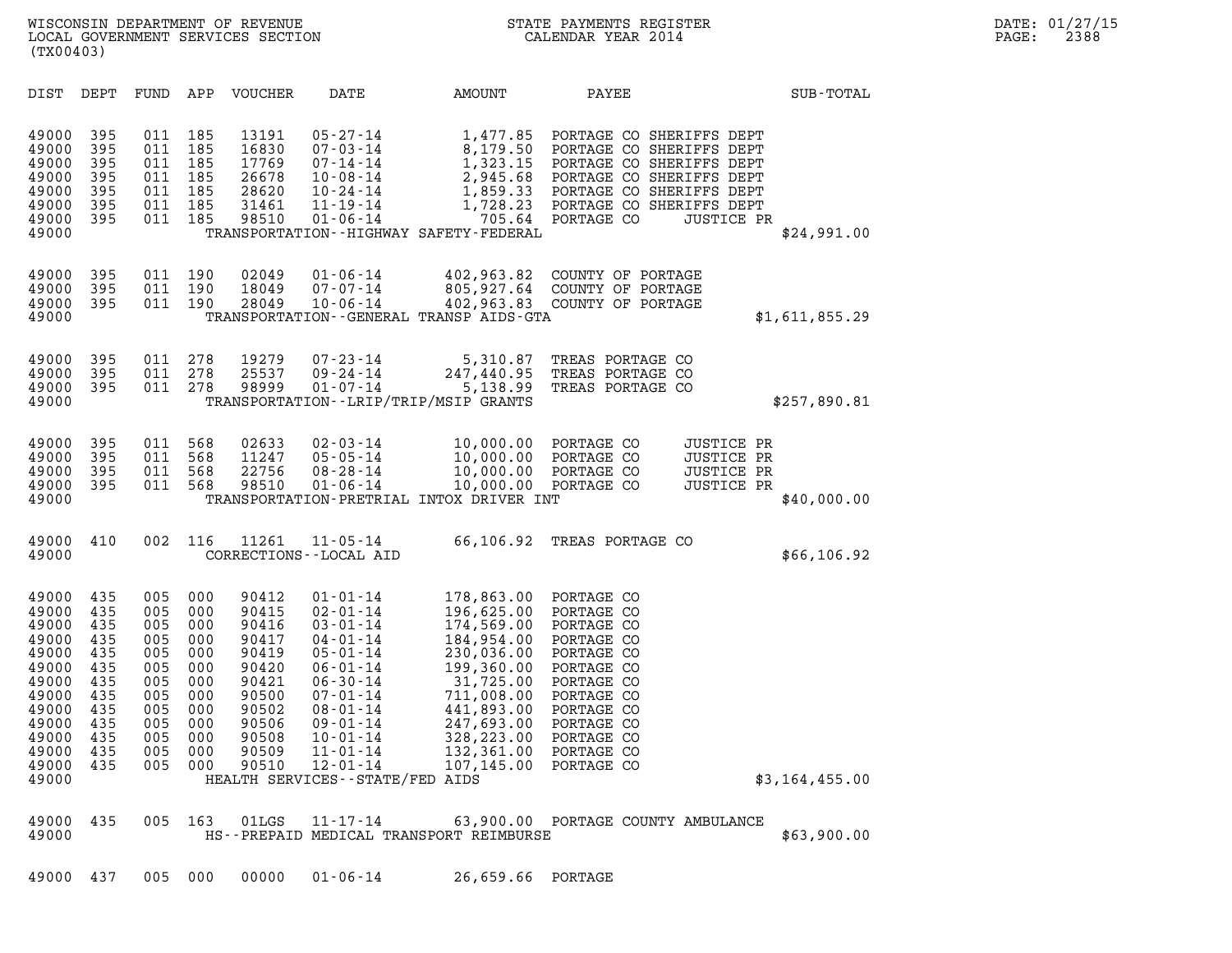DIST DEPT FUND APP VOUCHER DATE AMOUNT PAYEE SUB-TOTAL DIST DEPT FUND APP VOUCHER DATE AMOUNT PAYEE<br>49000 437 005 000 00000 01-30-14 98,435.73 PORTAGE CHILD SUPPORT<br>49000 437 005 000 00000 02-05-14 25,663.64 PORTAGE 49000 437 005 000 00000 02-05-14 25,663.64 PORTAGE 49000 437 005 000 00000 01-30-14 98,435.73 PORTAGE CHILD SUPPORT<br>49000 437 005 000 00000 02-05-14 25,663.64 PORTAGE<br>49000 437 005 000 00000 02-10-14 47,212.56 PORTAGE CHILD SUPPORT<br>49000 437 005 000 00000 03-05-14 150.114. 49000 437 005 000 00000 01-30-14 98,435.73 PORTAGE CH:<br>49000 437 005 000 00000 02-05-14 25,663.64 PORTAGE CH:<br>49000 437 005 000 00000 02-05-14 47,212.56 PORTAGE CH:<br>49000 437 005 000 00000 04-07-14 97.289.21 PORTAGE 49000 437 005 000 00000 02-05-14 25,663.64 PORTAGE<br>49000 437 005 000 00000 02-10-14 47,212.56 PORTAGE CH:<br>49000 437 005 000 00000 03-05-14 150,114.80 PORTAGE<br>49000 437 005 000 00000 04-07-14 97,289.21 PORTAGE<br>49000 437 005 49000 437 005 000 00000 02-10-14 47,212.56 PORTAGE CHILD SUPPORT<br>49000 437 005 000 00000 03-05-14 150,114.80 PORTAGE<br>49000 437 005 000 00000 04-07-14 97,289.21 PORTAGE<br>49000 437 005 000 00000 04-10-14 171,557.41 PORTAGE CH 49000 437 005 000 00000 03-05-14 150,114.80 PORTAGE<br>49000 437 005 000 00000 04-07-14 97,289.21 PORTAGE<br>49000 437 005 000 00000 04-10-14 171,557.41 PORTAGE CHILD SUPPORT<br>49000 437 005 000 00000 05-05-14 158,182.38 PORTAGE C 49000 437 005 000 00000 04-07-14 97,289.21 PORTAGE<br>49000 437 005 000 00000 04-10-14 171,557.41 PORTAGE CH:<br>49000 437 005 000 00000 04-30-14 158,182.38 PORTAGE CH:<br>49000 437 005 000 00000 06-05-14 25,139.88 PORTAGE<br>49000 43 49000 437 005 000 00000 04-10-14 171,557.41 PORTAGE CH:<br>49000 437 005 000 00000 04-30-14 158,182.38 PORTAGE CH:<br>49000 437 005 000 00000 05-05-14 25,139.80 PORTAGE<br>49000 437 005 000 00000 06-05-14 43,830.50 PORTAGE<br>49000 43 49000 437 005 000 00000 04-30-14 158,182.38 PORTAGE CH:<br>49000 437 005 000 00000 05-05-14 25,139.88 PORTAGE<br>49000 437 005 000 00000 06-05-14 43,830.50 PORTAGE<br>49000 437 005 000 00000 07-30-14 23,204.96 PORTAGE<br>49000 437 005 49000 437 005 000 00000 05-05-14 25,139.88 PORTAGE<br>49000 437 005 000 00000 06-05-14 43,830.50 PORTAGE<br>49000 437 005 000 00000 07-07-14 23,204.96 PORTAGE<br>49000 437 005 000 00000 08-05-14 102,433.41 PORTAGE CHILD SUPPORT<br>490 49000 437 005 000 00000 06-05-14 43,830.50 PORTAGE<br>49000 437 005 000 00000 07-07-14 23,204.96 PORTAGE<br>49000 437 005 000 00000 07-30-14 102,433.41 PORTAGECH:<br>49000 437 005 000 00000 08-05-14 37,640.67 PORTAGE<br>49000 437 005 49000 437 005 000 00000 07-07-14 23,204.96 PORTAGE<br>49000 437 005 000 00000 07-30-14 102,433.41 PORTAGE CH:<br>49000 437 005 000 00000 08-05-14 37,640.67 PORTAGE<br>49000 437 005 000 00000 08-29-14 560,391.88 PORTAGE<br>49000 437 00 49000 437 005 000 00000 07-30-14 102,433.41 PORTAGE CH:<br>49000 437 005 000 00000 08-05-14 37,640.67 PORTAGE<br>49000 437 005 000 00000 08-05-14 560,391.88 PORTAGE<br>49000 437 005 000 00000 10-06-14 31,065.55 PORTAGE<br>49000 437 00 49000 437 005 000 00000 08-05-14 37,640.67 PORTAGE<br>49000 437 005 000 00000 08-29-14 560,391.88 PORTAGE<br>49000 437 005 000 00000 09-05-14 31,065.59 PORTAGE<br>49000 437 005 000 00000 10-06-14 33,483.69 PORTAGE<br>49000 437 005 000 49000 437 005 000 00000 08-29-14 560,391.88 PORTAGE<br>49000 437 005 000 00000 09-05-14 31,065.55 PORTAGE<br>49000 437 005 000 00000 10-30-14 33,483.69 PORTAGE<br>49000 437 005 000 00000 10-30-14 130,264.19 PORTAGE CHILD SUPPORT<br>49 49000 437 005 000 00000 09-05-14 31,065.55 PORTAGE<br>49000 437 005 000 00000 10-06-14 33,483.69 PORTAGE<br>49000 437 005 000 00000 10-30-14 130,264.19 PORTAGE CHILD SUPPORT<br>49000 437 005 000 00000 11-03-14 5,854.00 PORTAGE CHIL 49000 437 005 000 00000 10-06-14 33,483.69 PORTAGE<br>49000 437 005 000 00000 10-30-14 130,264.19 PORTAGE CHILD SUPPORT<br>49000 437 005 000 00000 11-04-14 39,975.50 PORTAGE CHILD SUPPORT<br>49000 437 005 000 00000 11-04-14 39,975. 49000 437 005 000 00000 10-30-14 130,264.19 PORTAGE CH:<br>49000 437 005 000 00000 11-03-14 5,854.00 PORTAGE CH:<br>49000 437 005 000 00000 11-04-14 39,975.53 PORTAGE CH:<br>49000 437 005 000 00000 11-10-14 59,419.33 PORTAGE<br>49000 49000 437 005 000 00000 11-03-14 5,854.00 PORTAGE CHILD SUPPORT<br>49000 437 005 000 00000 11-04-14 39,975.50 PORTAGE CHILD SUPPORT<br>49000 437 005 000 00000 11-05-14 59,419.33 PORTAGE CHILD SUPPORT<br>49000 437 005 000 00000 11-1 49000 437 005 000 00000 11-04-14 39,975.50 PORTAGE CHILD SUPPORT<br>49000 437 005 000 00000 11-05-14 59,419.33 PORTAGE<br>49000 437 005 000 00000 11-12-14 41,621.13 PORTAGE CHILD SUPPORT<br>49000 437 005 000 00000 12-05-14 40.758.2 49000 437 005 000 00000 11-05-14 59,419.33 PORTAGE<br>49000 437 005 000 00000 11-10-14 41,621.13 PORTAGE CH:<br>49000 437 005 000 00000 11-12-14 34,115.01 PORTAGE CH:<br>49000 437 005 000 00000 12-05-14 40,758.24 PORTAGE<br>49000 CHIL 49000 437 005 000 00000 11-10-14 41,621.13 PORTAGE\_CHILD\_SUPPORT<br>49000 437 005 000 00000 11-12-14 34,115.01 PORTAGE\_CHILD\_SUPPORT<br>49000 437 005 000 00000 12-05-14 40,758.24 PORTAGE<br>49000 49000 455 002 202 02928 12-03-14 669.24 TREAS PORTAGE CNTY SHERIF 49000 455 002 202 02928 12-03-14 669.24 TREAS PORTAGE CNTY SHERIF<br>49000 455 002 202 04071 07-11-14 2,331.12 TREAS PORTAGE CNTY SHERIF<br>49000 JUSTICE--LAW ENFORCEMENT TRAINING REIMB 49000 JUSTICE--LAW ENFORCEMENT TRAINING REIMB \$3,000.36 49000 JUSTICE--LAW ENFORCEMENT TRAINING REIMB<br>49000 455 002 221 13 07-30-14 380.00 TREAS PORTAGE CNTY SHERIF<br>49000 JUSTICE--LAW ENFORCEMENT SERVICES AID 49000 455 002 221 13 07-30-14 380.00 TREAS PORTAGE CNTY SHERIF<br>49000 JUSTICE--LAW ENFORCEMENT SERVICES AID 49000 JUSTICE--LAW ENFORCEMENT SERVICES AID<br>49000 455 002 231 01673 02-24-14 11,360.00 TREAS PORTAGE CNTY SHERIF<br>49000 455 002 231 02596 11-19-14 880.11 TR 49000 455 002 231 01673 02-24-14 11,360.00 TREAS PORTAGE CNTY SHERIF<br>49000 455 002 231 02596 11-19-14 - 880.11 TREAS PORTAGE CNTY SHERIF<br>49000 455 002 231 02928 12-03-14 - 1,333.40 TREAS PORTAGE CNTY SHERIF 49000 455 002 231 01673 02-24-14 11,360.00 TREAS PORTAGE CNTY SHERIF<br>49000 455 002 231 02596 11-19-14 880.11 TREAS PORTAGE CNTY SHERIF<br>49000 455 002 231 02928 12-03-14 1,333.40 TREAS PORTAGE CNTY SHERIF<br>49000 JUSTICE--LAW 49000 455 002 231 01673 02-24-14 11,360.00 TREAS-PORTAGE-CNTY-SHERIF<br>49000 455 002 231 02596 11-19-14 1880.11 TREAS-PORTAGE-CNTY-SHERIF<br>49000 455 002 231 02928 12-03-14 1,333.40 TREAS-PORTAGE-CNTY-SHERIF<br>49000 11-JUSTICE--49000 455 002 251 00666 08-22-14 5,727.00 TREAS PORTAGE CNTY 49000 455 002 251 00666 08-22-14 5,727.00 TREAS PORTAGE CNTY<br>49000 455 002 251 00666 08-22-14 9,726.00 TREAS PORTAGE CNTY<br>49000 455 002 251 01227 02-18-14 960.00 TREAS PORTAGE CNTY 49000 455 002 251 00666 08-22-14 5,727.00 TREAS PORTAGE CNTY<br>49000 455 002 251 00666 08-22-14 9,726.00 TREAS PORTAGE CNTY<br>49000 455 002 251 01227 02-18-14 960.00 TREAS PORTAGE CNTY<br>49000 455 002 251 02362 11-10-14 352.00 T 49000 455 002 251 00666 08-22-14 5,727.00 TREAS PORTAGE CNTY<br>49000 455 002 251 00666 08-22-14 9,726.00 TREAS PORTAGE CNTY<br>49000 455 002 251 01227 02-18-14 352.00 TREAS PORTAGE CNTY<br>49000 455 002 251 02362 11-10-14 352.00 T 49000 455 002 251 00666 08-22-14 9,726.00 TREAS PORTAGE CNTY<br>49000 455 002 251 01227 02-18-14 960.00 TREAS PORTAGE CNTY<br>49000 455 002 251 02362 11-10-14 352.00 TREAS PORTAGE CNTY<br>49000 455 002 251 03115 12-12-14 18,948.00 49000 455 002 251 01227 02-18-14 960.00 TREAS PORTAGE CNTY<br>49000 455 002 251 02362 11-10-14 352.00 TREAS PORTAGE CNTY<br>49000 455 002 251 02999 05-20-14 18,948.00 TREAS PORTAGE CNTY<br>49000 455 002 251 03115 12-12-14 18,948.00 49000 455 002 251 02362 11-10-14 352.00 TREAS-PORTAGE-CNTY<br>49000 455 002 251 02999 05-20-14 2,914.00 TREAS-PORTAGE-CNTY<br>49000 455 002 251 03115 12-12-14 18,948.00 TREAS-PORTAGE-CNTY-SHERIF<br>49000 JUSTICE--TRUANCY-PROGRA

49000 455 002 532 07-22-14 26,776.61 TREAS PORTAGE CO 49000 455 002 532 009 03-10-14 29,043.42 TREAS PORTAGE CO 49000 455 002 532 07-22-14 26,776.61 TREAS PORTAGE CO<br>49000 455 002 532 009 03-10-14 29,043.42 TREAS PORTAGE CO \$55,820.03<br>49000 JUSTICE--VICTIM/WITNESS ASSISTANCE SERV 49000 JUSTICE--VICTIM/WITNESS ASSISTANCE SERV<br>49000 465 002 305 01158 02-12-14 7,496.50 TREAS PORTAGE CO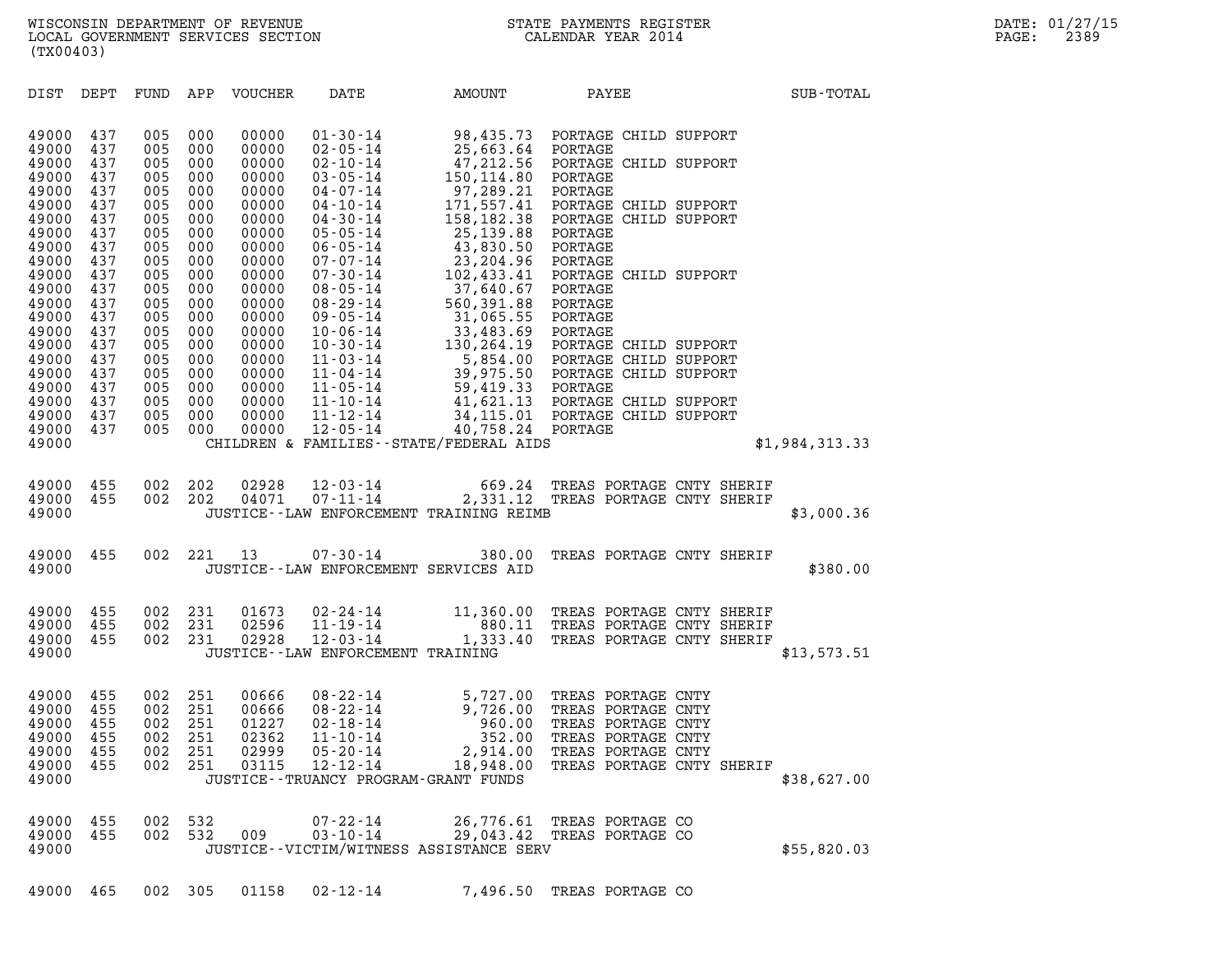| (TX00403)                                                                                                                               |                                                                                                |                                                                                                |                                                                                                           |                                                                                                                                     |                                                                                                                                                                                                                                                                      |                                                                                                                                                                 |                                                                                                                                                                                                                                                                                                                                                 |             | DATE: 01/27/15<br>2390<br>PAGE: |
|-----------------------------------------------------------------------------------------------------------------------------------------|------------------------------------------------------------------------------------------------|------------------------------------------------------------------------------------------------|-----------------------------------------------------------------------------------------------------------|-------------------------------------------------------------------------------------------------------------------------------------|----------------------------------------------------------------------------------------------------------------------------------------------------------------------------------------------------------------------------------------------------------------------|-----------------------------------------------------------------------------------------------------------------------------------------------------------------|-------------------------------------------------------------------------------------------------------------------------------------------------------------------------------------------------------------------------------------------------------------------------------------------------------------------------------------------------|-------------|---------------------------------|
|                                                                                                                                         |                                                                                                |                                                                                                |                                                                                                           | DIST DEPT FUND APP VOUCHER                                                                                                          | DATE                                                                                                                                                                                                                                                                 | AMOUNT                                                                                                                                                          | <b>PAYEE</b> FOUND THE PAYEE                                                                                                                                                                                                                                                                                                                    | SUB-TOTAL   |                                 |
|                                                                                                                                         |                                                                                                |                                                                                                |                                                                                                           |                                                                                                                                     | 49000 MILITARY AFFAIRS-EMER MGMT-DISASTER RECO                                                                                                                                                                                                                       |                                                                                                                                                                 |                                                                                                                                                                                                                                                                                                                                                 | \$7,496.50  |                                 |
| 49000<br>49000                                                                                                                          | 465                                                                                            |                                                                                                | 002 308                                                                                                   |                                                                                                                                     | MILITARY AFFAIRS-EMER MGMT-RESPONSE EQMT                                                                                                                                                                                                                             |                                                                                                                                                                 | 00090  11-19-14  9,221.00 TREAS PORTAGE CO                                                                                                                                                                                                                                                                                                      | \$9,221.00  |                                 |
| 49000 465<br>49000                                                                                                                      |                                                                                                |                                                                                                | 002 337                                                                                                   | 01572                                                                                                                               | MILITARY AFFAIRS-EMERGENCY MGMT PLANNING                                                                                                                                                                                                                             |                                                                                                                                                                 | 07-09-14 11,503.00 TREAS PORTAGE CO                                                                                                                                                                                                                                                                                                             | \$11,503.00 |                                 |
| 49000<br>49000 465<br>49000<br>49000 465<br>49000                                                                                       | 465<br>465                                                                                     |                                                                                                | 002 342<br>002 342<br>002 342<br>002 342                                                                  | 01005<br>01158<br>01158<br>01638                                                                                                    | MILITARY AFFAIRS-EMERGENCY MGMT-FED FUND                                                                                                                                                                                                                             |                                                                                                                                                                 | 01-15-14 17,982.96 TREAS PORTAGE CO<br>02-12-14 44,979.00 TREAS PORTAGE CO<br>02-12-14 .00 TREAS PORTAGE CO<br>07-11-14 23,587.42 TREAS PORTAGE CO                                                                                                                                                                                              | \$86,549.38 |                                 |
| 49000 465<br>49000                                                                                                                      |                                                                                                |                                                                                                |                                                                                                           | 072 364 00950                                                                                                                       | MILITARY AFFAIRS-EMER MGMT-PLANNING AID                                                                                                                                                                                                                              |                                                                                                                                                                 | 01-10-14 10,921.00 TREAS PORTAGE CO                                                                                                                                                                                                                                                                                                             | \$10,921.00 |                                 |
| 49000 485<br>49000                                                                                                                      |                                                                                                |                                                                                                |                                                                                                           |                                                                                                                                     | VETERANS AFFAIRS GRANTS                                                                                                                                                                                                                                              |                                                                                                                                                                 | 002 127 06276 06-19-14 1,150.00 TREAS PORTAGE CO                                                                                                                                                                                                                                                                                                | \$1,150.00  |                                 |
| 49000 485<br>49000                                                                                                                      |                                                                                                |                                                                                                |                                                                                                           | 082 267 06276                                                                                                                       | VETERANS AFFAIRS -- GRANTS TO COUNTIES                                                                                                                                                                                                                               |                                                                                                                                                                 | 06-19-14 5,175.00 TREAS PORTAGE CO                                                                                                                                                                                                                                                                                                              | \$5,175.00  |                                 |
| 49000 485<br>49000                                                                                                                      |                                                                                                |                                                                                                |                                                                                                           |                                                                                                                                     | VETERANS AFFAIRS -- GRANTS TO COUNTIES                                                                                                                                                                                                                               |                                                                                                                                                                 | 083 370 06276 06-19-14 5,175.00 TREAS PORTAGE CO                                                                                                                                                                                                                                                                                                | \$5,175.00  |                                 |
| 49000<br>49000                                                                                                                          | 505                                                                                            |                                                                                                |                                                                                                           | 002 142 10225                                                                                                                       | DOA--FEDERAL ENERGY GRANTS                                                                                                                                                                                                                                           |                                                                                                                                                                 | 07-11-14 600.00 TREAS PORTAGE CO                                                                                                                                                                                                                                                                                                                | \$600.00    |                                 |
| 49000 505<br>49000<br>49000<br>49000<br>49000<br>49000<br>49000<br>49000<br>49000<br>49000<br>49000<br>49000<br>49000<br>49000<br>49000 | 505<br>505<br>505<br>505<br>505<br>505<br>505<br>505<br>505<br>505<br>505<br>505<br>505<br>505 | 002<br>002<br>002<br>002<br>002<br>002<br>002<br>002<br>002<br>002<br>002<br>002<br>002<br>002 | 002 155<br>155<br>155<br>155<br>155<br>155<br>155<br>155<br>155<br>155<br>155<br>155<br>155<br>155<br>155 | 60019<br>60019<br>60098<br>60098<br>60137<br>60232<br>60232<br>60329<br>60448<br>60448<br>60521<br>60521<br>60670<br>60670<br>60740 | 07-24-14<br>$07 - 24 - 14$<br>$08 - 26 - 14$<br>$08 - 26 - 14$<br>$09 - 09 - 14$<br>$11 - 26 - 14$<br>$11 - 26 - 14$<br>$12 - 12 - 14$<br>$02 - 07 - 14$<br>$02 - 07 - 14$<br>$03 - 12 - 14$<br>$03 - 12 - 14$<br>$05 - 08 - 14$<br>$05 - 08 - 14$<br>$06 - 09 - 14$ | 1,405.43<br>3,123.11<br>960.18<br>3,260.39<br>400.72<br>2,786.75<br>3,056.75<br>2,710.00<br>9,019.79<br>2,986.21<br>2,994.96<br>28,512.70<br>1,103.13<br>808.60 | 3,155.30 TREAS PORTAGE CNTY<br>TREAS PORTAGE CNTY<br>TREAS PORTAGE CNTY<br>TREAS PORTAGE CNTY<br>TREAS PORTAGE CNTY<br>TREAS PORTAGE CNTY<br>TREAS PORTAGE CNTY<br>TREAS PORTAGE CNTY<br>TREAS PORTAGE CNTY<br>TREAS PORTAGE CNTY<br>TREAS PORTAGE CNTY<br>TREAS PORTAGE CNTY<br>TREAS PORTAGE CNTY<br>TREAS PORTAGE CNTY<br>TREAS PORTAGE CNTY |             |                                 |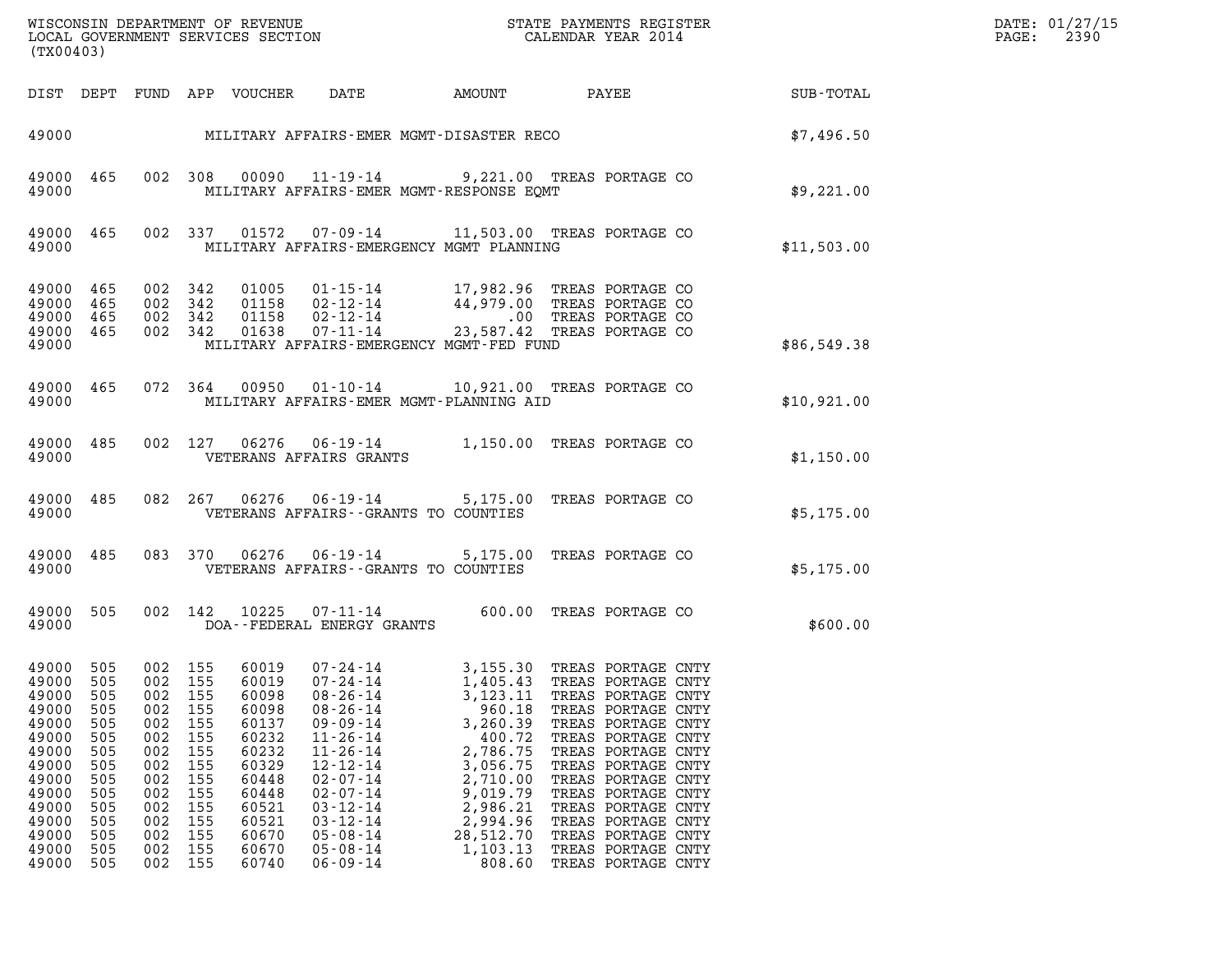| (TX00403)                                                                                                                                                                                                                                                                           |                                                                                                                                                                                                                |                                                                                                                                                                                                                |                                                                                                                                                                                                                |                                           |                                                                                        |                                                                                                                                                                                                                                                                                                                   |                                                                                                                                                                                                                                                                                                                                                                                                                                                                                                                                                                                                                                                                                  |                |  |
|-------------------------------------------------------------------------------------------------------------------------------------------------------------------------------------------------------------------------------------------------------------------------------------|----------------------------------------------------------------------------------------------------------------------------------------------------------------------------------------------------------------|----------------------------------------------------------------------------------------------------------------------------------------------------------------------------------------------------------------|----------------------------------------------------------------------------------------------------------------------------------------------------------------------------------------------------------------|-------------------------------------------|----------------------------------------------------------------------------------------|-------------------------------------------------------------------------------------------------------------------------------------------------------------------------------------------------------------------------------------------------------------------------------------------------------------------|----------------------------------------------------------------------------------------------------------------------------------------------------------------------------------------------------------------------------------------------------------------------------------------------------------------------------------------------------------------------------------------------------------------------------------------------------------------------------------------------------------------------------------------------------------------------------------------------------------------------------------------------------------------------------------|----------------|--|
| DIST                                                                                                                                                                                                                                                                                | DEPT                                                                                                                                                                                                           | FUND                                                                                                                                                                                                           | APP                                                                                                                                                                                                            | <b>VOUCHER</b>                            | DATE                                                                                   | AMOUNT                                                                                                                                                                                                                                                                                                            | PAYEE                                                                                                                                                                                                                                                                                                                                                                                                                                                                                                                                                                                                                                                                            | SUB-TOTAL      |  |
| 49000<br>49000<br>49000<br>49000<br>49000<br>49000                                                                                                                                                                                                                                  | 505<br>505<br>505<br>505<br>505                                                                                                                                                                                | 002<br>002<br>002<br>002<br>002                                                                                                                                                                                | 155<br>155<br>155<br>155<br>155                                                                                                                                                                                | 60740<br>60771<br>60771<br>60818<br>60818 | $06 - 09 - 14$<br>$06 - 25 - 14$<br>$06 - 25 - 14$<br>$07 - 09 - 14$<br>$07 - 09 - 14$ | 23,914.04<br>4,387.99<br>5,517.97<br>1,388.59<br>2,694.33<br>DOA-HOUSING ASSISTANCE-FEDERAL FUNDS                                                                                                                                                                                                                 | TREAS PORTAGE CNTY<br>TREAS PORTAGE CNTY<br>TREAS PORTAGE CNTY<br>TREAS PORTAGE CNTY<br>TREAS PORTAGE CNTY                                                                                                                                                                                                                                                                                                                                                                                                                                                                                                                                                                       | \$104, 186.94  |  |
| 49000<br>49000<br>49000<br>49000<br>49000<br>49000<br>49000<br>49000<br>49000<br>49000<br>49000<br>49000<br>49000<br>49000<br>49000<br>49000<br>49000<br>49000<br>49000<br>49000<br>49000<br>49000<br>49000<br>49000<br>49000<br>49000<br>49000<br>49000<br>49000<br>49000<br>49000 | 505<br>505<br>505<br>505<br>505<br>505<br>505<br>505<br>505<br>505<br>505<br>505<br>505<br>505<br>505<br>505<br>505<br>505<br>505<br>505<br>505<br>505<br>505<br>505<br>505<br>505<br>505<br>505<br>505<br>505 | 035<br>035<br>035<br>035<br>035<br>035<br>035<br>035<br>035<br>035<br>035<br>035<br>035<br>035<br>035<br>035<br>035<br>035<br>035<br>035<br>035<br>035<br>035<br>035<br>035<br>035<br>035<br>035<br>035<br>035 | 371<br>371<br>371<br>371<br>371<br>371<br>371<br>371<br>371<br>371<br>371<br>371<br>371<br>371<br>371<br>371<br>371<br>371<br>371<br>371<br>371<br>371<br>371<br>371<br>371<br>371<br>371<br>371<br>371<br>371 |                                           | DOA--PUBLIC BENEFITS FUND                                                              | $\begin{array}{cccc} \tt '-24-14 & \tt 2,750.99 & \tt 1.14 \\ 7-24-14 & \tt 1,500.99 & \tt 1.2 \\ 7-24-14 & \tt 1,885.38 & \tt TF \\ 38-26-14 & \tt 2,170.32 & \tt TT \\ 08-26-14 & \tt 1,527.64 & \tt T \\ 09-09-14 & \tt 1,387.01 & \tt 527.64 & \tt T \\ 09-09-14 & \tt 1,387.01 & \tt 527.64 & \tt 7 \\ 09-0$ | TREAS PORTAGE CNTY<br>TREAS PORTAGE CNTY<br>TREAS PORTAGE CNTY<br>TREAS PORTAGE CNTY<br>TREAS PORTAGE CNTY<br>TREAS PORTAGE CNTY<br>TREAS PORTAGE CNTY<br>TREAS PORTAGE CNTY<br>TREAS PORTAGE CNTY<br>TREAS PORTAGE CNTY<br>TREAS PORTAGE CNTY<br>TREAS PORTAGE CNTY<br>TREAS PORTAGE CNTY<br>TREAS PORTAGE CNTY<br>TREAS PORTAGE CNTY<br>TREAS PORTAGE CNTY<br>TREAS PORTAGE CNTY<br>TREAS PORTAGE CNTY<br>TREAS PORTAGE CNTY<br>TREAS PORTAGE CNTY<br>TREAS PORTAGE CNTY<br>TREAS PORTAGE CNTY<br>TREAS PORTAGE CNTY<br>TREAS PORTAGE CNTY<br>TREAS PORTAGE CNTY<br>TREAS PORTAGE CNTY<br>TREAS PORTAGE CNTY<br>TREAS PORTAGE CNTY<br>TREAS PORTAGE CNTY<br>TREAS PORTAGE CNTY | \$52,000.19    |  |
| 49000<br>49000                                                                                                                                                                                                                                                                      | 505                                                                                                                                                                                                            | 089                                                                                                                                                                                                            | 166                                                                                                                                                                                                            | 05135                                     | $01 - 28 - 14$<br>DOA--LAND INFORMATION FUND                                           |                                                                                                                                                                                                                                                                                                                   | 1,000.00 TREAS PORTAGE CO                                                                                                                                                                                                                                                                                                                                                                                                                                                                                                                                                                                                                                                        | \$1,000.00     |  |
| 49000<br>49000<br>49000                                                                                                                                                                                                                                                             | 835<br>835                                                                                                                                                                                                     | 002<br>002                                                                                                                                                                                                     | 105<br>105                                                                                                                                                                                                     | 44191<br>81298                            | 07-28-14<br>$11 - 17 - 14$<br>REVENUE--STATE SHARED REVENUES                           | 1,550,561.88                                                                                                                                                                                                                                                                                                      | 283,510.83 TREAS PORTAGE CO<br>TREAS PORTAGE CO                                                                                                                                                                                                                                                                                                                                                                                                                                                                                                                                                                                                                                  | \$1,834,072.71 |  |
| 49000<br>49000                                                                                                                                                                                                                                                                      | 835                                                                                                                                                                                                            | 002                                                                                                                                                                                                            | 109                                                                                                                                                                                                            | 01049                                     | 07-28-14<br>REVENUE - - EXEMPT COMPUTER AID                                            | 542,833.00                                                                                                                                                                                                                                                                                                        | TREAS PORTAGE CO                                                                                                                                                                                                                                                                                                                                                                                                                                                                                                                                                                                                                                                                 | \$542,833.00   |  |
| 49000                                                                                                                                                                                                                                                                               | 835                                                                                                                                                                                                            |                                                                                                                                                                                                                | 002 302                                                                                                                                                                                                        | 10094                                     | $07 - 28 - 14$                                                                         |                                                                                                                                                                                                                                                                                                                   | 4,691,086.93 TREAS PORTAGE CO                                                                                                                                                                                                                                                                                                                                                                                                                                                                                                                                                                                                                                                    |                |  |

## WISCONSIN DEPARTMENT OF REVENUE<br>LOCAL GOVERNMENT SERVICES SECTION STATE PAYMENTS REGISTER SECONDER STATE PASS: 2391 WISCONSIN DEPARTMENT OF REVENUE<br>LOCAL GOVERNMENT SERVICES SECTION CALENDAR YEAR 2014<br>(TX00403) (TX00403)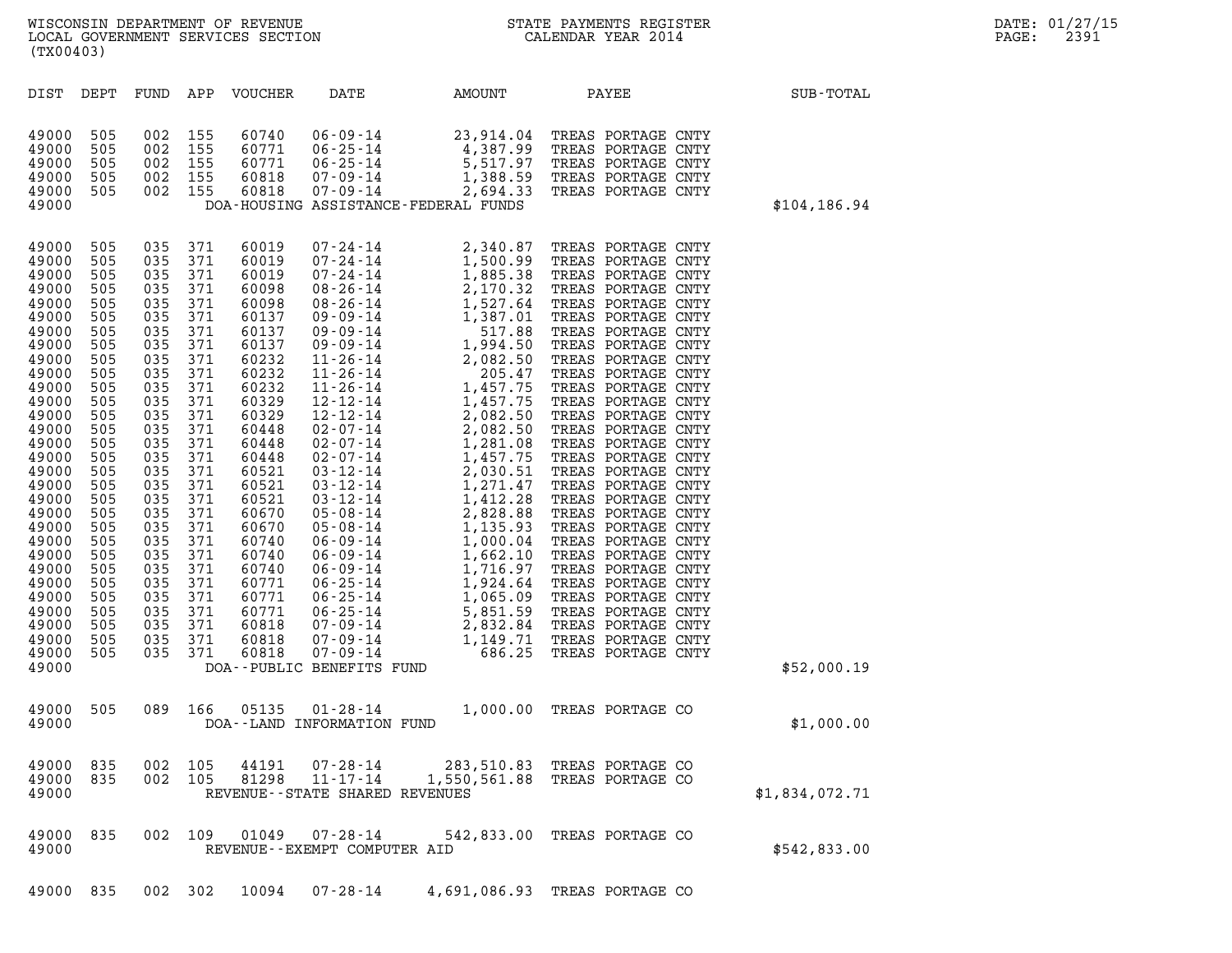| WISCONSIN DEPARTMENT OF REVENUE<br>LOCAL GOVERNMENT SERVICES SECTION<br>(TX00403) |      |      |     |                |                                          |                                                                                    | STATE PAYMENTS REGISTER<br>CALENDAR YEAR 2014 |                   | DATE: 01/27/15<br>2392<br>$\mathtt{PAGE}$ : |
|-----------------------------------------------------------------------------------|------|------|-----|----------------|------------------------------------------|------------------------------------------------------------------------------------|-----------------------------------------------|-------------------|---------------------------------------------|
| DIST                                                                              | DEPT | FUND | APP | <b>VOUCHER</b> | DATE                                     | AMOUNT                                                                             | PAYEE                                         | SUB-TOTAL         |                                             |
| 49000<br>49000                                                                    | 835  | 002  | 302 | 11094          |                                          | 07-28-14 1,105,042.56 TREAS PORTAGE CO<br>REVENUE-FIRST DOLLAR/SCHOOL LEVY CREDITS |                                               | \$5,796,129.49    |                                             |
| 49000<br>49000                                                                    | 835  | 021  | 363 | 37375          | 03-24-14<br>REVENUE - - LOTTERY CREDIT - | 1,397,317.28                                                                       | TREAS PORTAGE CO                              | \$1,397,317.28    |                                             |
| 49000                                                                             |      |      |     |                | DISTRICT TOTAL APPROPRIATIONS            |                                                                                    |                                               | \$18, 120, 734.07 |                                             |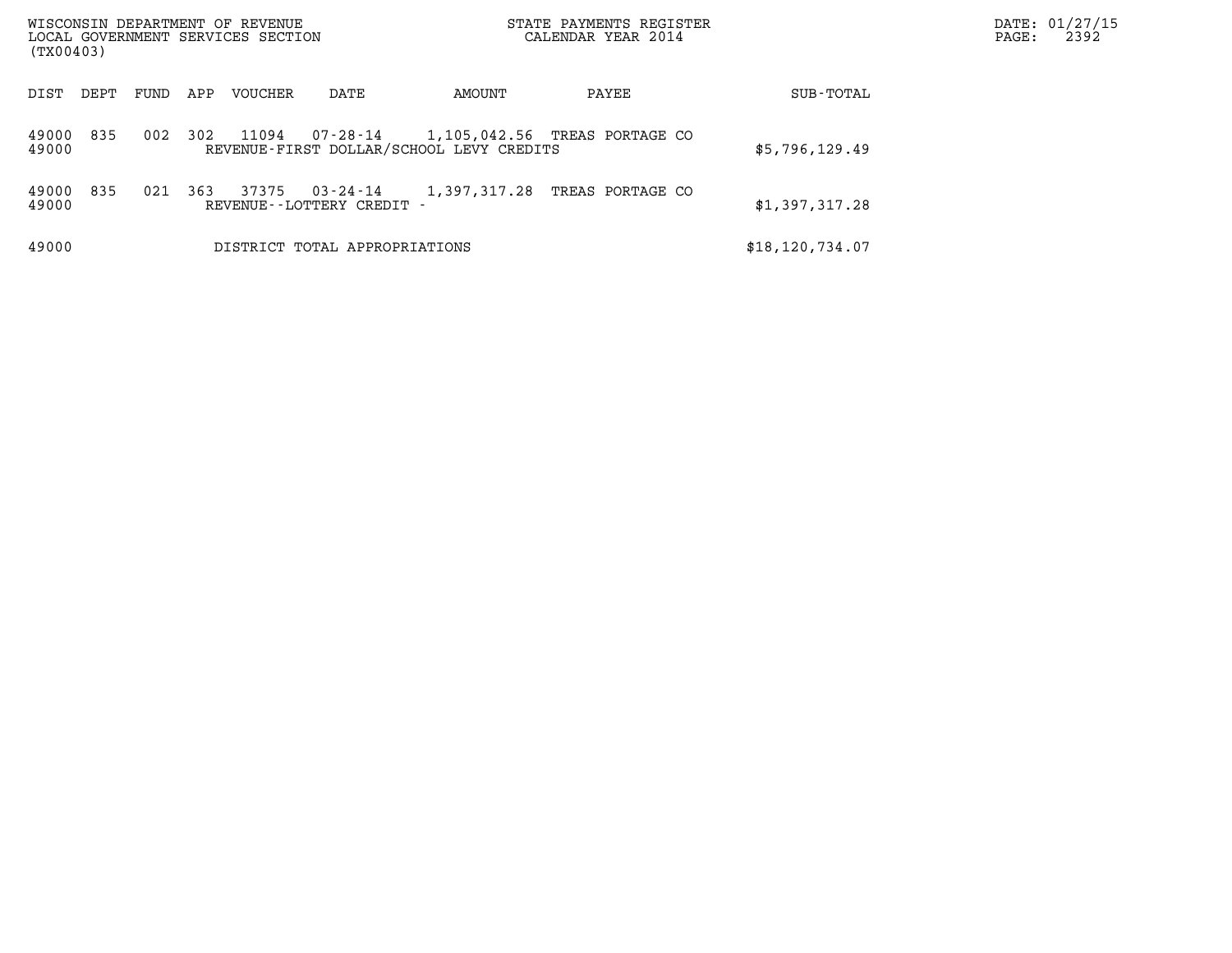| DATE: | 01/27/15 |
|-------|----------|
| PAGE: | 2393     |

| WISCONSIN DEPARTMENT OF REVENUE                               STATE PAYMENTS REGISTER LOCAL GOVERNMENT SERVICES SECTION                                 CALENDAR YEAR 2014<br>(TX00403) |                     |                                          |  |                                 |                                                                 |                                                                               |                                                                                                          |              | DATE: 01/27/15<br>$\mathtt{PAGE}$ :<br>2393 |
|-----------------------------------------------------------------------------------------------------------------------------------------------------------------------------------------|---------------------|------------------------------------------|--|---------------------------------|-----------------------------------------------------------------|-------------------------------------------------------------------------------|----------------------------------------------------------------------------------------------------------|--------------|---------------------------------------------|
|                                                                                                                                                                                         |                     |                                          |  | DIST DEPT FUND APP VOUCHER DATE |                                                                 | <b>AMOUNT</b>                                                                 | PAYEE                                                                                                    | SUB-TOTAL    |                                             |
| 49002 165<br>49002                                                                                                                                                                      |                     | 002 225                                  |  | 01223                           |                                                                 | 06-30-14 2,695.43 TREAS TN ALBAN<br>SAFETY/PROF SERV--FIRE INSURANCE DUES     |                                                                                                          | \$2,695.43   |                                             |
| 49002 370<br>49002 370<br>49002                                                                                                                                                         |                     | 000 001<br>000 001                       |  | 01DNR<br>02DNR                  | 06-19-14                                                        | NAT RESOURCES-SEVERANCE/YIELD/WITHDRAWAL                                      | 5,823.71 TREAS TOWN ALBAN<br>09-11-14 72.10 TREAS TOWN ALBAN                                             | \$5,895.81   |                                             |
| 49002 370<br>49002 370                                                                                                                                                                  |                     | 002 503<br>002 503                       |  | 17061<br>17061                  | $02 - 14 - 14$                                                  | 02-14-14 24,000.09 TREAS TN ALBAN                                             | 6,601.41 TREAS TN ALBAN                                                                                  |              |                                             |
| 49002                                                                                                                                                                                   |                     |                                          |  |                                 |                                                                 | NAT RESOURCES--AIDS IN LIEU OF TAXES                                          | TOWN SHARE 4813.49                                                                                       | \$30,601.50  |                                             |
| 49002 370<br>49002                                                                                                                                                                      |                     | 012 571                                  |  | 38026                           |                                                                 | 06-16-14 826.64 TREAS TN ALBAN<br>NAT RESOURCES - - FOREST CROP/MFL/CO FOREST |                                                                                                          | \$826.64     |                                             |
| 49002 370<br>49002                                                                                                                                                                      | 49002 370           | 012 579<br>012 579                       |  | 19651<br>19651                  | 04-16-14<br>$04 - 16 - 14$                                      | NAT RESOURCES--AIDS IN LIEU OF TAXES                                          | 69.93 TREAS TN ALBAN<br>687.20 TREAS TN ALBAN                                                            | \$757.13     |                                             |
| 49002<br>49002<br>49002<br>49002 395<br>49002                                                                                                                                           | 395<br>395<br>- 395 | 011 191<br>011 191<br>011 191<br>011 191 |  | 05222<br>31222                  | 01-06-14<br>11222  04-07-14<br>21222 07-07-14<br>$10 - 06 - 14$ | TRANSPORTATION - - GENERAL TRANSP AIDS - GTA                                  | 21,588.10 TOWN OF ALBAN<br>21,588.10 TOWN OF ALBAN<br>21,588.10 TOWN OF ALBAN<br>21,588.13 TOWN OF ALBAN | \$86,352.43  |                                             |
| 49002 835<br>49002 835<br>49002                                                                                                                                                         |                     | 002 105<br>002 105                       |  | 44165<br>81271                  | 07-28-14<br>$11 - 17 - 14$<br>REVENUE - - STATE SHARED REVENUES |                                                                               | 4,632.02 TREAS TN ALBAN<br>26,553.13 TREAS TN ALBAN                                                      | \$31,185.15  |                                             |
| 49002 835<br>49002                                                                                                                                                                      |                     | 002 109                                  |  | 03122                           | 07-28-14<br>REVENUE--EXEMPT COMPUTER AID                        |                                                                               | 2.00 TREAS TN ALBAN                                                                                      | \$2.00       |                                             |
| 49002                                                                                                                                                                                   |                     |                                          |  |                                 | DISTRICT TOTAL APPROPRIATIONS                                   |                                                                               |                                                                                                          | \$158,316.09 |                                             |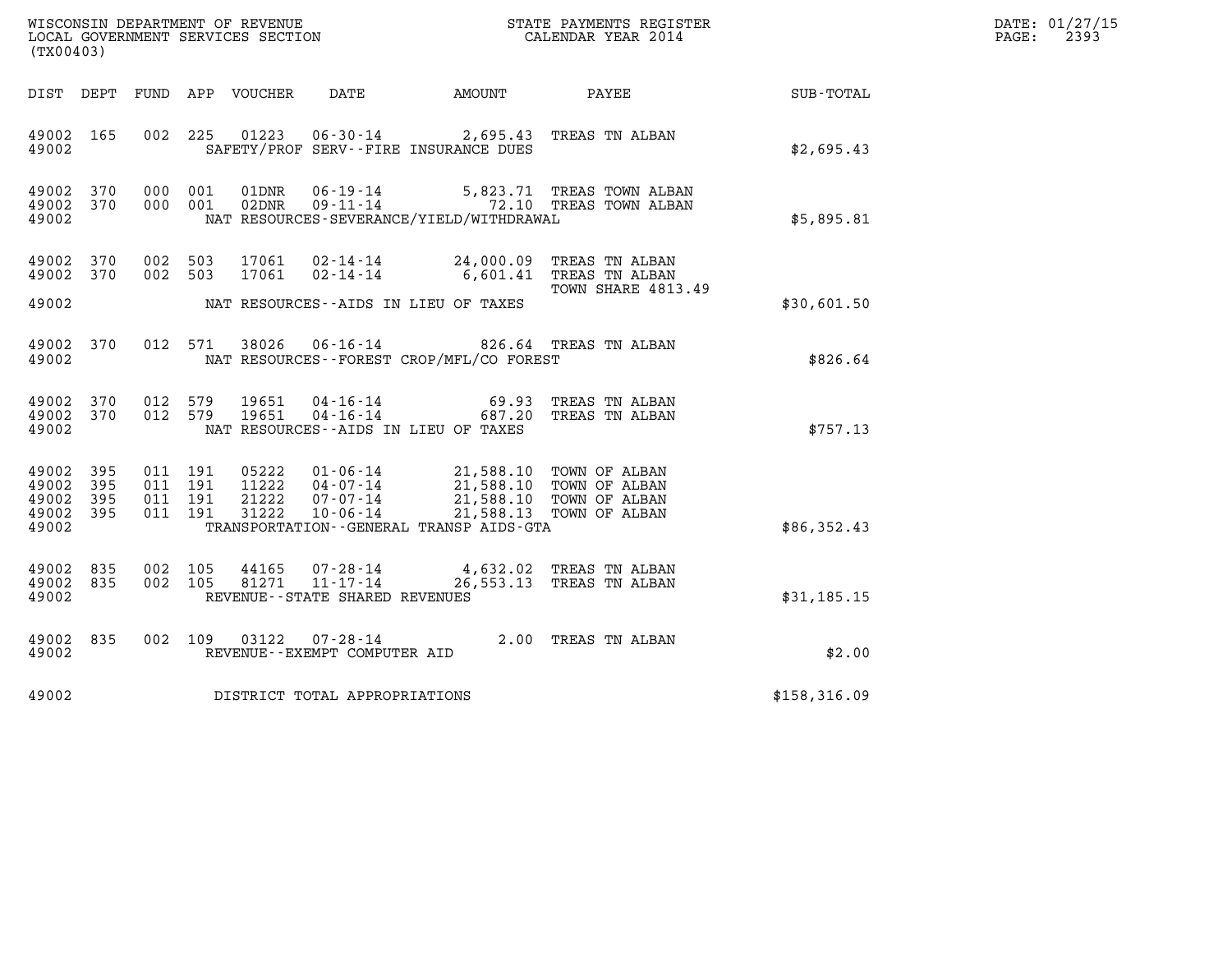| WISCONSIN DEPARTMENT OF REVENUE<br>LOCAL GOVERNMENT SERVICES SECTION | STATE PAYMENTS REGISTER<br>CALENDAR YEAR 2014 | DATE: 01/27/15<br>2394<br>PAGE: |
|----------------------------------------------------------------------|-----------------------------------------------|---------------------------------|

| (TX00403)                                 |                          |                          |                          |                         |                                                            |                                                                                       |                                                                                  |                  |
|-------------------------------------------|--------------------------|--------------------------|--------------------------|-------------------------|------------------------------------------------------------|---------------------------------------------------------------------------------------|----------------------------------------------------------------------------------|------------------|
| DIST DEPT                                 |                          | FUND                     | APP                      | VOUCHER                 | DATE                                                       | AMOUNT                                                                                | PAYEE                                                                            | <b>SUB-TOTAL</b> |
| 49004 165<br>49004                        |                          | 002                      | 225                      |                         |                                                            | SAFETY/PROF SERV--FIRE INSURANCE DUES                                                 | 01224  06-30-14  1,653.20 TREAS TN ALMOND                                        | \$1,653.20       |
| 49004<br>49004<br>49004<br>49004          | 370<br>370<br>370        | 000<br>000<br>000        | 001<br>001<br>001        | 01DNR<br>02DNR<br>03DNR | $06 - 19 - 14$<br>$09 - 11 - 14$<br>$11 - 04 - 14$         | NAT RESOURCES-SEVERANCE/YIELD/WITHDRAWAL                                              | 509.34 TREAS TOWN ALMOND<br>67.66 TREAS TOWN ALMOND<br>174.44 TREAS TOWN ALMOND  | \$751.44         |
| 49004<br>49004                            | 370                      | 002                      | 503                      | 17062                   |                                                            | NAT RESOURCES--AIDS IN LIEU OF TAXES                                                  | 02-14-14 11,456.86 TREAS TN ALMOND<br>TOWN SHARE 2257.76                         | \$11,456.86      |
| 49004 370<br>49004                        |                          |                          | 012 571                  |                         |                                                            | NAT RESOURCES - - FOREST CROP/MFL/CO FOREST                                           | 38027  06-16-14  523.41 TREAS TN ALMOND                                          | \$523.41         |
| 49004<br>49004<br>49004<br>49004<br>49004 | 395<br>395<br>395<br>395 | 011<br>011<br>011<br>011 | 191<br>191<br>191<br>191 | 21223<br>31223          | $11223$ $04 - 07 - 14$<br>$07 - 07 - 14$<br>$10 - 06 - 14$ | 05223  01-06-14  26,404.28  TOWN OF ALMOND<br>TRANSPORTATION--GENERAL TRANSP AIDS-GTA | 26,404.28 TOWN OF ALMOND<br>26,404.28 TOWN OF ALMOND<br>26,404.29 TOWN OF ALMOND | \$105,617.13     |
| 49004<br>49004<br>49004                   | 835<br>835               | 002<br>002               | 105<br>105               | 81272                   | REVENUE - - STATE SHARED REVENUES                          |                                                                                       | 44166 07-28-14 2,542.62 TREAS TN ALMOND<br>11-17-14 14,408.17 TREAS TN ALMOND    | \$16,950.79      |
| 49004<br>49004                            | 835                      | 002                      | 109                      | 03123                   | 07-28-14<br>REVENUE--EXEMPT COMPUTER AID                   |                                                                                       | 44.00 TREAS TN ALMOND                                                            | \$44.00          |
| 49004                                     |                          |                          |                          |                         | DISTRICT TOTAL APPROPRIATIONS                              |                                                                                       |                                                                                  | \$136,996.83     |
|                                           |                          |                          |                          |                         |                                                            |                                                                                       |                                                                                  |                  |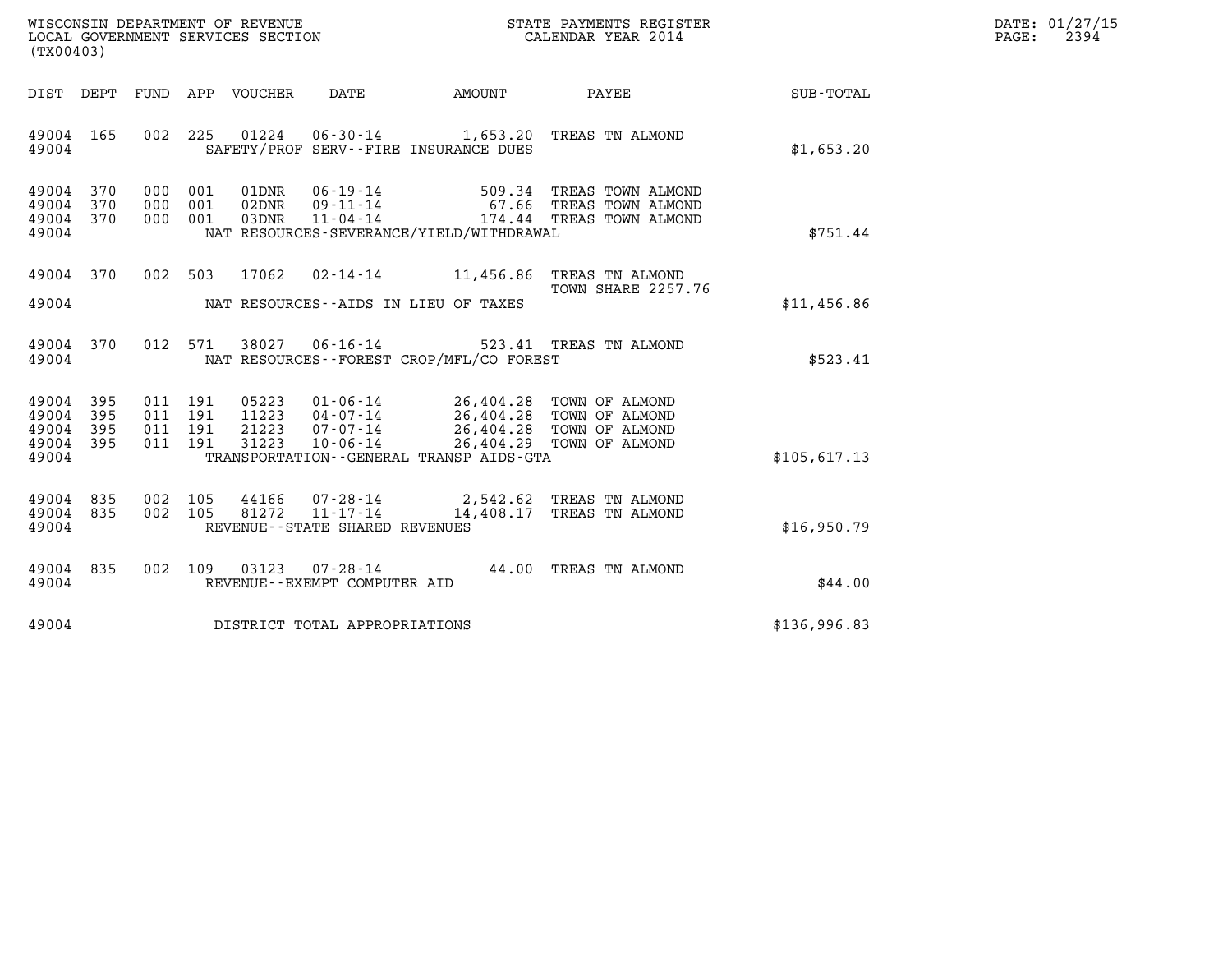| WISCONSIN DEPARTMENT OF REVENUE   | STATE PAYMENTS REGISTER | DATE: 01/27/15 |
|-----------------------------------|-------------------------|----------------|
| LOCAL GOVERNMENT SERVICES SECTION | CALENDAR YEAR 2014      | 2395<br>PAGE:  |

| WISCONSIN DEPARTMENT OF REVENUE<br>(TX00403)                                                      | LOCAL GOVERNMENT SERVICES SECTION                                                                                                                                               | STATE PAYMENTS REGISTER<br>CALENDAR YEAR 2014                                                                                |              |
|---------------------------------------------------------------------------------------------------|---------------------------------------------------------------------------------------------------------------------------------------------------------------------------------|------------------------------------------------------------------------------------------------------------------------------|--------------|
| DIST<br>DEPT<br>FUND                                                                              | APP<br>VOUCHER<br>DATE                                                                                                                                                          | AMOUNT<br>PAYEE                                                                                                              | SUB-TOTAL    |
| 49006<br>165<br>002<br>49006                                                                      | 225<br>01225<br>SAFETY/PROF SERV--FIRE INSURANCE DUES                                                                                                                           | 06-30-14 4,636.15 TREAS TN AMHERST                                                                                           | \$4,636.15   |
| 49006<br>370<br>000<br>49006<br>370<br>000<br>49006<br>370<br>000<br>49006                        | 001<br>01DNR<br>$06 - 19 - 14$<br>$09 - 11 - 14$<br>001<br>02DNR<br>$11 - 04 - 14$<br>001<br>03DNR<br>NAT RESOURCES-SEVERANCE/YIELD/WITHDRAWAL                                  | 864.81<br>TREAS TOWN AMHERST<br>2,127.50 TREAS TOWN AMHERST<br>1,548.41 TREAS TOWN AMHERST                                   | \$4,540.72   |
| 49006<br>370<br>002<br>49006<br>370<br>002<br>49006                                               | 503<br>16637<br>$01 - 30 - 14$<br>16637<br>503<br>$01 - 30 - 14$<br>NAT RESOURCES - AIDS IN LIEU OF TAXES                                                                       | TREAS TN AMHERST<br>1,508.94<br>1,694.26<br>TREAS TN AMHERST<br>TOWN SHARE 406.05                                            | \$3, 203.20  |
| 012<br>49006<br>370<br>49006                                                                      | $06 - 16 - 14$<br>571<br>38028<br>NAT RESOURCES - - FOREST CROP/MFL/CO FOREST                                                                                                   | 502.58 TREAS TN AMHERST                                                                                                      | \$502.58     |
| 49006<br>370<br>012<br>49006<br>012<br>370<br>49006                                               | 19652<br>$04 - 16 - 14$<br>579<br>579<br>19652<br>$04 - 16 - 14$<br>NAT RESOURCES -- AIDS IN LIEU OF TAXES                                                                      | 4.12<br>TREAS TN AMHERST<br>64.85<br>TREAS TN AMHERST                                                                        | \$68.97      |
| 49006<br>395<br>011<br>395<br>011<br>49006<br>49006<br>011<br>395<br>49006<br>395<br>011<br>49006 | 191<br>05224<br>$01 - 06 - 14$<br>11224<br>191<br>$04 - 07 - 14$<br>191<br>21224<br>$07 - 07 - 14$<br>31224<br>191<br>$10 - 06 - 14$<br>TRANSPORTATION--GENERAL TRANSP AIDS-GTA | 29,907.91<br>TOWN OF AMHERST<br>29,907.91<br>TOWN OF AMHERST<br>29,907.91<br>TOWN OF AMHERST<br>29,907.94<br>TOWN OF AMHERST | \$119,631.67 |
| 49006<br>835<br>002<br>49006<br>835<br>002<br>49006                                               | $07 - 28 - 14$<br>105<br>44167<br>105<br>81273<br>$11 - 17 - 14$<br>REVENUE--STATE SHARED REVENUES                                                                              | 3,869.82<br>TREAS TN AMHERST<br>21,937.68<br>TREAS TN AMHERST                                                                | \$25,807.50  |
| 49006<br>835<br>002<br>49006                                                                      | 03124<br>$07 - 28 - 14$<br>109<br>REVENUE--EXEMPT COMPUTER AID                                                                                                                  | 478.00 TREAS TN AMHERST                                                                                                      | \$478.00     |
| 49006                                                                                             | DISTRICT TOTAL APPROPRIATIONS                                                                                                                                                   |                                                                                                                              | \$158,868.79 |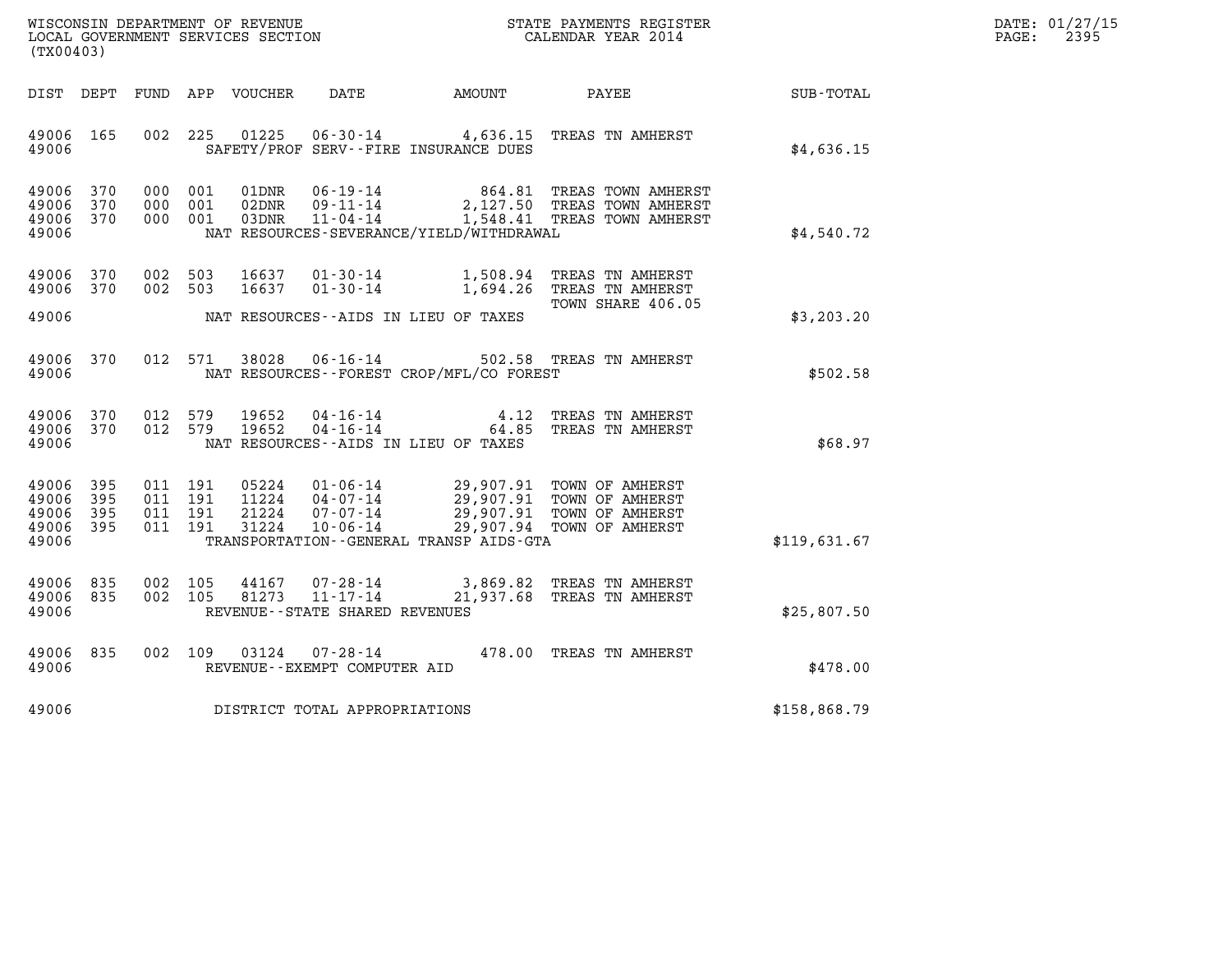| WISCONSIN DEPARTMENT OF REVENUE   | STATE PAYMENTS REGISTER | DATE: 01/27/15 |
|-----------------------------------|-------------------------|----------------|
| LOCAL GOVERNMENT SERVICES SECTION | CALENDAR YEAR 2014      | 2396<br>PAGE:  |

| WISCONSIN DEPARTMENT OF REVENUE<br>(TX00403)                                                      | LOCAL GOVERNMENT SERVICES SECTION                                                                                                                                               | STATE PAYMENTS REGISTER<br>CALENDAR YEAR 2014                                                                                |                  |
|---------------------------------------------------------------------------------------------------|---------------------------------------------------------------------------------------------------------------------------------------------------------------------------------|------------------------------------------------------------------------------------------------------------------------------|------------------|
| DIST<br>DEPT<br>FUND                                                                              | APP<br><b>VOUCHER</b><br><b>DATE</b>                                                                                                                                            | <b>AMOUNT</b><br>PAYEE                                                                                                       | <b>SUB-TOTAL</b> |
| 002<br>49008<br>165<br>49008                                                                      | 225<br>01226<br>$06 - 30 - 14$<br>SAFETY/PROF SERV--FIRE INSURANCE DUES                                                                                                         | 1,886.80<br>TREAS TN BELMONT                                                                                                 | \$1,886.80       |
| 370<br>49008<br>000<br>370<br>49008<br>000<br>49008<br>370<br>000<br>49008                        | 001<br>01DNR<br>$06 - 19 - 14$<br>001<br>02DNR<br>$09 - 11 - 14$<br>001<br>03DNR<br>$11 - 04 - 14$<br>NAT RESOURCES-SEVERANCE/YIELD/WITHDRAWAL                                  | 3,169.64<br>TREAS TOWN BELMONT<br>968.01<br>TREAS TOWN BELMONT<br>556.52<br>TREAS TOWN BELMONT                               | \$4,694.17       |
| 002<br>49008<br>370<br>49008<br>370<br>002                                                        | 503<br>17063<br>$02 - 14 - 14$<br>503<br>17063<br>$02 - 14 - 14$                                                                                                                | 3,633.66<br>TREAS TN BELMONT<br>6,595.00<br>TREAS TN BELMONT<br>TOWN SHARE 941.30                                            |                  |
| 49008                                                                                             | NAT RESOURCES--AIDS IN LIEU OF TAXES                                                                                                                                            |                                                                                                                              | \$10, 228.66     |
| 012<br>49008<br>370<br>49008                                                                      | 38029<br>571<br>$06 - 16 - 14$<br>NAT RESOURCES - - FOREST CROP/MFL/CO FOREST                                                                                                   | 703.09<br>TREAS TN BELMONT                                                                                                   | \$703.09         |
| 49008<br>370<br>012<br>370<br>49008<br>012<br>49008<br>370<br>012<br>49008<br>370<br>012<br>49008 | 579<br>19653<br>$04 - 16 - 14$<br>579<br>19653<br>$04 - 16 - 14$<br>579<br>19653<br>$04 - 16 - 14$<br>579<br>19653<br>$04 - 16 - 14$<br>NAT RESOURCES -- AIDS IN LIEU OF TAXES  | 160.67<br>TREAS TN BELMONT<br>19.68<br>TREAS TN BELMONT<br>1,439.59<br>TREAS TN BELMONT<br>676.59<br>TREAS TN BELMONT        | \$2,296.53       |
| 49008<br>395<br>011<br>395<br>49008<br>011<br>49008<br>395<br>011<br>49008<br>395<br>011<br>49008 | 191<br>05225<br>$01 - 06 - 14$<br>191<br>11225<br>$04 - 07 - 14$<br>21225<br>191<br>$07 - 07 - 14$<br>31225<br>$10 - 06 - 14$<br>191<br>TRANSPORTATION--GENERAL TRANSP AIDS-GTA | 21,768.05<br>TOWN OF BELMONT<br>21,768.05<br>TOWN OF BELMONT<br>21,768.05<br>TOWN OF BELMONT<br>21,768.06<br>TOWN OF BELMONT | \$87,072.21      |
| 835<br>002<br>49008<br>49008<br>835<br>002<br>49008                                               | 105<br>44168<br>$07 - 28 - 14$<br>105<br>81274<br>$11 - 17 - 14$<br>REVENUE - - STATE SHARED REVENUES                                                                           | 2,200.07<br>TREAS TN BELMONT<br>12,467.06<br>TREAS TN BELMONT                                                                | \$14,667.13      |
| 49008<br>835<br>002<br>49008                                                                      | 109<br>03125<br>$07 - 28 - 14$<br>REVENUE - - EXEMPT COMPUTER AID                                                                                                               | TREAS TN BELMONT<br>1,00                                                                                                     | \$1.00           |
| 49008                                                                                             | DISTRICT TOTAL APPROPRIATIONS                                                                                                                                                   |                                                                                                                              | \$121,549.59     |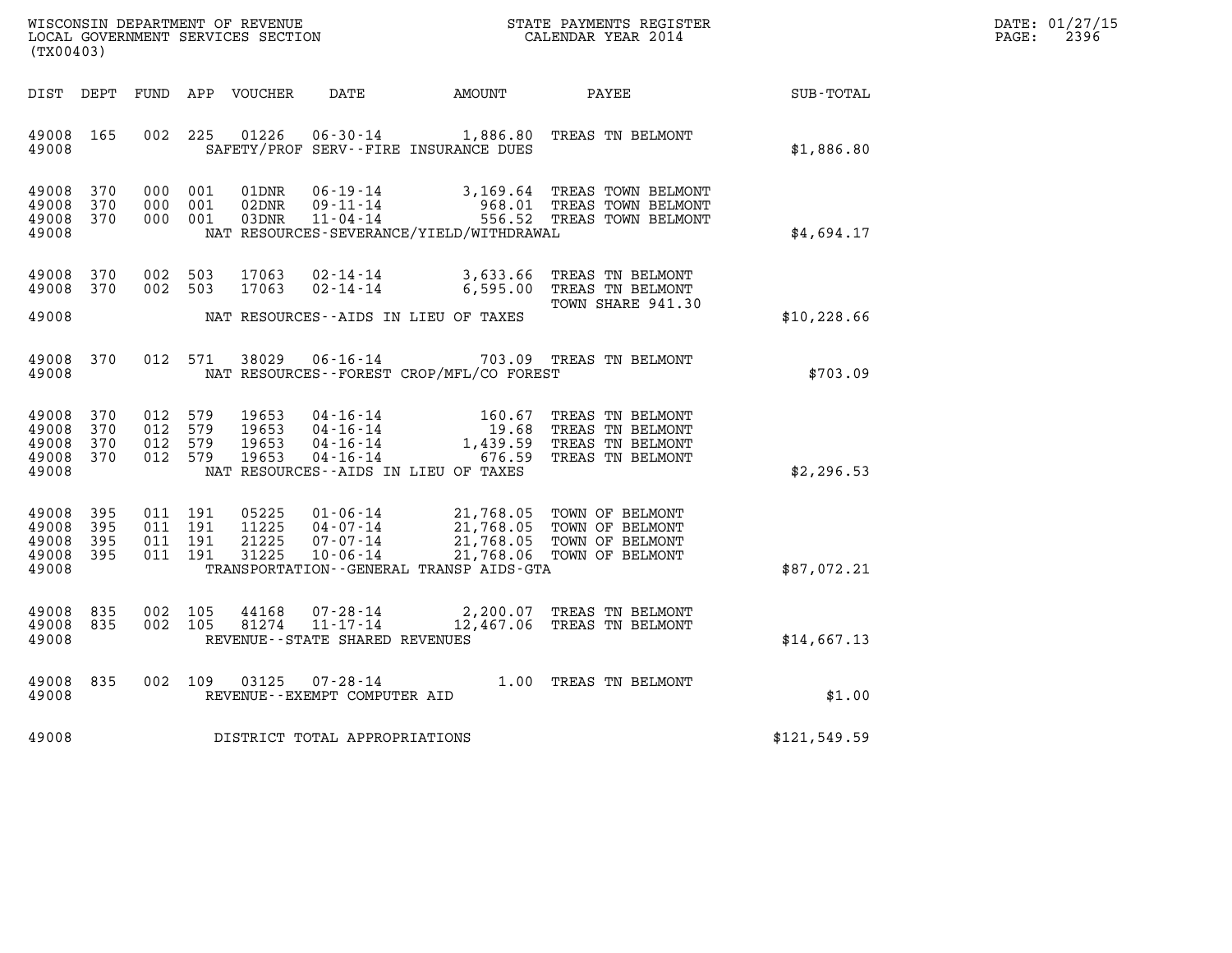| WISCONSIN DEPARTMENT OF REVENUE   | STATE PAYMENTS REGISTER | DATE: 01/27/15 |
|-----------------------------------|-------------------------|----------------|
| LOCAL GOVERNMENT SERVICES SECTION | CALENDAR YEAR 2014      | 2397<br>PAGE:  |

| WISCONSIN DEPARTMENT OF REVENUE<br>LOCAL GOVERNMENT SERVICES SECTION<br>(TX00403)                 |                                                                                                                                                                                      | STATE PAYMENTS REGISTER<br>CALENDAR YEAR 2014                                                                                    |              |
|---------------------------------------------------------------------------------------------------|--------------------------------------------------------------------------------------------------------------------------------------------------------------------------------------|----------------------------------------------------------------------------------------------------------------------------------|--------------|
| DIST<br>DEPT<br>FUND                                                                              | APP<br>VOUCHER<br>DATE<br><b>EXAMPLE THE AMOUNT</b>                                                                                                                                  | PAYEE                                                                                                                            | SUB-TOTAL    |
| 165<br>002<br>49010<br>49010                                                                      | 225<br>01227<br>$06 - 30 - 14$<br>SAFETY/PROF SERV--FIRE INSURANCE DUES                                                                                                              | 3,072.79 TREAS TN BUENA VISTA                                                                                                    | \$3,072.79   |
| 49010<br>370<br>000<br>49010<br>370<br>000<br>370<br>49010<br>000<br>49010                        | 001<br>$06 - 19 - 14$<br>01DNR<br>$09 - 11 - 14$<br>001<br>02DNR<br>$11 - 04 - 14$<br>03DNR<br>001<br>NAT RESOURCES-SEVERANCE/YIELD/WITHDRAWAL                                       | 1,146.64 TREAS TOWN BUENA VISTA<br>468.65 TREAS TOWN BUENA VISTA<br>308.68 TREAS TOWN BUENA VISTA                                | \$1,923.97   |
| 49010<br>370<br>002<br>49010                                                                      | 503<br>17243<br>$03 - 31 - 14$<br>NAT RESOURCES -- AIDS IN LIEU OF TAXES                                                                                                             | 12,599.61<br>TREAS TN BUENA VISTA<br><b>TOWN SHARE 1369.27</b>                                                                   | \$12,599.61  |
| 370<br>012<br>49010<br>49010                                                                      | 571<br>38030<br>NAT RESOURCES - - FOREST CROP/MFL/CO FOREST                                                                                                                          | 06-16-14 624.04 TREAS TN BUENA VISTA                                                                                             | \$624.04     |
| 49010<br>370<br>012<br>49010                                                                      | 579<br>19654<br>$04 - 16 - 14$ 2,364.97<br>NAT RESOURCES -- AIDS IN LIEU OF TAXES                                                                                                    | TREAS TN BUENA VISTA                                                                                                             | \$2,364.97   |
| 49010<br>395<br>011<br>395<br>011<br>49010<br>49010<br>395<br>011<br>395<br>49010<br>011<br>49010 | 191<br>05226<br>$01 - 06 - 14$<br>191<br>11226<br>$04 - 07 - 14$<br>$07 - 07 - 14$<br>191<br>21226<br>31226<br>$10 - 06 - 14$<br>191<br>TRANSPORTATION - - GENERAL TRANSP AIDS - GTA | 36,851.67 TOWN OF BUENA VISTA<br>36,851.67 TOWN OF BUENA VISTA<br>36,851.67 TOWN OF BUENA VISTA<br>36,851.70 TOWN OF BUENA VISTA | \$147,406.71 |
| 835<br>002<br>49010<br>002<br>49010<br>835<br>49010                                               | 105<br>44169<br>$07 - 28 - 14$<br>$11 - 17 - 14$<br>105<br>81275<br>REVENUE - - STATE SHARED REVENUES                                                                                | 4,681.27 TREAS TN BUENA VISTA<br>26,838.46<br>TREAS TN BUENA VISTA                                                               | \$31,519.73  |
| 49010<br>835<br>002<br>49010                                                                      | 109<br>03126<br>$07 - 28 - 14$<br>REVENUE - - EXEMPT COMPUTER AID                                                                                                                    | 22.00 TREAS TN BUENA VISTA                                                                                                       | \$22.00      |
| 49010                                                                                             | DISTRICT TOTAL APPROPRIATIONS                                                                                                                                                        |                                                                                                                                  | \$199,533.82 |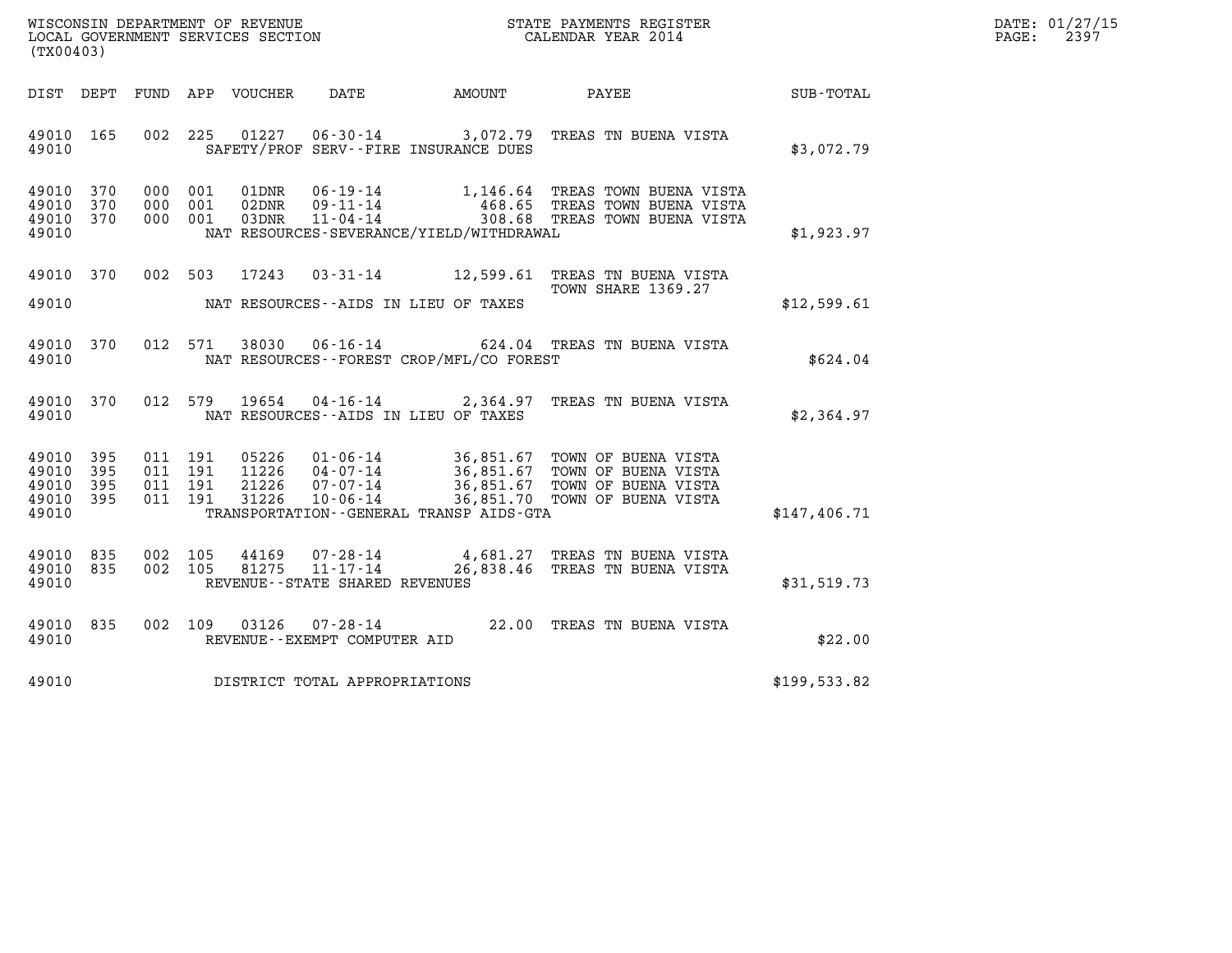| DATE: | 01/27/15 |
|-------|----------|
| PAGE: | 2398     |

| (TX00403)                                     |                     |                                          |         |                            |                                                | DATE: 01/27/15<br>$\mathtt{PAGE:}$<br>2398                                                                                          |                                                                        |               |  |
|-----------------------------------------------|---------------------|------------------------------------------|---------|----------------------------|------------------------------------------------|-------------------------------------------------------------------------------------------------------------------------------------|------------------------------------------------------------------------|---------------|--|
|                                               |                     |                                          |         | DIST DEPT FUND APP VOUCHER | DATE                                           | AMOUNT                                                                                                                              | PAYEE                                                                  | SUB-TOTAL     |  |
| 49012 165<br>49012                            |                     | 002 225                                  |         | 01228                      |                                                | SAFETY/PROF SERV--FIRE INSURANCE DUES                                                                                               | 06-30-14 4,708.02 TREAS TN CARSON                                      | \$4,708.02    |  |
| 49012 370<br>49012 370<br>49012               |                     | 000 001<br>000 001                       |         |                            |                                                | NAT RESOURCES-SEVERANCE/YIELD/WITHDRAWAL                                                                                            |                                                                        | \$3,484.68    |  |
| 49012 370<br>49012                            |                     |                                          |         |                            |                                                | NAT RESOURCES--AIDS IN LIEU OF TAXES                                                                                                | 002 503 16638 01-30-14 24,904.53 TREAS TN CARSON<br>TOWN SHARE 3764.97 | \$24,904.53   |  |
| 49012 370<br>49012                            |                     |                                          | 012 571 | 38031                      |                                                | NAT RESOURCES--FOREST CROP/MFL/CO FOREST                                                                                            | 06-16-14 277.97 TREAS TN CARSON                                        | \$277.97      |  |
| 49012 370<br>49012                            |                     |                                          |         |                            |                                                | NAT RESOURCES -- AIDS IN LIEU OF TAXES                                                                                              | 012 579 19655 04-16-14 356.16 TREAS TN CARSON                          | \$356.16      |  |
| 49012 370<br>49012                            |                     |                                          | 074 670 | 41906                      | NAT RESOURCES -- RU RECYCLING GRANT            |                                                                                                                                     | 05-23-14 2,860.31 TREAS TN CARSON                                      | \$2,860.31    |  |
| 49012<br>49012<br>49012<br>49012 395<br>49012 | 395<br>395<br>- 395 | 011 191<br>011 191<br>011 191<br>011 191 |         | 21227<br>31227             | $07 - 07 - 14$<br>$10 - 06 - 14$               | 05227  01-06-14  32,681.18  TOWN OF CARSON<br>11227  04-07-14  32,681.18  TOWN OF CARSON<br>TRANSPORTATION--GENERAL TRANSP AIDS-GTA | 32,681.18 TOWN OF CARSON<br>32,681.21 TOWN OF CARSON                   | \$130,724.75  |  |
| 49012 835<br>49012 835<br>49012               |                     | 002 105<br>002 105                       |         | 44170<br>81276             | 07-28-14<br>REVENUE--STATE SHARED REVENUES     |                                                                                                                                     | 2,675.89 TREAS TN CARSON<br>11-17-14 15,260.21 TREAS TN CARSON         | \$17,936.10   |  |
| 49012<br>49012                                | 835                 | 002 109                                  |         | 03127                      | $07 - 28 - 14$<br>REVENUE--EXEMPT COMPUTER AID |                                                                                                                                     | 20.00 TREAS TN CARSON                                                  | \$20.00       |  |
| 49012                                         |                     |                                          |         |                            | DISTRICT TOTAL APPROPRIATIONS                  |                                                                                                                                     |                                                                        | \$185, 272.52 |  |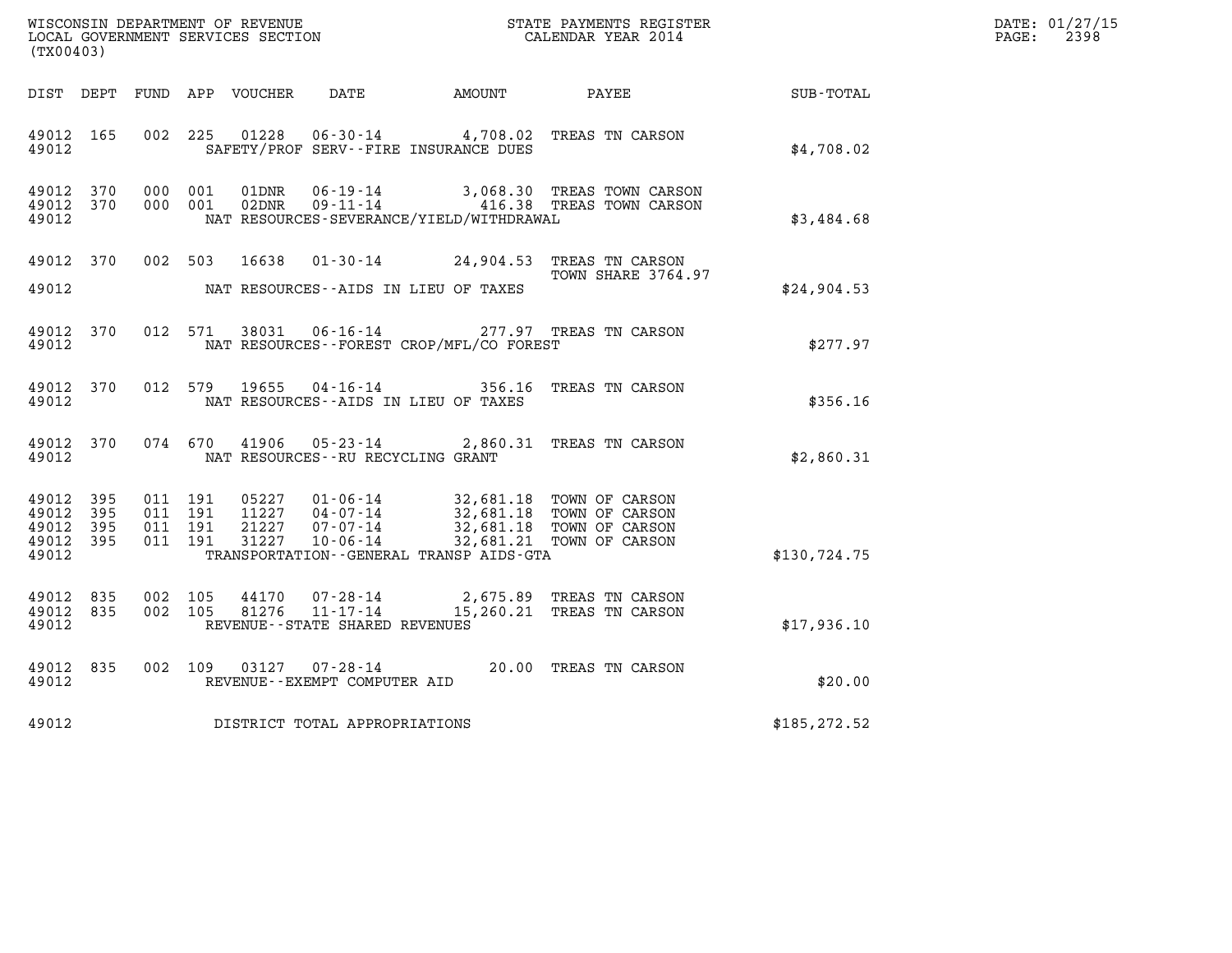| WISCONSIN DEPARTMENT OF REVENUE   | STATE PAYMENTS REGISTER | DATE: 01/27/15 |
|-----------------------------------|-------------------------|----------------|
| LOCAL GOVERNMENT SERVICES SECTION | CALENDAR YEAR 2014      | 2399<br>PAGE:  |

| (TX00403)                                 |                          |                          |                          | WISCONSIN DEPARTMENT OF REVENUE<br>LOCAL GOVERNMENT SERVICES SECTION |                                                                       |                                                                                                    | STATE PAYMENTS REGISTER<br>CALENDAR YEAR 2014                    |                  |
|-------------------------------------------|--------------------------|--------------------------|--------------------------|----------------------------------------------------------------------|-----------------------------------------------------------------------|----------------------------------------------------------------------------------------------------|------------------------------------------------------------------|------------------|
| DIST                                      | DEPT                     | FUND                     | APP                      | VOUCHER                                                              | DATE                                                                  | AMOUNT                                                                                             | PAYEE                                                            | <b>SUB-TOTAL</b> |
| 49014<br>49014                            | 165                      | 002                      | 225                      | 01229                                                                | $06 - 30 - 14$                                                        | 3,198.58<br>SAFETY/PROF SERV--FIRE INSURANCE DUES                                                  | TREAS TN DEWEY                                                   | \$3,198.58       |
| 49014<br>49014<br>49014<br>49014          | 370<br>370<br>370        | 000<br>000<br>000        | 001<br>001<br>001        | 01DNR<br>02DNR<br>03DNR                                              | $06 - 19 - 14$<br>$09 - 11 - 14$<br>$11 - 04 - 14$                    | 9,034.33<br>1,808.15<br>35.75<br>NAT RESOURCES-SEVERANCE/YIELD/WITHDRAWAL                          | TREAS TOWN DEWEY<br>TREAS TOWN DEWEY<br>TREAS TOWN DEWEY         | \$10,878.23      |
| 49014                                     | 370                      | 002                      | 503                      | 17064                                                                | $02 - 14 - 14$                                                        | 9,526.38                                                                                           | TREAS TN DEWEY<br><b>TOWN SHARE 1732.27</b>                      |                  |
| 49014                                     |                          |                          |                          |                                                                      |                                                                       | NAT RESOURCES -- AIDS IN LIEU OF TAXES                                                             |                                                                  | \$9,526.38       |
| 49014<br>49014                            | 370                      | 012                      | 571                      | 38032                                                                | $06 - 16 - 14$                                                        | NAT RESOURCES--FOREST CROP/MFL/CO FOREST                                                           | 1,121.41 TREAS TN DEWEY                                          | \$1,121.41       |
| 49014<br>49014                            | 370                      | 012                      | 579                      | 19656                                                                | $04 - 16 - 14$                                                        | 2,941.82<br>NAT RESOURCES--AIDS IN LIEU OF TAXES                                                   | TREAS TN DEWEY                                                   | \$2,941.82       |
| 49014<br>49014<br>49014<br>49014<br>49014 | 395<br>395<br>395<br>395 | 011<br>011<br>011<br>011 | 191<br>191<br>191<br>191 | 05228<br>11228<br>21228<br>31228                                     | $01 - 06 - 14$<br>$04 - 07 - 14$<br>$07 - 07 - 14$<br>$10 - 06 - 14$  | 27,229.91<br>27, 229.91<br>27,229.91<br>27, 229.92<br>TRANSPORTATION - - GENERAL TRANSP AIDS - GTA | TOWN OF DEWEY<br>TOWN OF DEWEY<br>TOWN OF DEWEY<br>TOWN OF DEWEY | \$108,919.65     |
| 49014<br>49014                            | 395                      | 011                      | 278                      | 35278                                                                | $12 - 26 - 14$                                                        | 13,824.86<br>TRANSPORTATION - - LRIP/TRIP/MSIP GRANTS                                              | TREAS TN DEWEY                                                   | \$13,824.86      |
| 49014<br>49014<br>49014                   | 835<br>835               | 002<br>002               | 105<br>105               | 44171<br>81277                                                       | $07 - 28 - 14$<br>$11 - 17 - 14$<br>REVENUE - - STATE SHARED REVENUES | 2,414.67<br>13,504.57                                                                              | TREAS TN DEWEY<br>TREAS TN DEWEY                                 | \$15,919.24      |
| 49014<br>49014                            | 835                      | 002                      | 109                      | 03128                                                                | $07 - 28 - 14$<br>REVENUE - - EXEMPT COMPUTER AID                     | 111.00                                                                                             | TREAS TN DEWEY                                                   | \$111.00         |
| 49014<br>49014                            | 835                      | 021                      | 363                      | 36280                                                                | $03 - 24 - 14$<br>REVENUE--LOTTERY CREDIT -                           | 866.28                                                                                             | TREAS TN DEWEY                                                   | \$866.28         |
| 49014                                     |                          |                          |                          |                                                                      | DISTRICT TOTAL APPROPRIATIONS                                         |                                                                                                    |                                                                  | \$167,307.45     |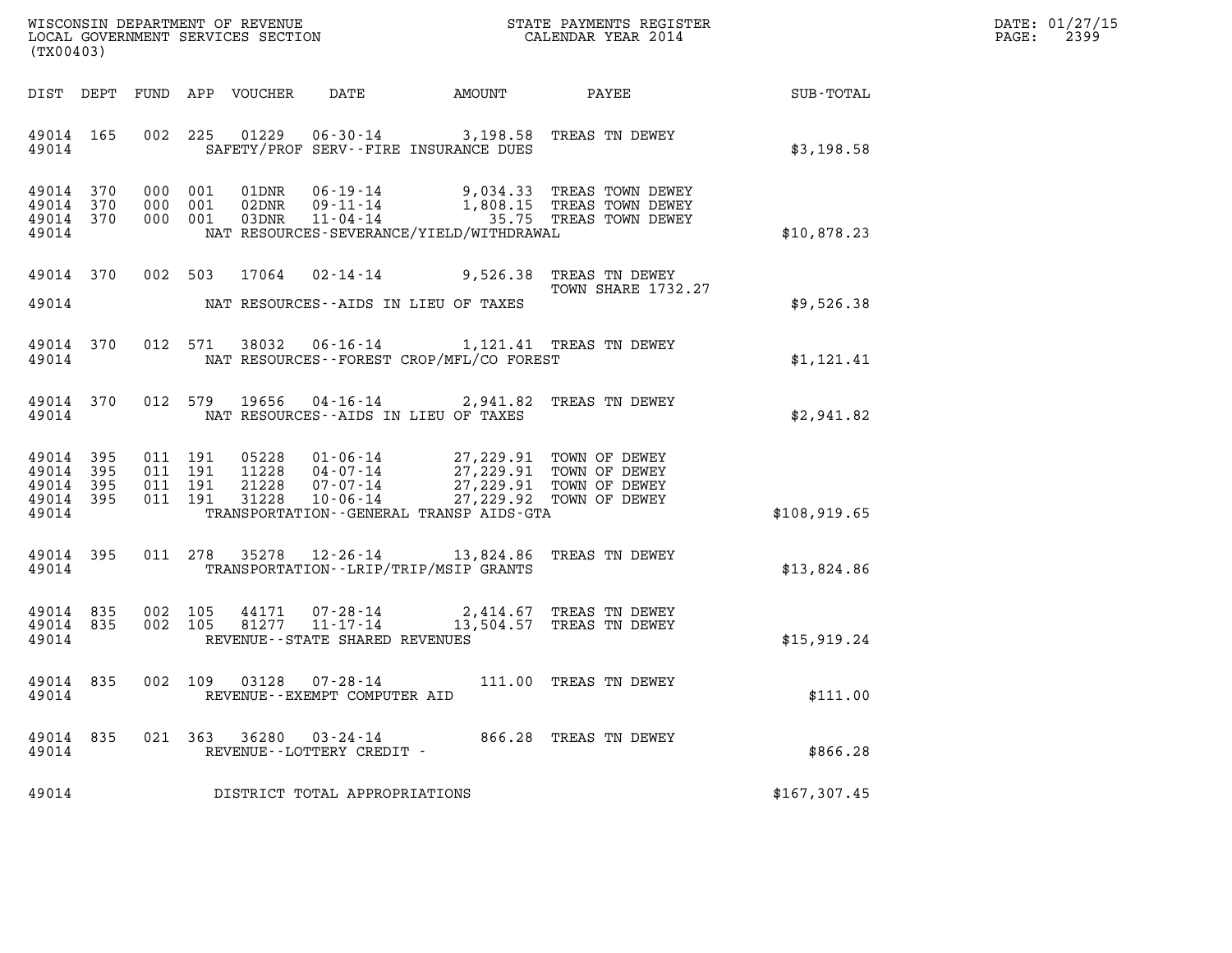| (TX00403)                                                 |           |                                          |  |                                         |                                              |                                                                                                                                                                                                      |              | DATE: 01/27/15<br>$\mathtt{PAGE:}$<br>2400 |
|-----------------------------------------------------------|-----------|------------------------------------------|--|-----------------------------------------|----------------------------------------------|------------------------------------------------------------------------------------------------------------------------------------------------------------------------------------------------------|--------------|--------------------------------------------|
|                                                           |           |                                          |  |                                         |                                              | DIST DEPT FUND APP VOUCHER DATE AMOUNT PAYEE SUB-TOTAL                                                                                                                                               |              |                                            |
| 49016 165<br>49016                                        |           |                                          |  |                                         | SAFETY/PROF SERV--FIRE INSURANCE DUES        | 002 225 01230 06-30-14 3,252.49 TREAS TN EAU PLEINE                                                                                                                                                  | \$3,252.49   |                                            |
| 49016                                                     |           |                                          |  |                                         | NAT RESOURCES-SEVERANCE/YIELD/WITHDRAWAL     | 49016 370 000 001 03DNR 11-04-14 1,311.78 TREAS TOWN EAU PLEINE                                                                                                                                      | \$1,311.78   |                                            |
| 49016 370                                                 |           | 49016 370 002 503<br>002 503             |  |                                         |                                              | 17065  02-14-14  2,119.42  TREAS TN EAU PLEINE<br>17065  02-14-14  52,602.07  TREAS TN EAU PLEINE<br><b>TOWN SHARE 5351.66</b>                                                                       |              |                                            |
| 49016                                                     |           |                                          |  |                                         | NAT RESOURCES--AIDS IN LIEU OF TAXES         |                                                                                                                                                                                                      | \$54,721.49  |                                            |
|                                                           | 49016     |                                          |  |                                         | NAT RESOURCES--FOREST CROP/MFL/CO FOREST     | 49016 370 012 571 38033 06-16-14 305.80 TREAS TN EAU PLEINE                                                                                                                                          | \$305.80     |                                            |
| 49016                                                     |           |                                          |  |                                         | NAT RESOURCES--AIDS IN LIEU OF TAXES         | 49016 370 012 579 19657 04-16-14 4,665.57 TREAS TN EAU PLEINE<br>49016 370 012 579 19657 04-16-14 1,623.30 TREAS TN EAU PLEINE                                                                       | \$6,288.87   |                                            |
|                                                           |           |                                          |  | 49016 MAT RESOURCES--RU RECYCLING GRANT |                                              | 49016 370 074 670 41907 05-23-14 1,211.47 TREAS TN EAU PLEINE                                                                                                                                        | \$1,211.47   |                                            |
| 49016 395<br>49016 395<br>49016 395<br>49016 395<br>49016 |           | 011 191<br>011 191<br>011 191<br>011 191 |  |                                         | TRANSPORTATION - - GENERAL TRANSP AIDS - GTA | 05229  01-06-14  28,298.99  TOWN OF EAU PLEINE<br>11229  04-07-14  28,298.99  TOWN OF EAU PLEINE<br>21229  07-07-14  28,298.99  TOWN OF EAU PLEINE<br>31229  10-06-14  28,299.02  TOWN OF EAU PLEINE | \$113,195.99 |                                            |
| 49016                                                     | 49016 835 | 49016 835 002 105<br>002 105             |  | REVENUE--STATE SHARED REVENUES          |                                              | 44172  07-28-14  6,097.83  TREAS TN EAU PLEINE<br>81278  11-17-14  34,658.94  TREAS TN EAU PLEINE                                                                                                    | \$40,756.77  |                                            |
| 49016                                                     | 49016 835 |                                          |  | REVENUE--EXEMPT COMPUTER AID            |                                              | 002 109 03129 07-28-14 23.00 TREAS TN EAU PLEINE                                                                                                                                                     | \$23.00      |                                            |
| 49016                                                     |           |                                          |  | DISTRICT TOTAL APPROPRIATIONS           |                                              |                                                                                                                                                                                                      | \$221,067.66 |                                            |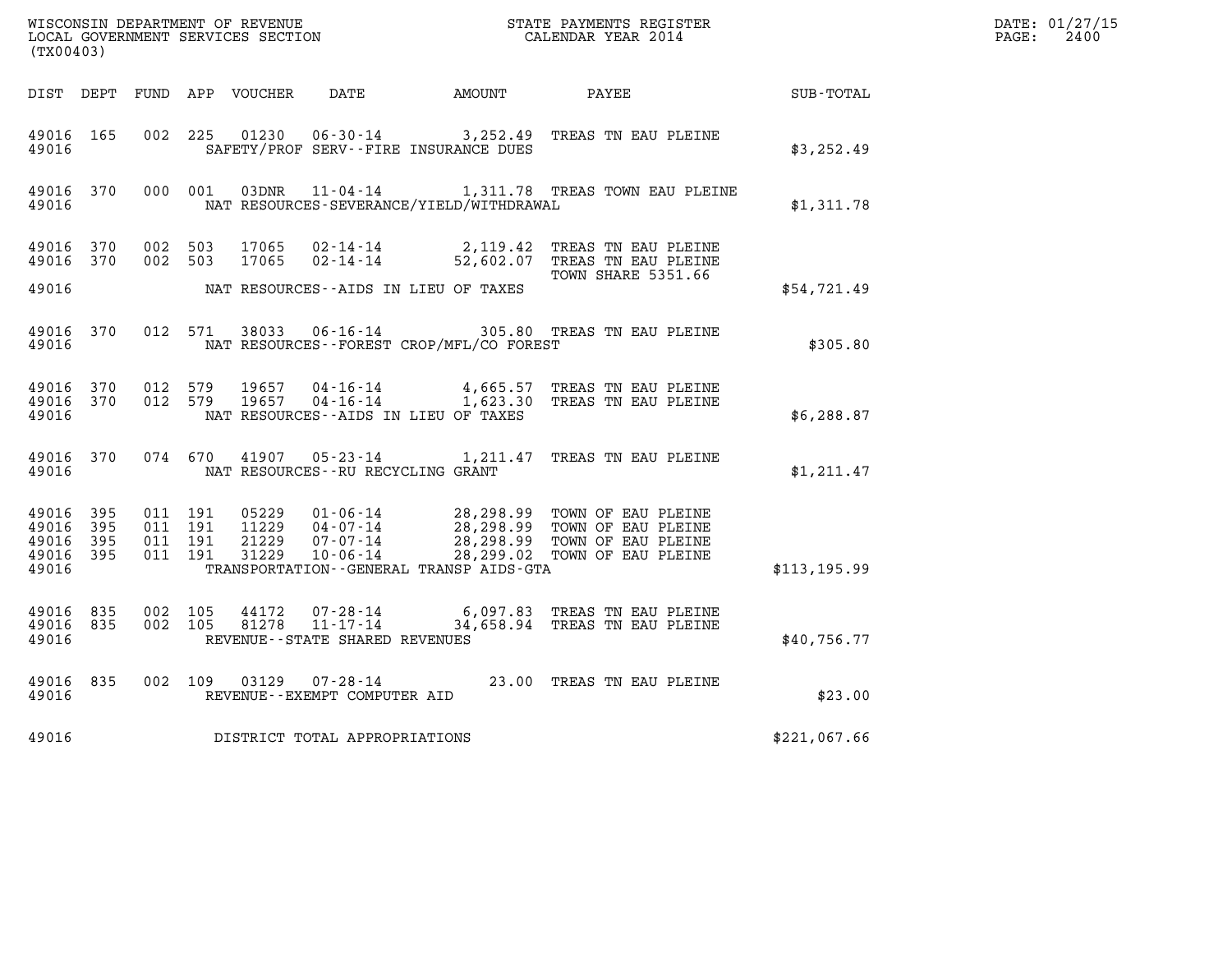| (TX00403)                                             |           |         |                               |                         |                                                                 |                                             |                                                                                                                                                                                  |              | DATE: 01/27/15<br>$\mathtt{PAGE:}$<br>2401 |
|-------------------------------------------------------|-----------|---------|-------------------------------|-------------------------|-----------------------------------------------------------------|---------------------------------------------|----------------------------------------------------------------------------------------------------------------------------------------------------------------------------------|--------------|--------------------------------------------|
|                                                       |           |         |                               |                         |                                                                 |                                             |                                                                                                                                                                                  | SUB-TOTAL    |                                            |
| 49018 165<br>49018                                    |           |         | 002 225                       | 01231                   |                                                                 | SAFETY/PROF SERV--FIRE INSURANCE DUES       | 06-30-14 5,157.26 TREAS TN GRANT                                                                                                                                                 | \$5,157.26   |                                            |
| 49018 370<br>49018                                    |           |         | 000 001                       |                         |                                                                 | NAT RESOURCES-SEVERANCE/YIELD/WITHDRAWAL    | 03DNR  11-04-14   1,036.12 TREAS TOWN GRANT                                                                                                                                      | \$1,036.12   |                                            |
| 49018                                                 |           |         |                               | 49018 370 002 503 17244 | NAT RESOURCES--AIDS IN LIEU OF TAXES                            |                                             | 03-31-14 11,934.37 TREAS TN GRANT<br>TOWN SHARE 1145.82                                                                                                                          | \$11,934.37  |                                            |
| 49018 370<br>49018                                    |           |         | 012 571                       | 38034                   | $06 - 16 - 14$                                                  | NAT RESOURCES - - FOREST CROP/MFL/CO FOREST | 793.53 TREAS TN GRANT                                                                                                                                                            | \$793.53     |                                            |
| 49018                                                 | 49018 370 |         | 012 579                       | 19658                   | NAT RESOURCES -- AIDS IN LIEU OF TAXES                          |                                             | 04-16-14 2,715.48 TREAS TN GRANT                                                                                                                                                 | \$2,715.48   |                                            |
| 49018 370<br>49018                                    |           |         |                               |                         | NAT RESOURCES - - RU RECYCLING GRANT                            |                                             | 074 670 41908 05-23-14 1,750.06 TREAS TN GRANT                                                                                                                                   | \$1,750.06   |                                            |
| 49018 370<br>49018                                    |           |         |                               | 074 673 41908           | $05 - 23 - 14$<br>NAT RESOURCES - - RU CONSOLIDATED GRANT       |                                             | 500.00 TREAS TN GRANT                                                                                                                                                            | \$500.00     |                                            |
| 49018<br>49018 395<br>49018 395<br>49018 395<br>49018 | 395       | 011 191 | 011 191<br>011 191<br>011 191 |                         |                                                                 | TRANSPORTATION--GENERAL TRANSP AIDS-GTA     | 05230  01-06-14  61,461.80  TOWN OF GRANT<br>11230  04-07-14  61,461.80  TOWN OF GRANT<br>21230  07-07-14  61,461.80  TOWN OF GRANT<br>31230  10-06-14  61,461.81  TOWN OF GRANT | \$245,847.21 |                                            |
| 49018 395<br>49018                                    |           |         | 011 278                       |                         |                                                                 | TRANSPORTATION - - LRIP/TRIP/MSIP GRANTS    | 29441  10-29-14  127,389.32  TREAS TN GRANT                                                                                                                                      | \$127,389.32 |                                            |
| 49018 835<br>49018 835<br>49018                       |           |         | 002 105<br>002 105            | 44173                   | 07-28-14<br>81279 11-17-14<br>REVENUE - - STATE SHARED REVENUES |                                             | 5,414.42 TREAS TN GRANT<br>30,987.07 TREAS TN GRANT                                                                                                                              | \$36,401.49  |                                            |
| 49018                                                 |           |         |                               |                         | DISTRICT TOTAL APPROPRIATIONS                                   |                                             |                                                                                                                                                                                  | \$433,524.84 |                                            |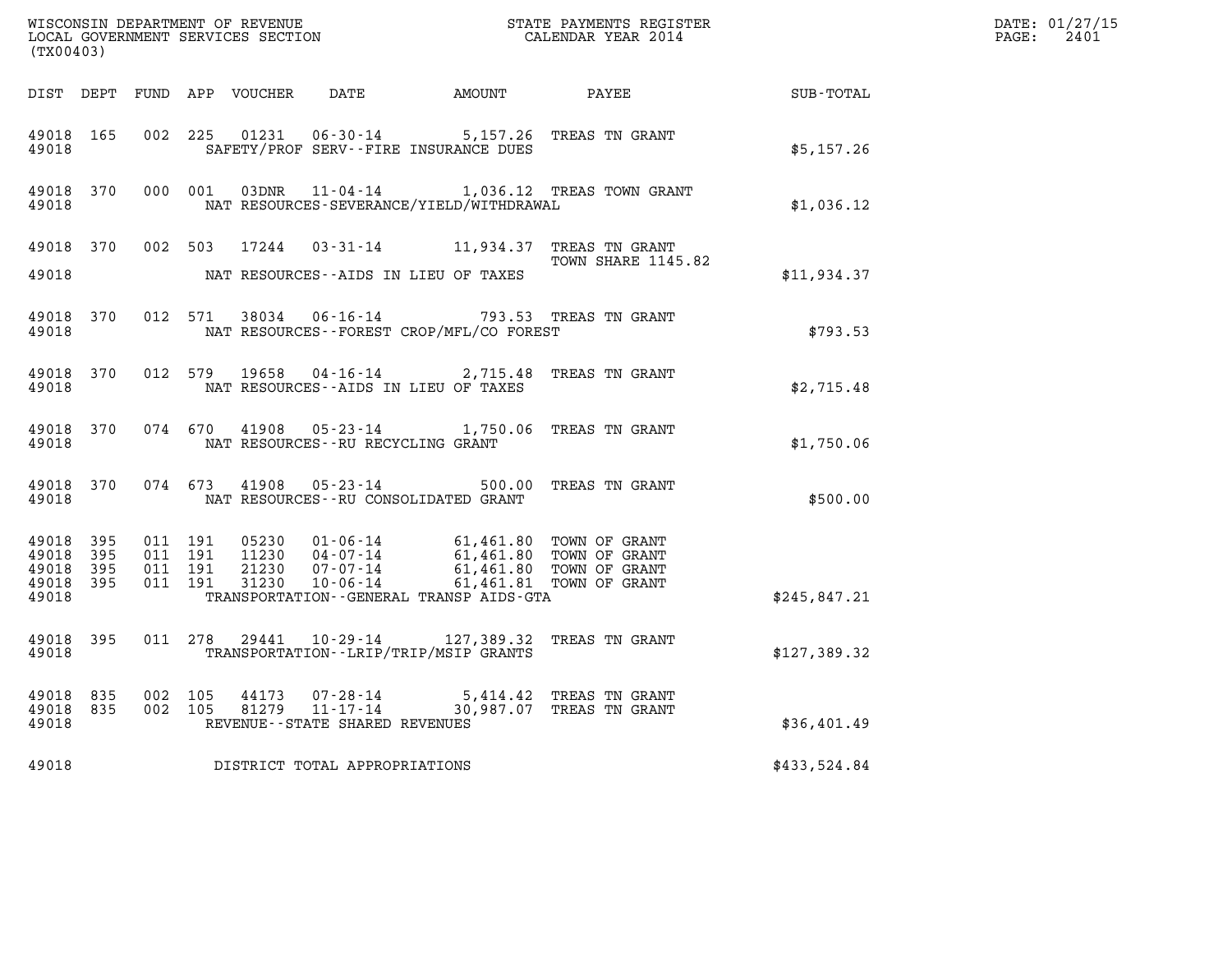| WISCONSIN DEPARTMENT OF REVENUE   | STATE PAYMENTS REGISTER | DATE: 01/27/15 |
|-----------------------------------|-------------------------|----------------|
| LOCAL GOVERNMENT SERVICES SECTION | CALENDAR YEAR 2014      | 2402<br>PAGE:  |

| WISCONSIN DEPARTMENT OF REVENUE                             STATE PAYMENTS REGIS' LOCAL GOVERNMENT SERVICES SECTION                               CALENDAR YEAR 2014<br>(TX00403)                                                                                         | STATE PAYMENTS REGISTER                                                                                                |              | DATE: 01/27/15<br>PAGE:<br>2402 |
|---------------------------------------------------------------------------------------------------------------------------------------------------------------------------------------------------------------------------------------------------------------------------|------------------------------------------------------------------------------------------------------------------------|--------------|---------------------------------|
| DIST DEPT<br>FUND APP VOUCHER<br>DATE                                                                                                                                                                                                                                     | AMOUNT<br>PAYEE                                                                                                        | SUB-TOTAL    |                                 |
| 002 225 01232 06-30-14 16,514.03<br>49020 165<br>49020<br>SAFETY/PROF SERV--FIRE INSURANCE DUES                                                                                                                                                                           | TREAS TN HULL                                                                                                          | \$16,514.03  |                                 |
| 000 001 01DNR 06-19-14 173.50 TREAS TOWN HULL<br>000 001 02DNR 09-11-14 2,160.83 TREAS TOWN HULL<br>000 001 03DNR 11-04-14 849.10 TREAS TOWN HULL<br>49020<br>370<br>49020<br>370<br>49020<br>370<br>49020<br>NAT RESOURCES-SEVERANCE/YIELD/WITHDRAWAL                    |                                                                                                                        | \$3,183.43   |                                 |
| 012 571 38035 06-16-14 408.13 TREAS TN HULL<br>49020 370<br>NAT RESOURCES - - FOREST CROP/MFL/CO FOREST<br>49020                                                                                                                                                          |                                                                                                                        | \$408.13     |                                 |
| 49020<br>395<br>011 191<br>49020<br>011 191<br>11231  04-07-14<br>395<br>011 191 21231 07-07-14<br>49020<br>395<br>011 191 31231<br>49020<br>395<br>$10 - 06 - 14$<br>49020<br>TRANSPORTATION--GENERAL TRANSP AIDS-GTA                                                    | 05231  01-06-14  42,874.54  TOWN OF HULL<br>42,874.54 TOWN OF HULL<br>42,874.54 TOWN OF HULL<br>42,874.55 TOWN OF HULL | \$171,498.17 |                                 |
| $\begin{array}{cccc} 002 & 105 & 44174 & 07\text{-}28\text{-}14 & 23,466.39 & \text{TREAS TN HULL} \\ 002 & 105 & 81280 & 11\text{-}17\text{-}14 & 133,480.61 & \text{TREAS TN HULL} \end{array}$<br>49020 835<br>49020 835<br>49020<br>REVENUE - - STATE SHARED REVENUES |                                                                                                                        | \$156.947.00 |                                 |
| 002 109 03130 07-28-14 974.00 TREAS TN HULL<br>49020 835<br>49020<br>REVENUE--EXEMPT COMPUTER AID                                                                                                                                                                         |                                                                                                                        | \$974.00     |                                 |
| 49020 835<br>021 363 36281<br>03-24-14<br>49020<br>REVENUE--LOTTERY CREDIT -                                                                                                                                                                                              | 7,196.23 TREAS TN HULL                                                                                                 | \$7,196.23   |                                 |
| 49020<br>DISTRICT TOTAL APPROPRIATIONS                                                                                                                                                                                                                                    |                                                                                                                        | \$356,720.99 |                                 |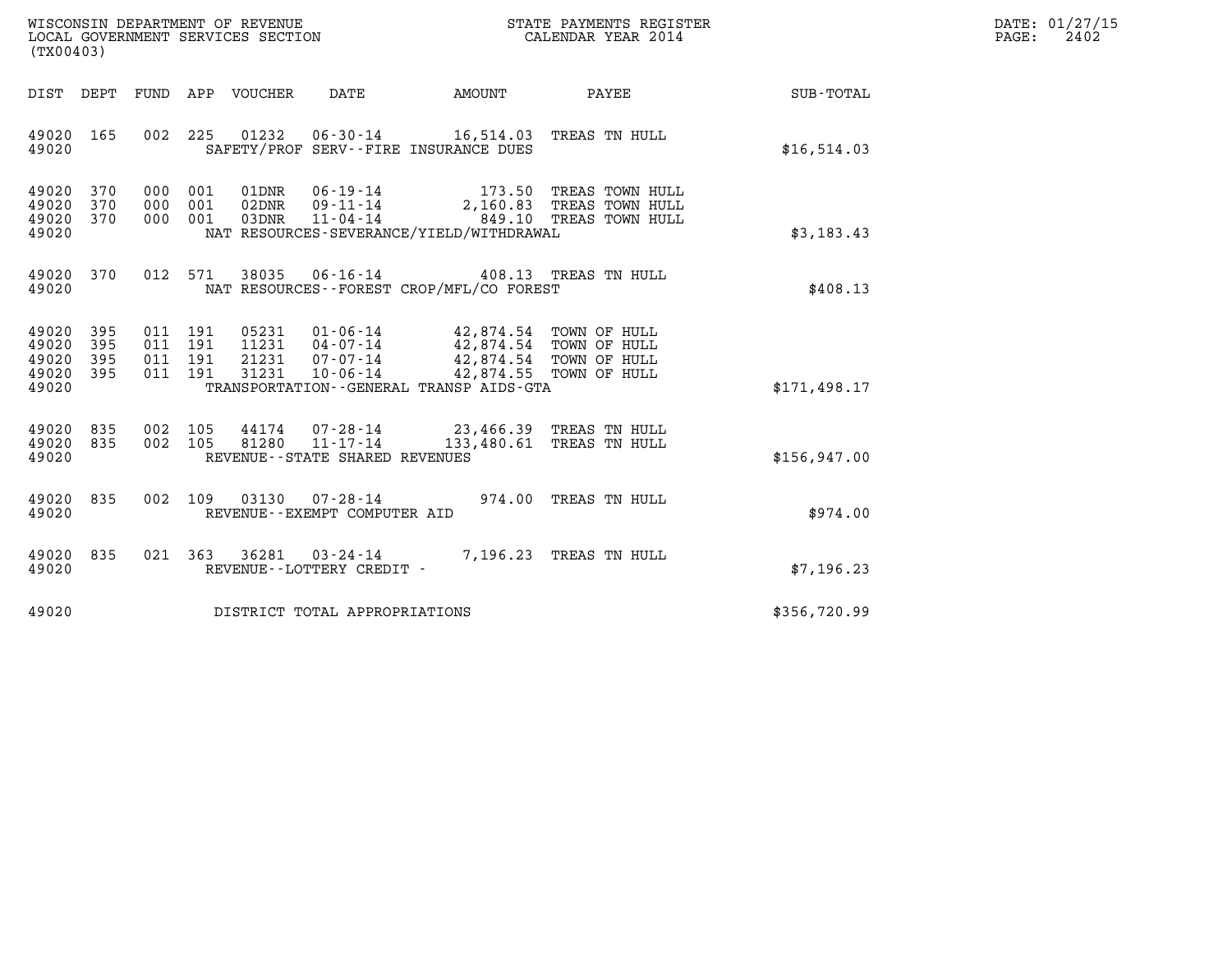| (TX00403)                                                 |  |                                                   |  |  |                                |                                              |                                                                                                                                                                          | DATE: 01/27/15<br>$\mathtt{PAGE:}$<br>2403 |  |
|-----------------------------------------------------------|--|---------------------------------------------------|--|--|--------------------------------|----------------------------------------------|--------------------------------------------------------------------------------------------------------------------------------------------------------------------------|--------------------------------------------|--|
|                                                           |  |                                                   |  |  |                                |                                              | DIST DEPT FUND APP VOUCHER DATE AMOUNT PAYEE SUB-TOTAL                                                                                                                   |                                            |  |
| 49022 165<br>49022                                        |  |                                                   |  |  |                                | SAFETY/PROF SERV--FIRE INSURANCE DUES        | 002 225 01233 06-30-14 4,312.69 TREAS TN LANARK                                                                                                                          | \$4,312.69                                 |  |
| 49022                                                     |  |                                                   |  |  |                                | NAT RESOURCES-SEVERANCE/YIELD/WITHDRAWAL     | 49022 370 000 001 01DNR 06-19-14 1,225.45 TREAS TOWN LANARK                                                                                                              | \$1,225.45                                 |  |
|                                                           |  |                                                   |  |  |                                |                                              | 49022 370 002 503 16639 01-30-14 3,038.01 TREAS TN LANARK<br>TOWN SHARE 362.59                                                                                           |                                            |  |
| 49022                                                     |  |                                                   |  |  |                                | NAT RESOURCES--AIDS IN LIEU OF TAXES         |                                                                                                                                                                          | \$3,038.01                                 |  |
| 49022 370<br>49022                                        |  |                                                   |  |  |                                | NAT RESOURCES - - FOREST CROP/MFL/CO FOREST  | 012 571 38036 06-16-14 974.90 TREAS TN LANARK                                                                                                                            | \$974.90                                   |  |
| 49022 370<br>49022                                        |  | 49022 370 012 579<br>012 579<br>49022 370 012 579 |  |  |                                | NAT RESOURCES--AIDS IN LIEU OF TAXES         |                                                                                                                                                                          | \$93.01                                    |  |
| 49022 395<br>49022 395<br>49022 395<br>49022 395<br>49022 |  | 011 191<br>011 191<br>011 191<br>011 191          |  |  |                                | TRANSPORTATION - - GENERAL TRANSP AIDS - GTA | 05232 01-06-14 18,232.66 TOWN OF LANARK<br>11232 04-07-14 18,232.66 TOWN OF LANARK<br>21232 07-07-14 18,232.66 TOWN OF LANARK<br>31232 10-06-14 18,232.67 TOWN OF LANARK | \$72,930.65                                |  |
| 49022 835<br>49022 835<br>49022                           |  | 002 105<br>002 105                                |  |  | REVENUE--STATE SHARED REVENUES |                                              | 44175  07-28-14  3,251.95  TREAS TN LANARK<br>81281  11-17-14  18,427.71  TREAS TN LANARK                                                                                | \$21,679.66                                |  |
| 49022 835<br>49022                                        |  |                                                   |  |  | REVENUE--EXEMPT COMPUTER AID   |                                              | 002 109 03131 07-28-14 3.00 TREAS TN LANARK                                                                                                                              | \$3.00                                     |  |
| 49022                                                     |  |                                                   |  |  | DISTRICT TOTAL APPROPRIATIONS  |                                              |                                                                                                                                                                          | \$104, 257.37                              |  |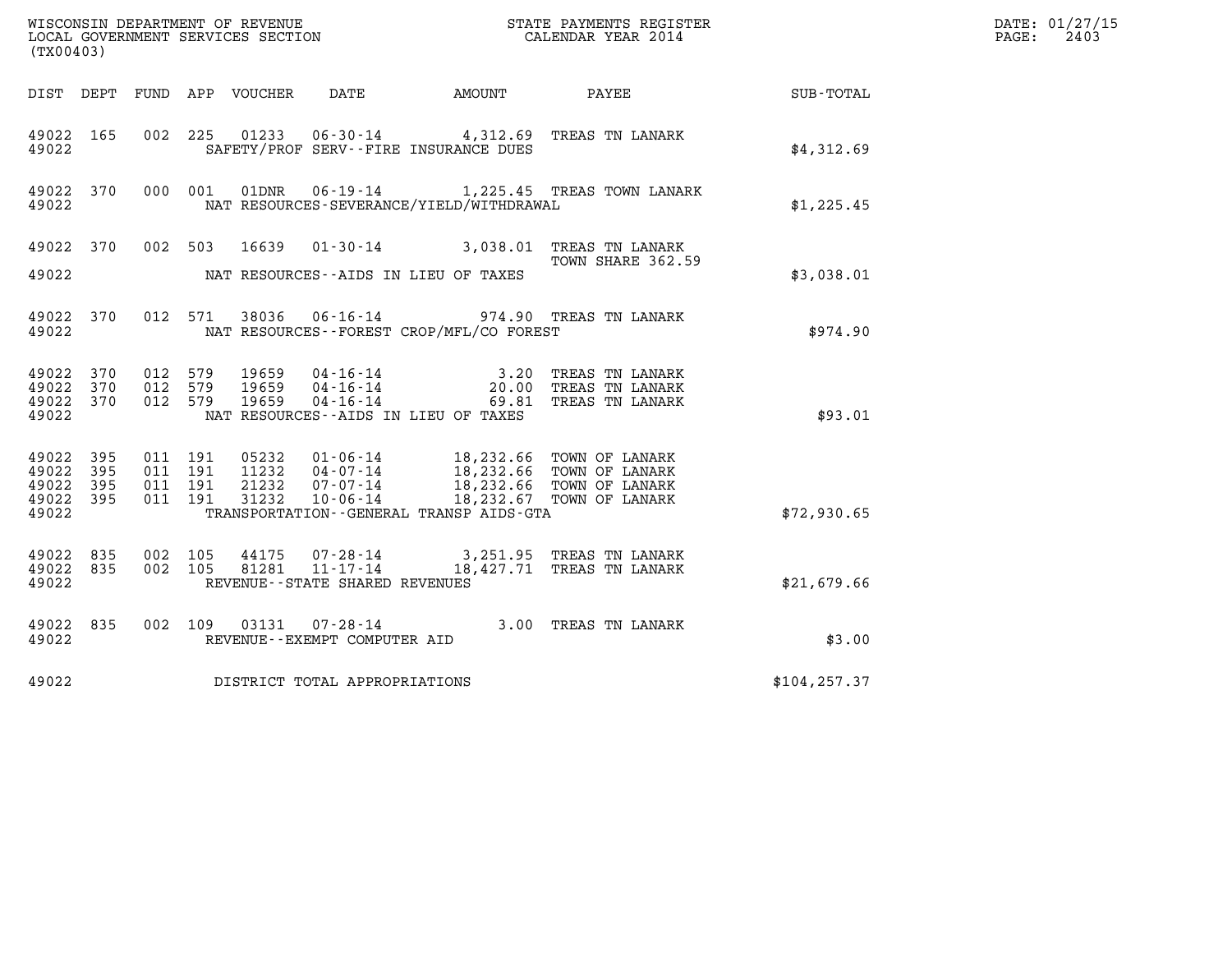| WISCONSIN DEPARTMENT OF REVENUE<br>(TX00403)                    | LOCAL GOVERNMENT SERVICES SECTION                                                                                                                | STATE PAYMENTS REGISTER<br>CALENDAR YEAR 2014 |                        | DATE: 01/27/15<br>$\mathtt{PAGE:}$<br>2404 |  |
|-----------------------------------------------------------------|--------------------------------------------------------------------------------------------------------------------------------------------------|-----------------------------------------------|------------------------|--------------------------------------------|--|
|                                                                 | DIST DEPT FUND APP VOUCHER DATE                                                                                                                  |                                               | AMOUNT PAYEE SUB-TOTAL |                                            |  |
| 49024 165<br>49024                                              | 002 225 01234 06-30-14 3,468.13 TREAS TN LINWOOD<br>SAFETY/PROF SERV--FIRE INSURANCE DUES                                                        |                                               |                        | \$3,468.13                                 |  |
| 49024 370<br>49024                                              | 000 001 01DNR  06-19-14  766.50 TREAS TOWN LINWOOD<br>NAT RESOURCES-SEVERANCE/YIELD/WITHDRAWAL                                                   |                                               |                        | \$766.50                                   |  |
| 49024 370<br>49024                                              | 012 571 38037 06-16-14 644.92 TREAS TN LINWOOD<br>NAT RESOURCES--FOREST CROP/MFL/CO FOREST                                                       |                                               |                        | \$644.92                                   |  |
| 49024 395<br>49024<br>395<br>49024<br>395<br>49024 395<br>49024 | 011 191<br>011 191<br>011 191<br>10-06-14 21,540.49 TOWN OF LINWOOD<br>011 191<br>31233<br>TRANSPORTATION - - GENERAL TRANSP AIDS - GTA          |                                               |                        | \$86,161.90                                |  |
| 49024 835<br>49024 835<br>49024                                 | 44176 07-28-14 3,095.98 TREAS TN LINWOOD<br>002 105<br>81282  11-17-14  17,632.02  TREAS TN LINWOOD<br>002 105<br>REVENUE--STATE SHARED REVENUES |                                               |                        | \$20,728.00                                |  |
| 49024 835<br>49024                                              | 002 109 03132 07-28-14 11.00 TREAS TN LINWOOD<br>REVENUE--EXEMPT COMPUTER AID                                                                    |                                               |                        | \$11.00                                    |  |
| 49024                                                           | DISTRICT TOTAL APPROPRIATIONS                                                                                                                    |                                               |                        | \$111,780.45                               |  |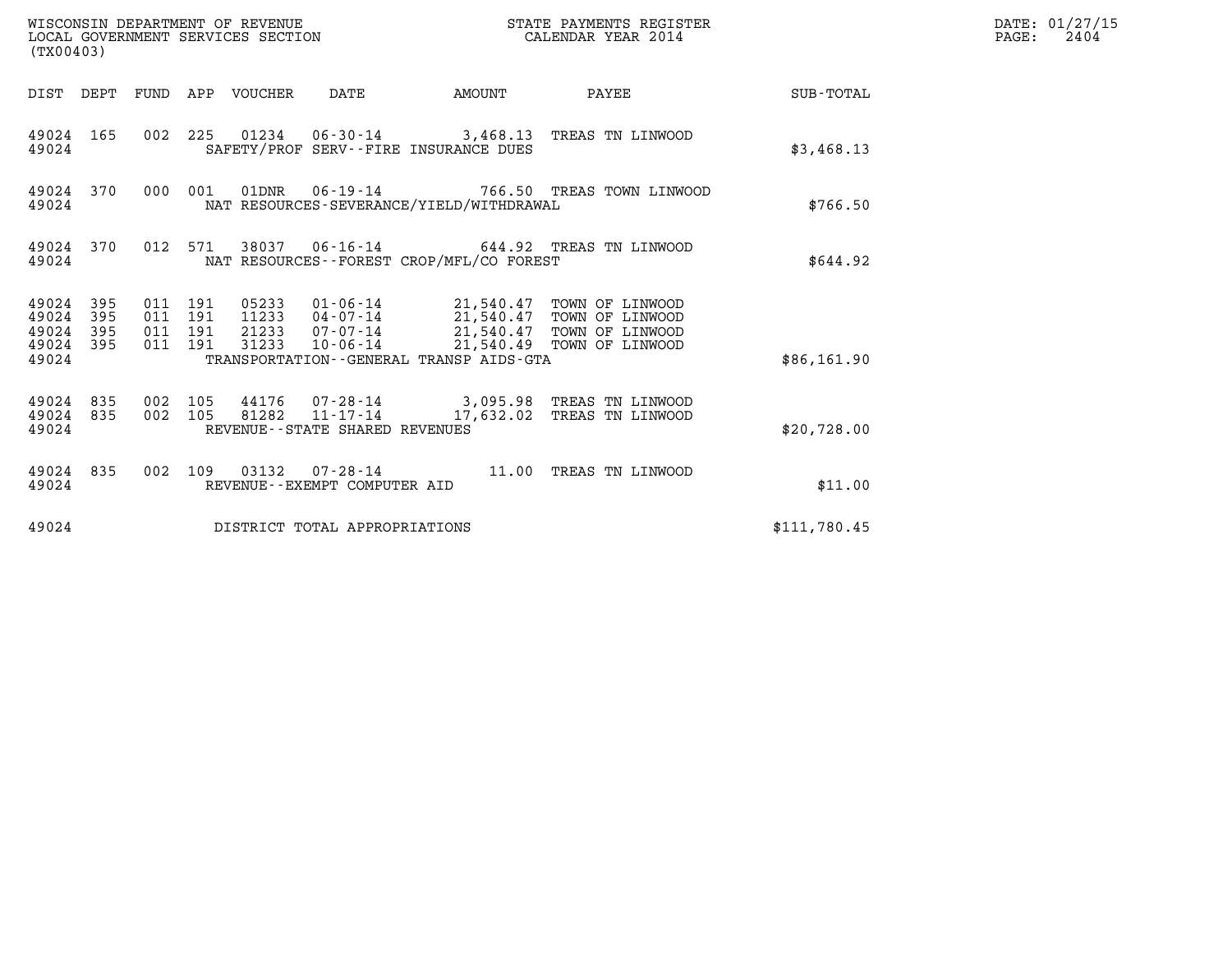| (TX00403)                                                          |                                                                                                                                                                                                                                                                                              | DATE: 01/27/15<br>$\mathtt{PAGE:}$<br>2405 |
|--------------------------------------------------------------------|----------------------------------------------------------------------------------------------------------------------------------------------------------------------------------------------------------------------------------------------------------------------------------------------|--------------------------------------------|
|                                                                    | DIST DEPT FUND APP VOUCHER DATE<br>AMOUNT PAYEE                                                                                                                                                                                                                                              | SUB-TOTAL                                  |
| 49026 165<br>49026                                                 | 01235  06-30-14  3,018.89  TREAS TN NEW HOPE<br>002 225<br>SAFETY/PROF SERV--FIRE INSURANCE DUES                                                                                                                                                                                             | \$3,018.89                                 |
| 49026 370<br>49026                                                 | 000 001<br>01DNR  06-19-14  186.61 TREAS TOWN NEW HOPE<br>NAT RESOURCES-SEVERANCE/YIELD/WITHDRAWAL                                                                                                                                                                                           | \$186.61                                   |
| 49026 370                                                          | 16640  01-30-14  1,767.89  TREAS TN NEW HOPE<br>002 503<br>TOWN SHARE 77.76                                                                                                                                                                                                                  |                                            |
| 49026                                                              | NAT RESOURCES--AIDS IN LIEU OF TAXES                                                                                                                                                                                                                                                         | \$1,767.89                                 |
| 49026 370<br>49026                                                 | 06-16-14 552.14 TREAS TN NEW HOPE<br>012 571<br>38038<br>NAT RESOURCES - - FOREST CROP/MFL/CO FOREST                                                                                                                                                                                         | \$552.14                                   |
| 49026 370<br>49026<br>370<br>49026<br>370<br>49026                 | 012 579<br>19660<br>TREAS TN NEW HOPE<br>012 579<br>19660<br>TREAS TN NEW HOPE<br>012 579<br>19660<br>TREAS TN NEW HOPE<br>NAT RESOURCES - AIDS IN LIEU OF TAXES                                                                                                                             | \$1,178.04                                 |
| 49026 370<br>49026                                                 | $05 - 23 - 14$<br>074 670<br>41909<br>930.19 TREAS TN NEW HOPE<br>NAT RESOURCES--RU RECYCLING GRANT                                                                                                                                                                                          | \$930.19                                   |
| 49026 395<br>49026<br>395<br>49026<br>395<br>395<br>49026<br>49026 | 011 191<br>05234<br>01-06-14 19,158.85 TOWN OF NEW HOPE<br>04-07-14 19,158.85 TOWN OF NEW HOPE<br>07-07-14 19,158.85 TOWN OF NEW HOPE<br>011 191<br>11234<br>011 191<br>21234<br>011 191<br>31234<br>$10 - 06 - 14$<br>19,158.85 TOWN OF NEW HOPE<br>TRANSPORTATION--GENERAL TRANSP AIDS-GTA | \$76,635.40                                |
| 49026 835<br>835<br>49026<br>49026                                 | 002 105<br>44177<br>07-28-14<br>1,545.25 TREAS TN NEW HOPE<br>8,756.43 TREAS TN NEW HOPE<br>$11 - 17 - 14$<br>002 105<br>81283<br>REVENUE - - STATE SHARED REVENUES                                                                                                                          | \$10,301.68                                |
| 49026                                                              | DISTRICT TOTAL APPROPRIATIONS                                                                                                                                                                                                                                                                | \$94,570.84                                |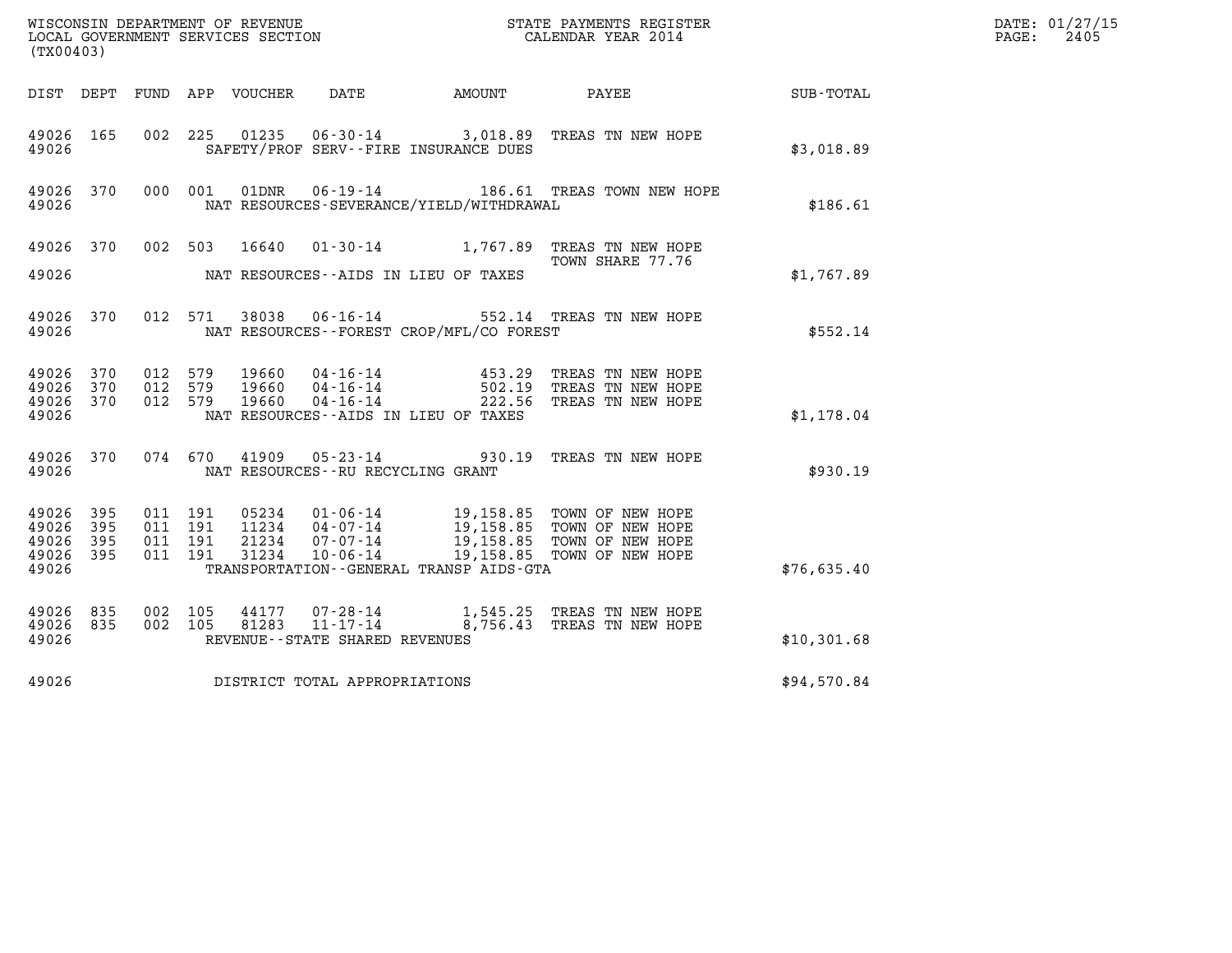| WISCONSIN DEPARTMENT OF REVENUE   | STATE PAYMENTS REGISTER | DATE: 01/27/15 |
|-----------------------------------|-------------------------|----------------|
| LOCAL GOVERNMENT SERVICES SECTION | CALENDAR YEAR 2014      | 2406<br>PAGE:  |

| WISCONSIN DEPARTMENT OF REVENUE<br>LOCAL GOVERNMENT SERVICES SECTION $\rm CALENDAR$ YEAR 2014<br>(TX00403) |                        |  |  |  |                                |                                             |                                                                                                                                                                                                                                                    | DATE: 01/27/15<br>$\mathtt{PAGE:}$<br>2406 |  |
|------------------------------------------------------------------------------------------------------------|------------------------|--|--|--|--------------------------------|---------------------------------------------|----------------------------------------------------------------------------------------------------------------------------------------------------------------------------------------------------------------------------------------------------|--------------------------------------------|--|
|                                                                                                            |                        |  |  |  |                                |                                             | DIST DEPT FUND APP VOUCHER DATE AMOUNT PAYEE                                                                                                                                                                                                       | SUB-TOTAL                                  |  |
|                                                                                                            |                        |  |  |  |                                | 49028 SAFETY/PROF SERV--FIRE INSURANCE DUES | 49028 165 002 225 01236 06-30-14 1,635.23 TREAS TN PINE GROVE                                                                                                                                                                                      | \$1,635.23                                 |  |
| 49028                                                                                                      |                        |  |  |  |                                | NAT RESOURCES-SEVERANCE/YIELD/WITHDRAWAL    | $\begin{array}{cccc} 49028 & 370 & 000 & 001 & 01 \text{DNR} & 06 \cdot 19 \cdot 14 & 114.10 & \text{TREAS TOWN PINE GROVE} \\ 49028 & 370 & 000 & 001 & 03 \text{DNR} & 11 \cdot 04 \cdot 14 & 237.35 & \text{TREAS TOWN PINE GROVE} \end{array}$ | \$351.45                                   |  |
| 49028                                                                                                      |                        |  |  |  |                                | NAT RESOURCES--AIDS IN LIEU OF TAXES        | 49028 370 002 503 17066 02-14-14 39,657.29 TREAS TN PINE GROVE<br>TOWN SHARE 8084.87                                                                                                                                                               | \$39,657.29                                |  |
| 49028                                                                                                      |                        |  |  |  |                                | NAT RESOURCES--FOREST CROP/MFL/CO FOREST    | 49028 370 012 571 38039 06-16-14 73.20 TREAS TN PINE GROVE                                                                                                                                                                                         | \$73.20                                    |  |
| 49028                                                                                                      |                        |  |  |  |                                | NAT RESOURCES--AIDS IN LIEU OF TAXES        | 49028 370 012 579 19661 04-16-14 1,223.90 TREAS TN PINE GROVE 49028 370 012 579 19661 04-16-14 50.11 TREAS TN PINE GROVE                                                                                                                           | \$1,274.01                                 |  |
| 49028 395<br>49028 395<br>49028                                                                            | 49028 395<br>49028 395 |  |  |  |                                | TRANSPORTATION - GENERAL TRANSP AIDS - GTA  |                                                                                                                                                                                                                                                    | \$134,725.88                               |  |
| 49028                                                                                                      |                        |  |  |  | REVENUE--STATE SHARED REVENUES |                                             | 49028 835 002 105 44178 07-28-14 7,022.25 TREAS TN PINE GROVE 49028 835 002 105 81284 11-17-14 39,792.75 TREAS TN PINE GROVE                                                                                                                       | \$46,815.00                                |  |
| 49028                                                                                                      |                        |  |  |  | REVENUE--EXEMPT COMPUTER AID   |                                             | 49028 835 002 109 03133 07-28-14 2,474.00 TREAS TN PINE GROVE                                                                                                                                                                                      | \$2,474.00                                 |  |
| 49028                                                                                                      |                        |  |  |  | REVENUE--LOTTERY CREDIT -      |                                             | 49028 835 021 363 36282 03-24-14 497.40 TREAS TN PINE GROVE                                                                                                                                                                                        | \$497.40                                   |  |
| 49028                                                                                                      |                        |  |  |  | DISTRICT TOTAL APPROPRIATIONS  |                                             |                                                                                                                                                                                                                                                    | \$227,503.46                               |  |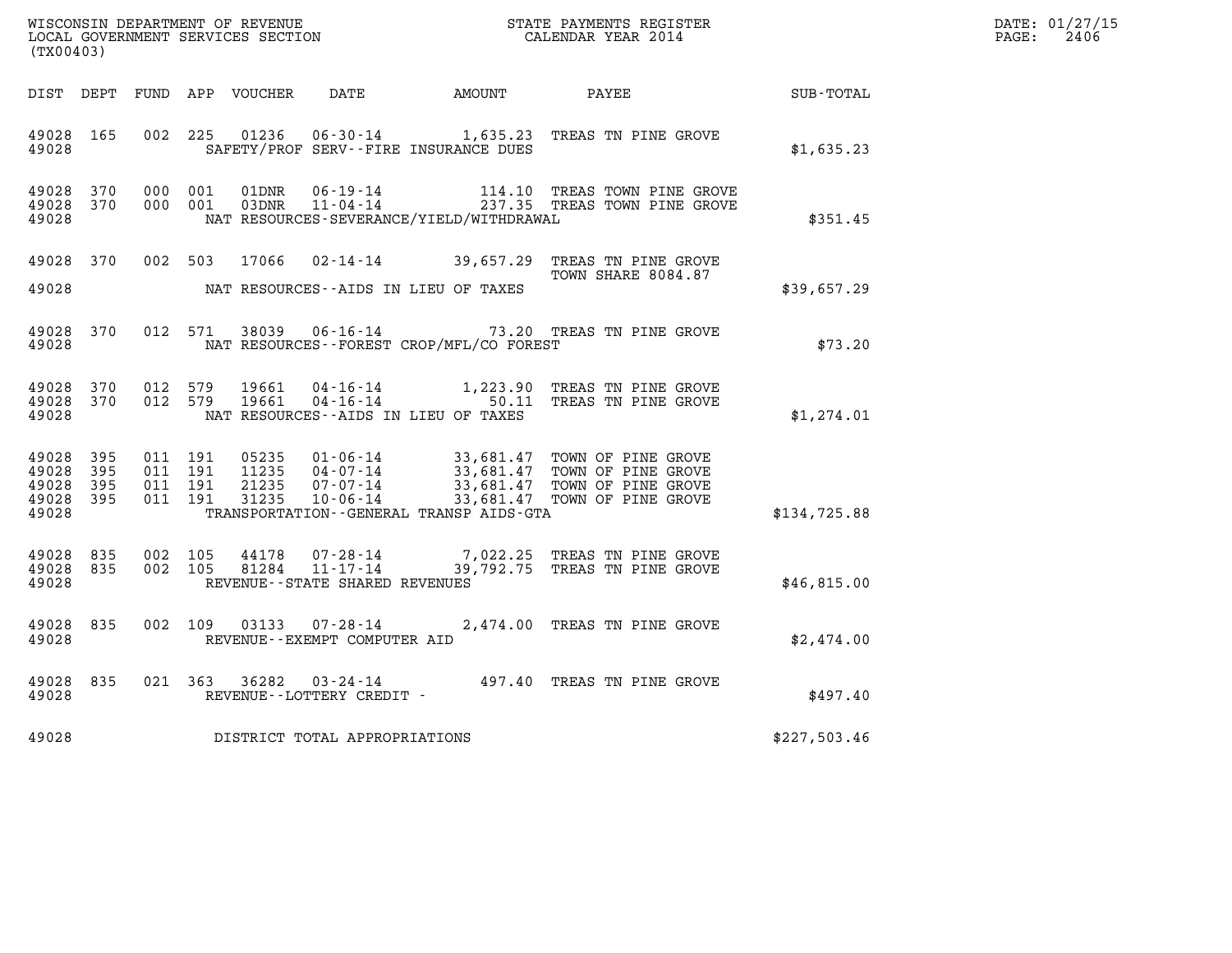|                                                           | (TX00403) |                                          |  |                         |                                                     |                                             |                                                                                                                                                                    |               | DATE: 01/27/15<br>2407<br>$\mathtt{PAGE:}$ |
|-----------------------------------------------------------|-----------|------------------------------------------|--|-------------------------|-----------------------------------------------------|---------------------------------------------|--------------------------------------------------------------------------------------------------------------------------------------------------------------------|---------------|--------------------------------------------|
|                                                           |           |                                          |  |                         |                                                     |                                             |                                                                                                                                                                    |               |                                            |
| 49030 165<br>49030                                        |           |                                          |  |                         |                                                     | SAFETY/PROF SERV--FIRE INSURANCE DUES       | 002 225 01237 06-30-14 6,343.25 TREAS TN PLOVER                                                                                                                    | \$6,343.25    |                                            |
| 49030                                                     |           |                                          |  |                         |                                                     | NAT RESOURCES-SEVERANCE/YIELD/WITHDRAWAL    | 49030 370 000 001 03DNR 11-04-14 565.90 TREAS TOWN PLOVER                                                                                                          | \$565.90      |                                            |
|                                                           |           |                                          |  |                         |                                                     |                                             | 49030 370 002 503 17067 02-14-14 445.74 TREAS TN PLOVER<br>TOWN SHARE 56.96                                                                                        |               |                                            |
| 49030                                                     |           |                                          |  |                         |                                                     | NAT RESOURCES--AIDS IN LIEU OF TAXES        |                                                                                                                                                                    | \$445.74      |                                            |
| 49030 370<br>49030                                        |           |                                          |  |                         |                                                     | NAT RESOURCES - - FOREST CROP/MFL/CO FOREST | 012 571 38040 06-16-14 191.30 TREAS TN PLOVER                                                                                                                      | \$191.30      |                                            |
| 49030 370<br>49030 370<br>49030 370<br>49030              |           | 012 579<br>012 579<br>012 579            |  | 19662<br>19662<br>19662 |                                                     | NAT RESOURCES--AIDS IN LIEU OF TAXES        | 04-16-14 84.58 TREAS TN PLOVER<br>04-16-14 178.27 TREAS TN PLOVER<br>04-16-14 461.94 TREAS TN PLOVER                                                               | \$724.79      |                                            |
| 49030 395<br>49030 395<br>49030 395<br>49030 395<br>49030 |           | 011 191<br>011 191<br>011 191<br>011 191 |  | 31236                   |                                                     | TRANSPORTATION--GENERAL TRANSP AIDS-GTA     | 05236 01-06-14 37,333.29 TOWN OF PLOVER<br>11236 04-07-14 37,333.29 TOWN OF PLOVER<br>21236 07-07-14 37,333.29 TOWN OF PLOVER<br>10-06-14 37,333.31 TOWN OF PLOVER | \$149,333.18  |                                            |
| 49030 835<br>49030 835<br>49030                           |           | 002 105<br>002 105                       |  | 81285                   | $11 - 17 - 14$<br>REVENUE - - STATE SHARED REVENUES |                                             | 44179  07-28-14  5,931.82  TREAS TN PLOVER<br>33,715.97 TREAS TN PLOVER                                                                                            | \$39,647.79   |                                            |
| 49030 835<br>49030                                        |           |                                          |  |                         | REVENUE--EXEMPT COMPUTER AID                        |                                             | 002 109 03134 07-28-14 424.00 TREAS TN PLOVER                                                                                                                      | \$424.00      |                                            |
| 49030 835<br>49030                                        |           | 002 501                                  |  |                         | $00003$ $02 - 03 - 14$                              | DOA-PAYMENT FOR MUNICIPAL SERVICES AID      | 104.39 TREAS TN PLOVER                                                                                                                                             | \$104.39      |                                            |
| 49030 835<br>49030                                        |           |                                          |  |                         | 021 363 36283 03-24-14<br>REVENUE--LOTTERY CREDIT - |                                             | 2,159.13 TREAS TN PLOVER                                                                                                                                           | \$2,159.13    |                                            |
| 49030                                                     |           |                                          |  |                         | DISTRICT TOTAL APPROPRIATIONS                       |                                             |                                                                                                                                                                    | \$199, 939.47 |                                            |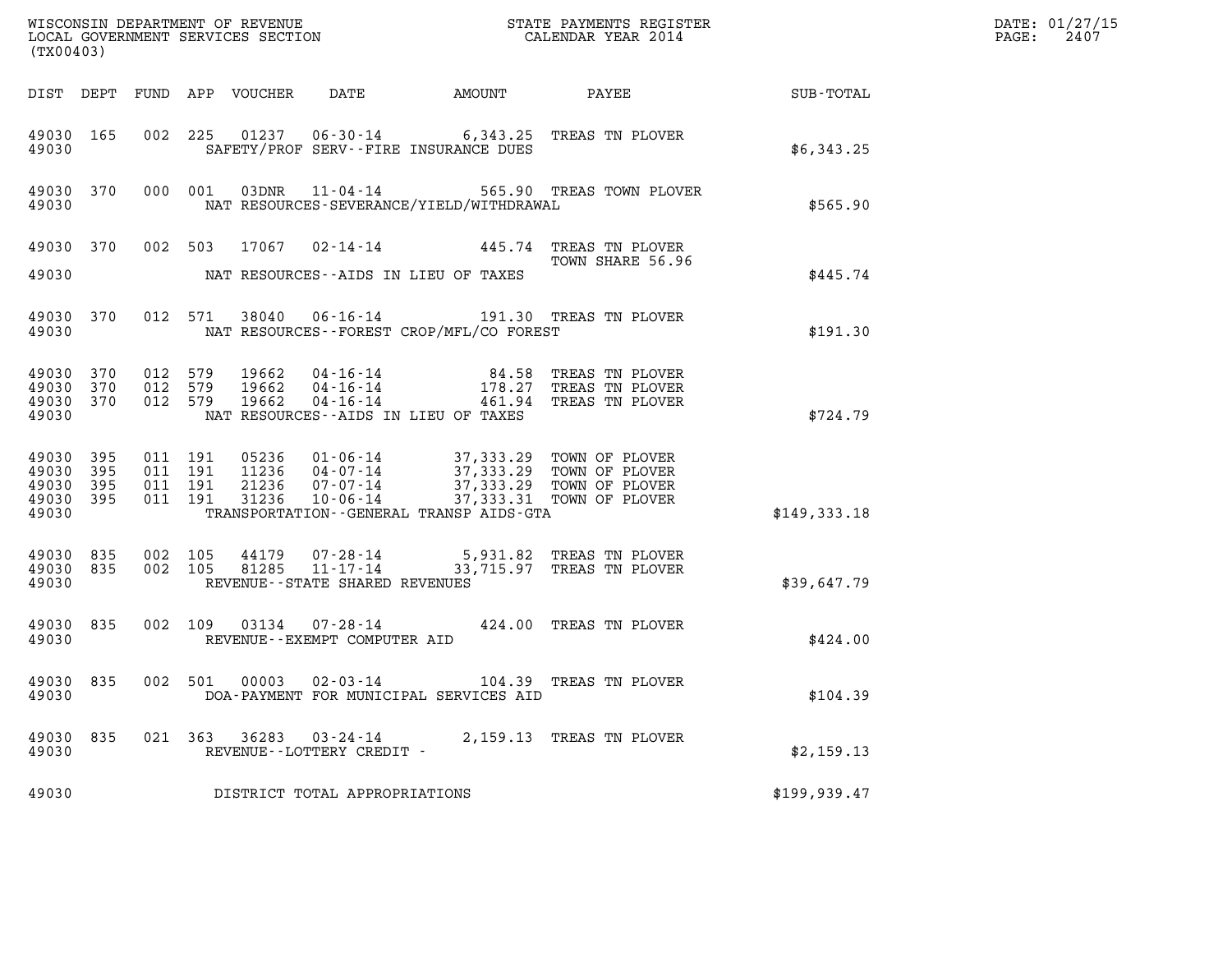| DATE: | 01/27/15 |
|-------|----------|
| PAGE: | 2408     |

| %WISCONSIN DEPARTMENT OF REVENUE $$\tt STATE$ PAYMENTS REGISTER LOCAL GOVERNMENT SERVICES SECTION $$\tt CALEINDAR$ YEAR 2014<br>(TX00403) |           |                                          |         |                |                                                                 |                                              |                                                                                                                                                                    |               | DATE: 01/27/15<br>2408<br>$\mathtt{PAGE:}$ |
|-------------------------------------------------------------------------------------------------------------------------------------------|-----------|------------------------------------------|---------|----------------|-----------------------------------------------------------------|----------------------------------------------|--------------------------------------------------------------------------------------------------------------------------------------------------------------------|---------------|--------------------------------------------|
|                                                                                                                                           |           |                                          |         |                |                                                                 |                                              |                                                                                                                                                                    | SUB-TOTAL     |                                            |
| 49032 165<br>49032                                                                                                                        |           |                                          |         |                |                                                                 | SAFETY/PROF SERV--FIRE INSURANCE DUES        | 002 225 01238 06-30-14 6,325.29 TREAS TN SHARON                                                                                                                    | \$6,325.29    |                                            |
| 49032 370<br>49032 370<br>49032                                                                                                           |           | 000 001<br>000 001                       |         |                |                                                                 | NAT RESOURCES-SEVERANCE/YIELD/WITHDRAWAL     | 01DNR  06-19-14  2,125.13 TREAS TOWN SHARON<br>03DNR  11-04-14  296.80 TREAS TOWN SHARON                                                                           | \$2,421.93    |                                            |
| 49032                                                                                                                                     |           |                                          |         |                |                                                                 | NAT RESOURCES--AIDS IN LIEU OF TAXES         | 49032 370 002 503 17068 02-14-14 2,451.72 TREAS TN SHARON<br>TOWN SHARE 344.02                                                                                     | \$2,451.72    |                                            |
| 49032                                                                                                                                     | 49032 370 |                                          | 012 571 |                |                                                                 | NAT RESOURCES--FOREST CROP/MFL/CO FOREST     | 38041  06-16-14  1,161.96  TREAS TN SHARON                                                                                                                         | \$1,161.96    |                                            |
| 49032                                                                                                                                     | 49032 370 | 49032 370 012 579<br>012 579             |         | 19663<br>19663 |                                                                 | NAT RESOURCES--AIDS IN LIEU OF TAXES         | 04-16-14 16.49 TREAS TN SHARON<br>04-16-14 141.96 TREAS TN SHARON                                                                                                  | \$158.45      |                                            |
| 49032 395<br>49032<br>49032 395<br>49032 395<br>49032                                                                                     | 395       | 011 191<br>011 191<br>011 191<br>011 191 |         |                | 31237 10-06-14                                                  | TRANSPORTATION - - GENERAL TRANSP AIDS - GTA | 05237  01-06-14  36,544.71  TOWN OF SHARON<br>11237  04-07-14  36,544.71  TOWN OF SHARON<br>21237  07-07-14  36,544.71  TOWN OF SHARON<br>36,544.72 TOWN OF SHARON | \$146, 178.85 |                                            |
| 49032 835<br>49032 835<br>49032                                                                                                           |           | 002 105<br>002 105                       |         | 44180<br>81286 | 07-28-14<br>$11 - 17 - 14$<br>REVENUE - - STATE SHARED REVENUES |                                              | 5,566.46   TREAS  TN  SHARON<br>31,543.28 TREAS TN SHARON                                                                                                          | \$37,109.74   |                                            |
| 49032 835<br>49032                                                                                                                        |           |                                          |         |                | REVENUE--EXEMPT COMPUTER AID                                    |                                              | 002 109 03135 07-28-14 42.00 TREAS TN SHARON                                                                                                                       | \$42.00       |                                            |
| 49032                                                                                                                                     |           |                                          |         |                | DISTRICT TOTAL APPROPRIATIONS                                   |                                              |                                                                                                                                                                    | \$195,849.94  |                                            |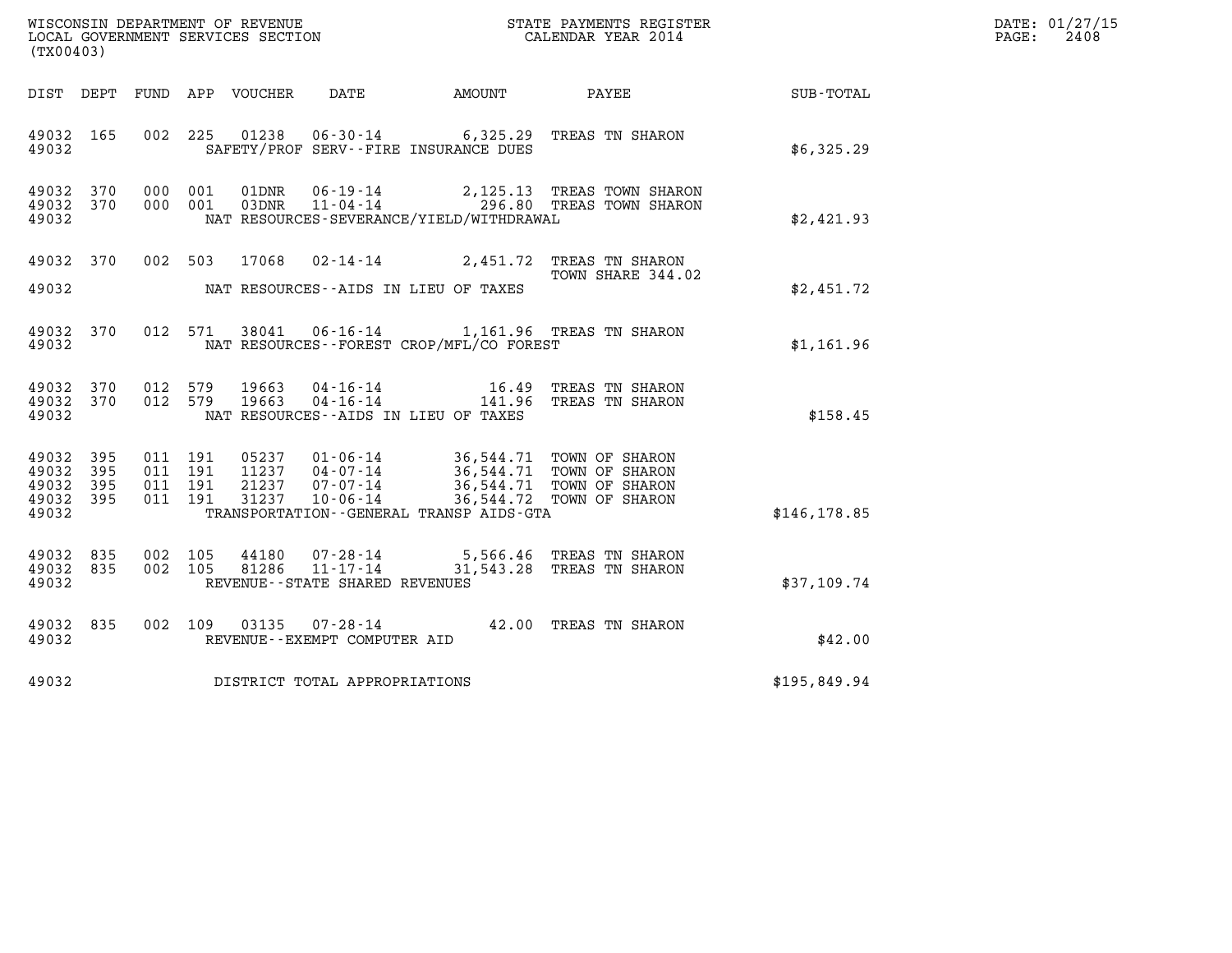|                                          | (TX00403)                              |                                          |  |  |                                                     |                                             |                                                                                                                                                                                              |               | DATE: 01/27/15<br>2409<br>$\mathtt{PAGE:}$ |
|------------------------------------------|----------------------------------------|------------------------------------------|--|--|-----------------------------------------------------|---------------------------------------------|----------------------------------------------------------------------------------------------------------------------------------------------------------------------------------------------|---------------|--------------------------------------------|
|                                          |                                        |                                          |  |  |                                                     |                                             |                                                                                                                                                                                              |               |                                            |
| 49034                                    | 49034 165                              |                                          |  |  |                                                     | SAFETY/PROF SERV--FIRE INSURANCE DUES       | 002 225 01239 06-30-14 9,685.59 TREAS TN STOCKTON                                                                                                                                            | \$9,685.59    |                                            |
| 49034                                    |                                        |                                          |  |  |                                                     | NAT RESOURCES-SEVERANCE/YIELD/WITHDRAWAL    | 49034 370 000 001 01DNR 06-19-14 31,778.38 TREAS TOWN STOCKTON                                                                                                                               | \$31,778.38   |                                            |
|                                          |                                        |                                          |  |  |                                                     |                                             | 49034 370 002 503 17069 02-14-14 3,002.67 TREAS TN STOCKTON<br>TOWN SHARE 396.08                                                                                                             |               |                                            |
|                                          |                                        |                                          |  |  |                                                     | 49034 NAT RESOURCES--AIDS IN LIEU OF TAXES  |                                                                                                                                                                                              | \$3,002.67    |                                            |
| 49034                                    | 49034 370                              |                                          |  |  |                                                     | NAT RESOURCES - - FOREST CROP/MFL/CO FOREST | 012 571 38042 06-16-14 377.92 TREAS TN STOCKTON                                                                                                                                              | \$377.92      |                                            |
| 49034                                    | 49034 370 012 579<br>49034 370 012 579 |                                          |  |  |                                                     | NAT RESOURCES--AIDS IN LIEU OF TAXES        | $19664$ $04 - 16 - 14$ $26.84$ TREAS TN STOCKTON<br>$19664$ $04 - 16 - 14$ $37.05$ TREAS TN STOCKTON                                                                                         | \$63.89       |                                            |
|                                          |                                        |                                          |  |  | 49034 NAT RESOURCES--RU RECYCLING GRANT             |                                             | 49034 370 074 670 41910 05-23-14 5,275.33 TREAS TN STOCKTON                                                                                                                                  | \$5,275.33    |                                            |
| 49034 395<br>49034<br>49034 395<br>49034 | 395<br>49034 395                       | 011 191<br>011 191<br>011 191<br>011 191 |  |  |                                                     | TRANSPORTATION--GENERAL TRANSP AIDS-GTA     | 05238  01-06-14  46,134.72  TOWN OF STOCKTON<br>11238  04-07-14  46,134.72  TOWN OF STOCKTON<br>21238  07-07-14  46,134.72  TOWN OF STOCKTON<br>31238  10-06-14  46,134.73  TOWN OF STOCKTON | \$184,538.89  |                                            |
| 49034 835<br>49034                       | 49034 835                              | 002 105<br>002 105                       |  |  | REVENUE--STATE SHARED REVENUES                      |                                             | 44181  07-28-14  7,197.95 TREAS TN STOCKTON<br>81287  11-17-14  40,848.58 TREAS TN STOCKTON                                                                                                  | \$48,046.53   |                                            |
| 49034                                    |                                        |                                          |  |  | REVENUE - - EXEMPT COMPUTER AID                     |                                             | 49034 835 002 109 03136 07-28-14 107.00 TREAS TN STOCKTON                                                                                                                                    | \$107.00      |                                            |
| 49034 835<br>49034                       |                                        |                                          |  |  | 021 363 36284 03-24-14<br>REVENUE--LOTTERY CREDIT - |                                             | 2,480.52 TREAS TN STOCKTON                                                                                                                                                                   | \$2,480.52    |                                            |
| 49034                                    |                                        |                                          |  |  | DISTRICT TOTAL APPROPRIATIONS                       |                                             |                                                                                                                                                                                              | \$285, 356.72 |                                            |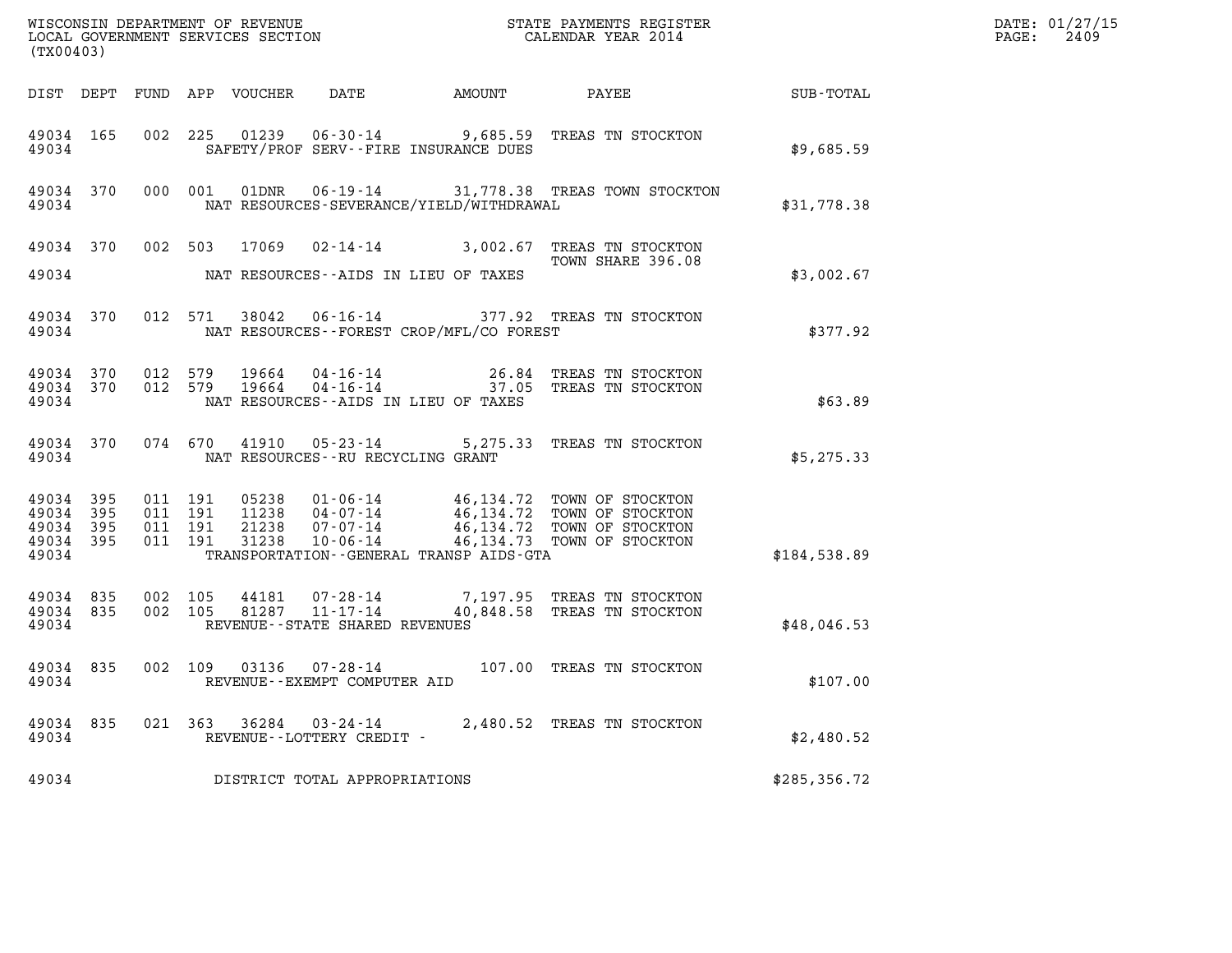| DATE: | 01/27/15 |
|-------|----------|
| PAGE: | 2410     |

| WISCONSIN DEPARTMENT OF REVENUE<br>LOCAL GOVERNMENT SERVICES SECTION<br>(TX00403)                                                                                 |                                                                                                                             | STATE PAYMENTS REGISTER<br>CALENDAR YEAR 2014                                                         | DATE: 01/27/15<br>$\mathtt{PAGE}$ :<br>2410 |
|-------------------------------------------------------------------------------------------------------------------------------------------------------------------|-----------------------------------------------------------------------------------------------------------------------------|-------------------------------------------------------------------------------------------------------|---------------------------------------------|
| DEPT<br>FUND<br>APP VOUCHER<br>DIST                                                                                                                               | AMOUNT<br>DATE                                                                                                              | PAYEE<br>SUB-TOTAL                                                                                    |                                             |
| 225<br>49101 165<br>002<br>49101                                                                                                                                  | 01240   06-30-14   826.60<br>SAFETY/PROF SERV--FIRE INSURANCE DUES                                                          | TREAS VIL ALMOND<br>\$826.60                                                                          |                                             |
| 49101<br>395<br>191<br>05239<br>011<br>011<br>49101<br>395<br>191<br>11239<br>49101<br>011<br>21239<br>395<br>191<br>31239<br>49101<br>395<br>011<br>191<br>49101 | 01-06-14<br>3,748.99 VILLAGE OF ALMOND<br>04-07-14<br>07-07-14<br>$10 - 06 - 14$<br>TRANSPORTATION--GENERAL TRANSP AIDS-GTA | 3,748.99 VILLAGE OF ALMOND<br>3,748.99 VILLAGE OF ALMOND<br>3,749.01 VILLAGE OF ALMOND<br>\$14,995.98 |                                             |
| 49101<br>835<br>105<br>44182<br>002<br>002 105<br>81288<br>49101<br>835<br>49101                                                                                  | 07-28-14 15,383.76 TREAS VIL ALMOND<br>11-17-14<br>87,174.62<br>REVENUE - - STATE SHARED REVENUES                           | TREAS VIL ALMOND<br>\$102,558.38                                                                      |                                             |
| 49101<br>835<br>109<br>03137<br>002<br>49101                                                                                                                      | 07-28-14<br>68.00<br>REVENUE--EXEMPT COMPUTER AID                                                                           | TREAS VIL ALMOND<br>\$68.00                                                                           |                                             |
| 49101                                                                                                                                                             | DISTRICT TOTAL APPROPRIATIONS                                                                                               | \$118,448.96                                                                                          |                                             |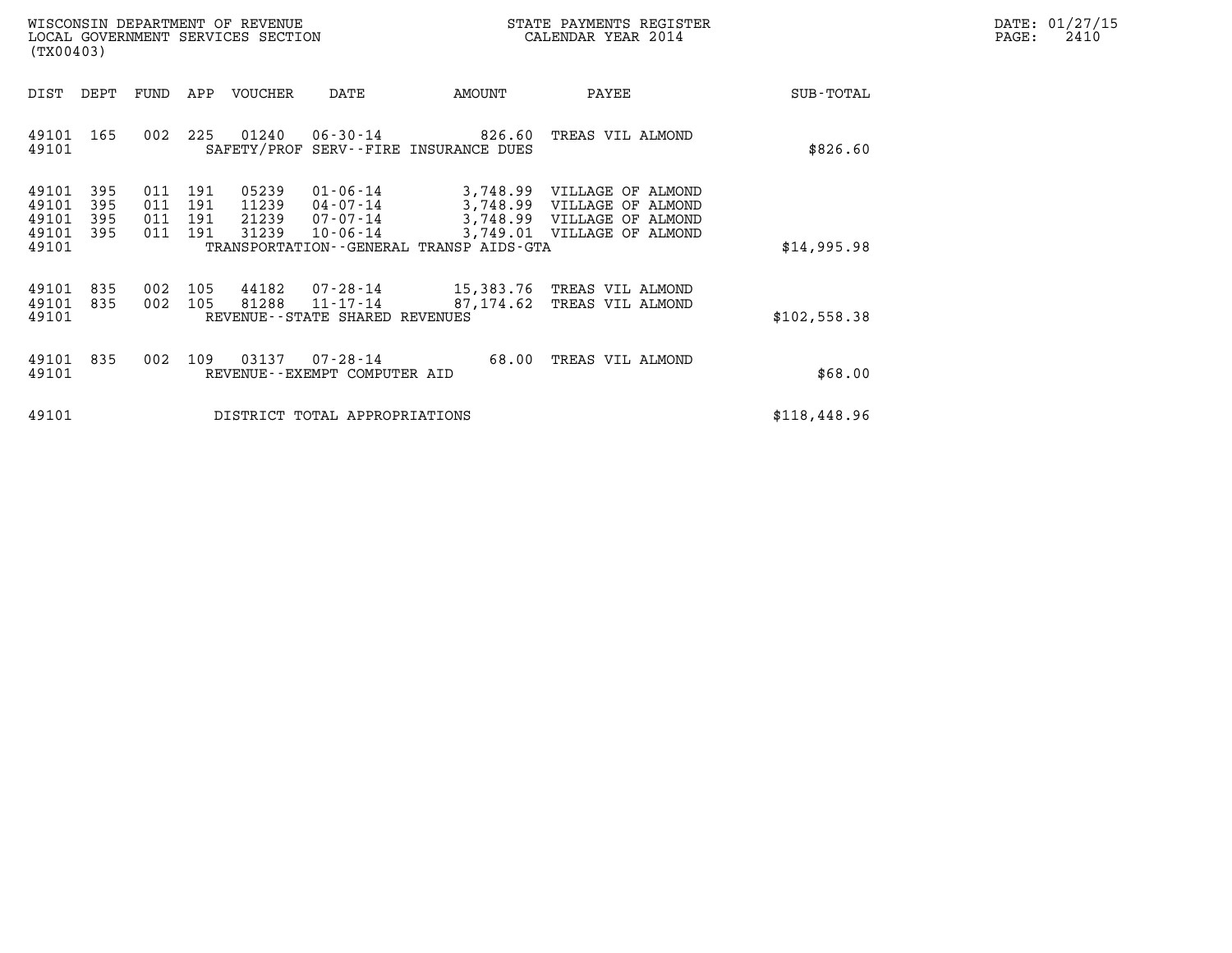| (TX00403)                                         |            |                                          |  | WISCONSIN DEPARTMENT OF REVENUE<br>LOCAL GOVERNMENT SERVICES SECTION |                                          | STATE PAYMENTS REGISTER<br>CALENDAR YEAR 2014 |                                                                                                                                                                                                  |               | $\mathtt{PAGE:}$ | DATE: 01/27/15<br>2411 |
|---------------------------------------------------|------------|------------------------------------------|--|----------------------------------------------------------------------|------------------------------------------|-----------------------------------------------|--------------------------------------------------------------------------------------------------------------------------------------------------------------------------------------------------|---------------|------------------|------------------------|
| DIST DEPT FUND APP VOUCHER DATE                   |            |                                          |  |                                                                      |                                          |                                               | AMOUNT PAYEE SUB-TOTAL                                                                                                                                                                           |               |                  |                        |
| 49102 165<br>49102                                |            |                                          |  |                                                                      | SAFETY/PROF SERV--FIRE INSURANCE DUES    |                                               | 002 225 01241 06-30-14 2,497.77 TREAS VIL AMHERST                                                                                                                                                | \$2,497.77    |                  |                        |
| 49102                                             |            |                                          |  |                                                                      | NAT RESOURCES--FOREST CROP/MFL/CO FOREST |                                               | 49102 370 012 571 38043 06-16-14 3.90 TREAS VIL AMHERST                                                                                                                                          | \$3.90        |                  |                        |
| 49102 395<br>49102<br>49102<br>49102 395<br>49102 | 395<br>395 | 011 191<br>011 191<br>011 191<br>011 191 |  |                                                                      | TRANSPORTATION--GENERAL TRANSP AIDS-GTA  |                                               | 05240  01-06-14  8,443.75  VILLAGE OF AMHERST<br>11240  04-07-14  8,443.75  VILLAGE OF AMHERST<br>21240  07-07-14  8,443.75  VILLAGE OF AMHERST<br>31240  10-06-14  8,443.75  VILLAGE OF AMHERST | \$33,775.00   |                  |                        |
| 49102 435<br>49102                                |            |                                          |  |                                                                      | HS--AMBULANCE FUNDING ASSISTANCE GRANTS  |                                               | 005 162 01HSD 09-08-14 3,804.96 TREAS VILL AMHERST                                                                                                                                               | \$3,804.96    |                  |                        |
| 49102 835<br>49102 835<br>49102                   |            | 002 105<br>002 105                       |  | REVENUE - - STATE SHARED REVENUES                                    |                                          |                                               | 44183  07-28-14  19,914.53  TREAS VIL AMHERST<br>81289  11-17-14  112,849.01  TREAS VIL AMHERST                                                                                                  | \$132,763.54  |                  |                        |
| 49102 835<br>49102 835<br>49102                   |            | 002 109<br>002 109                       |  | REVENUE--EXEMPT COMPUTER AID                                         |                                          |                                               | 03138  07-28-14  664.00  TREAS VIL AMHERST<br>05261  07-28-14  677.00 TREAS VIL AMHERST                                                                                                          | \$1,341.00    |                  |                        |
| 49102                                             |            |                                          |  | DISTRICT TOTAL APPROPRIATIONS                                        |                                          |                                               |                                                                                                                                                                                                  | \$174, 186.17 |                  |                        |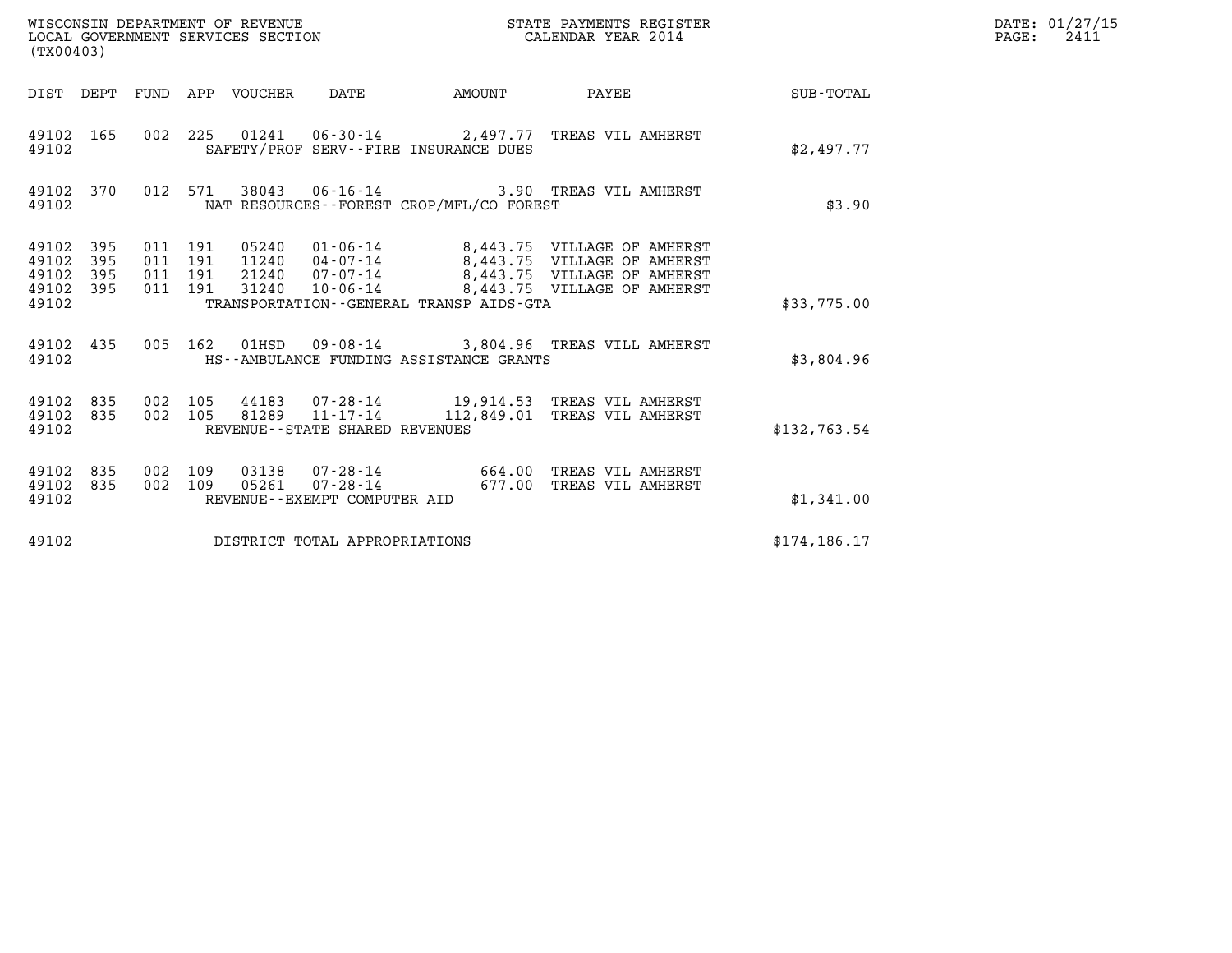| DATE: | 01/27/15 |
|-------|----------|
| PAGE: | 2412     |

| WISCONSIN DEPARTMENT OF REVENUE<br>LOCAL GOVERNMENT SERVICES SECTION<br>STATE PAYMENTS REGISTER<br>CALENDAR YEAR 2014<br>(TX00403) |                                                                                                                                               |                                          |  |                            |                                   |                                         |                                                                                                                                                                                                            |  |              | DATE: 01/27/15<br>$\mathtt{PAGE:}$<br>2412 |
|------------------------------------------------------------------------------------------------------------------------------------|-----------------------------------------------------------------------------------------------------------------------------------------------|------------------------------------------|--|----------------------------|-----------------------------------|-----------------------------------------|------------------------------------------------------------------------------------------------------------------------------------------------------------------------------------------------------------|--|--------------|--------------------------------------------|
|                                                                                                                                    |                                                                                                                                               |                                          |  | DIST DEPT FUND APP VOUCHER | DATE                              | AMOUNT                                  | PAYEE                                                                                                                                                                                                      |  | SUB-TOTAL    |                                            |
| 49103 165<br>49103                                                                                                                 |                                                                                                                                               |                                          |  |                            |                                   | SAFETY/PROF SERV--FIRE INSURANCE DUES   | 002 225 01242 06-30-14 1,257.87 TREAS VIL AMHERST JUNCTIO                                                                                                                                                  |  | \$1,257.87   |                                            |
| 49103                                                                                                                              | 49103 370<br>002 503<br>17070  02-14-14    1,351.18<br>TREAS VIL AMHERST JUNCTIO<br>TOWN SHARE 176.63<br>NAT RESOURCES--AIDS IN LIEU OF TAXES |                                          |  |                            |                                   |                                         |                                                                                                                                                                                                            |  | \$1,351.18   |                                            |
| 49103<br>49103<br>49103<br>49103<br>49103                                                                                          | 395<br>395<br>395<br>395                                                                                                                      | 011 191<br>011 191<br>011 191<br>011 191 |  | 31241                      | $10 - 06 - 14$                    | TRANSPORTATION--GENERAL TRANSP AIDS-GTA | 05241  01-06-14  3,777.45  VILLAGE OF AMHERST JUNCTI<br>11241  04-07-14  3,777.45  VILLAGE OF AMHERST JUNCTI<br>21241  07-07-14  3,777.45  VILLAGE OF AMHERST JUNCTI<br>3,777.45 VILLAGE OF AMHERST JUNCTI |  | \$15,109.80  |                                            |
| 49103<br>49103<br>49103                                                                                                            | 835<br>835                                                                                                                                    | 002 105<br>002 105                       |  | 81290                      | REVENUE - - STATE SHARED REVENUES |                                         | 44184  07-28-14  3,217.32  TREAS VIL AMHERST JUNCTIO<br>11-17-14 18,038.58 TREAS VIL AMHERST JUNCTIO                                                                                                       |  | \$21, 255.90 |                                            |
| 49103<br>49103                                                                                                                     | 835                                                                                                                                           | 002 109                                  |  |                            | REVENUE--EXEMPT COMPUTER AID      |                                         | 6.00 TREAS VIL AMHERST JUNCTIO                                                                                                                                                                             |  | \$6.00       |                                            |
| 49103                                                                                                                              |                                                                                                                                               |                                          |  |                            | DISTRICT TOTAL APPROPRIATIONS     |                                         |                                                                                                                                                                                                            |  | \$38,980.75  |                                            |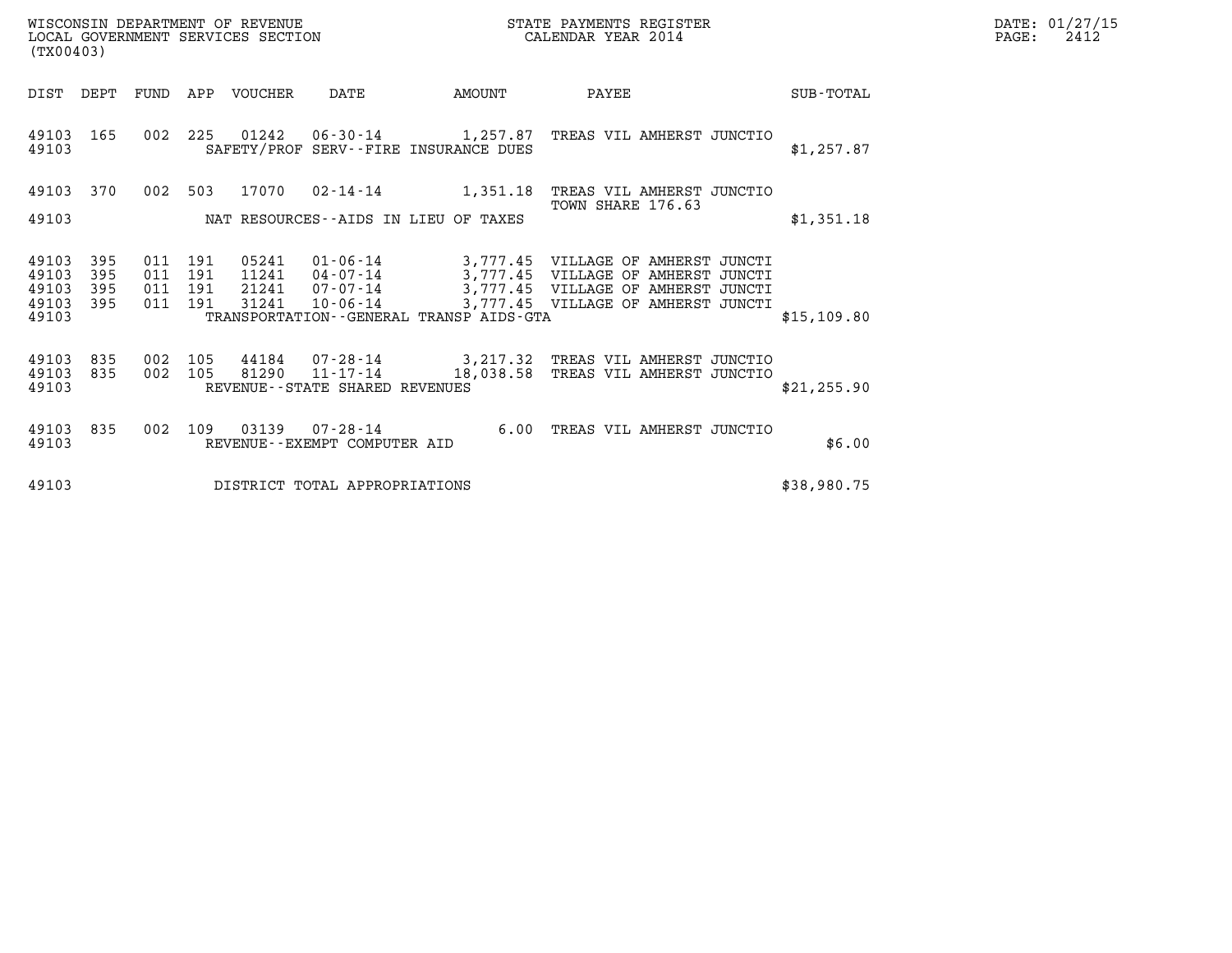| WISCONSIN DEPARTMENT OF REVENUE   | STATE PAYMENTS REGISTER | DATE: 01/27/15 |
|-----------------------------------|-------------------------|----------------|
| LOCAL GOVERNMENT SERVICES SECTION | CALENDAR YEAR 2014      | 2413<br>PAGE:  |

|                                           | WISCONSIN DEPARTMENT OF REVENUE<br>STATE PAYMENTS REGISTER<br>LOCAL GOVERNMENT SERVICES SECTION<br>CALENDAR YEAR 2014<br>(TX00403) |                          |                          |                                  |                                                                                                           |                          |                                                                                                                                                  |                  |  |
|-------------------------------------------|------------------------------------------------------------------------------------------------------------------------------------|--------------------------|--------------------------|----------------------------------|-----------------------------------------------------------------------------------------------------------|--------------------------|--------------------------------------------------------------------------------------------------------------------------------------------------|------------------|--|
| DIST                                      | DEPT                                                                                                                               | FUND                     | APP                      | <b>VOUCHER</b>                   | DATE                                                                                                      | <b>EXAMPLE TO AMOUNT</b> | PAYEE                                                                                                                                            | <b>SUB-TOTAL</b> |  |
| 49141<br>49141                            | 165                                                                                                                                | 002                      | 225                      | 01243                            | $06 - 30 - 14$ 664.87<br>SAFETY/PROF SERV--FIRE INSURANCE DUES                                            |                          | TREAS VIL JUNCTION CITY                                                                                                                          | \$664.87         |  |
| 49141<br>49141                            | 370                                                                                                                                | 074                      | 670                      | 41911                            | NAT RESOURCES - - RU RECYCLING GRANT                                                                      |                          | 05-23-14 1,798.59 TREAS VIL JUNCTION CITY                                                                                                        | \$1,798.59       |  |
| 49141<br>49141<br>49141<br>49141<br>49141 | 395<br>395<br>395<br>395                                                                                                           | 011<br>011<br>011<br>011 | 191<br>191<br>191<br>191 | 05242<br>11242<br>21242<br>31242 | $01 - 06 - 14$<br>$04 - 07 - 14$<br>07-07-14<br>$10 - 06 - 14$<br>TRANSPORTATION--GENERAL TRANSP AIDS-GTA |                          | 4,982.62 VILLAGE OF JUNCTION CITY<br>4,982.62 VILLAGE OF JUNCTION CITY<br>4,982.62 VILLAGE OF JUNCTION CITY<br>4,982.65 VILLAGE OF JUNCTION CITY | \$19,930.51      |  |
| 49141<br>49141<br>49141                   | 505<br>505                                                                                                                         | 002<br>002               | 743<br>743               | 04266<br>04653                   | $01 - 10 - 14$<br>DOA--HOUSING ASSISTANCE GRANTS                                                          |                          | 12-29-14 41,880.00 TREAS VIL JUNCTION CITY<br>30,790.00 TREAS VIL JUNCTION CITY                                                                  | \$72,670.00      |  |
| 49141<br>49141<br>49141                   | 835<br>835                                                                                                                         | 002<br>002               | 105<br>105               | 44185<br>81291                   | 07-28-14<br>$11 - 17 - 14$<br>REVENUE - - STATE SHARED REVENUES                                           |                          | 22,036.45 TREAS VIL JUNCTION CITY<br>124,871.68 TREAS VIL JUNCTION CITY                                                                          | \$146,908.13     |  |
| 49141<br>49141                            | 835                                                                                                                                | 002                      | 109                      | 03140                            | $07 - 28 - 14$<br>REVENUE - - EXEMPT COMPUTER AID                                                         | 68.00                    | TREAS VIL JUNCTION CITY                                                                                                                          | \$68.00          |  |
| 49141                                     |                                                                                                                                    |                          |                          |                                  | DISTRICT TOTAL APPROPRIATIONS                                                                             |                          |                                                                                                                                                  | \$242,040.10     |  |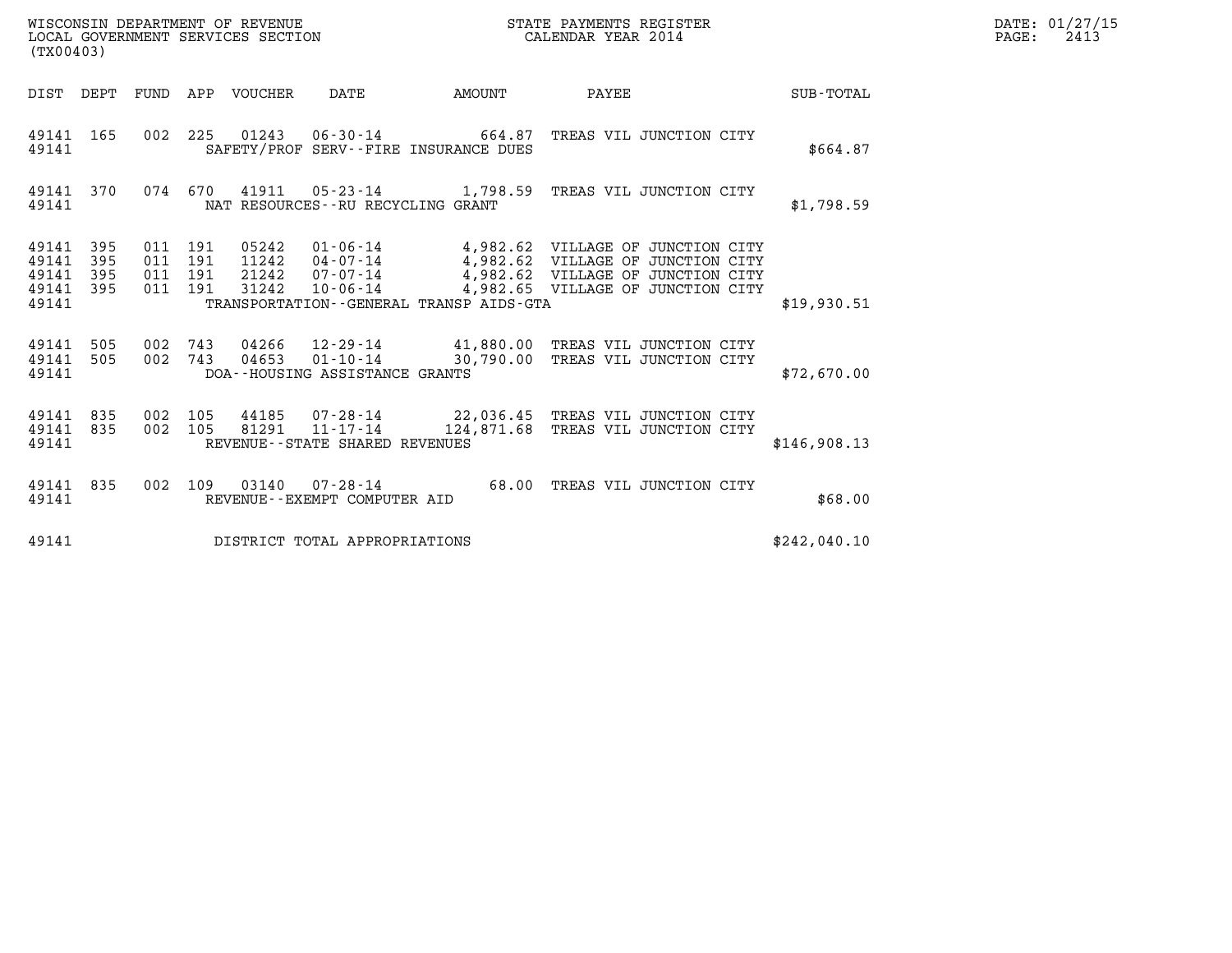| WISCONSIN DEPARTMENT OF REVENUE<br>LOCAL GOVERNMENT SERVICES SECTION | STATE PAYMENTS REGISTER<br>CALENDAR YEAR 2014 | DATE: 01/27/15<br>2414<br>PAGE: |
|----------------------------------------------------------------------|-----------------------------------------------|---------------------------------|

|                         | WISCONSIN DEPARTMENT OF REVENUE<br>STATE PAYMENTS REGISTER<br>LOCAL GOVERNMENT SERVICES SECTION<br>CALENDAR YEAR 2014<br>(TX00403) |            |            |                |                                                                       |                                                                |                                                         |                  |  |  |
|-------------------------|------------------------------------------------------------------------------------------------------------------------------------|------------|------------|----------------|-----------------------------------------------------------------------|----------------------------------------------------------------|---------------------------------------------------------|------------------|--|--|
| DIST                    | DEPT                                                                                                                               | FUND       | APP        | VOUCHER        | DATE                                                                  | AMOUNT                                                         | PAYEE                                                   | <b>SUB-TOTAL</b> |  |  |
| 49161<br>49161          | 165                                                                                                                                | 002        | 225        | 01244          | $06 - 30 - 14$                                                        | 413.30<br>SAFETY/PROF SERV--FIRE INSURANCE DUES                | TREAS VIL NELSONVILLE                                   | \$413.30         |  |  |
| 49161                   | 370                                                                                                                                | 002        | 503        | 16641          | $01 - 30 - 14$                                                        | 763.68                                                         | TREAS VIL NELSONVILLE<br>VILL SHARE 46.52               |                  |  |  |
| 49161                   |                                                                                                                                    |            |            |                |                                                                       | NAT RESOURCES--AIDS IN LIEU OF TAXES                           |                                                         | \$763.68         |  |  |
| 49161<br>49161          | 370                                                                                                                                | 012        | 579        | 19665          |                                                                       | $04 - 16 - 14$ 65.60<br>NAT RESOURCES -- AIDS IN LIEU OF TAXES | TREAS VIL NELSONVILLE                                   | \$65.60          |  |  |
| 49161<br>49161          | 395<br>395                                                                                                                         | 011<br>011 | 191<br>191 | 05243<br>11243 | $01 - 06 - 14$<br>04-07-14                                            | 841.50<br>841.50                                               | VILLAGE OF NELSONVILLE<br>VILLAGE OF NELSONVILLE        |                  |  |  |
| 49161<br>49161          | 395<br>395                                                                                                                         | 011<br>011 | 191<br>191 | 21243<br>31243 | 07-07-14<br>$10 - 06 - 14$                                            | 841.50                                                         | VILLAGE OF NELSONVILLE<br>841.53 VILLAGE OF NELSONVILLE |                  |  |  |
| 49161                   |                                                                                                                                    |            |            |                |                                                                       | TRANSPORTATION - - GENERAL TRANSP AIDS - GTA                   |                                                         | \$3,366.03       |  |  |
| 49161<br>49161<br>49161 | 835<br>835                                                                                                                         | 002<br>002 | 105<br>105 | 44186<br>81292 | $07 - 28 - 14$<br>$11 - 17 - 14$<br>REVENUE - - STATE SHARED REVENUES | 3,652.27<br>20,696.17                                          | TREAS VIL NELSONVILLE<br>TREAS VIL NELSONVILLE          | \$24,348.44      |  |  |
|                         |                                                                                                                                    |            |            |                |                                                                       |                                                                |                                                         |                  |  |  |
| 49161<br>49161          | 835                                                                                                                                | 002        | 109        | 03141          | $07 - 28 - 14$<br>REVENUE - - EXEMPT COMPUTER AID                     | 2.00                                                           | TREAS VIL NELSONVILLE                                   | \$2.00           |  |  |
| 49161                   |                                                                                                                                    |            |            |                | DISTRICT TOTAL APPROPRIATIONS                                         |                                                                |                                                         | \$28,959.05      |  |  |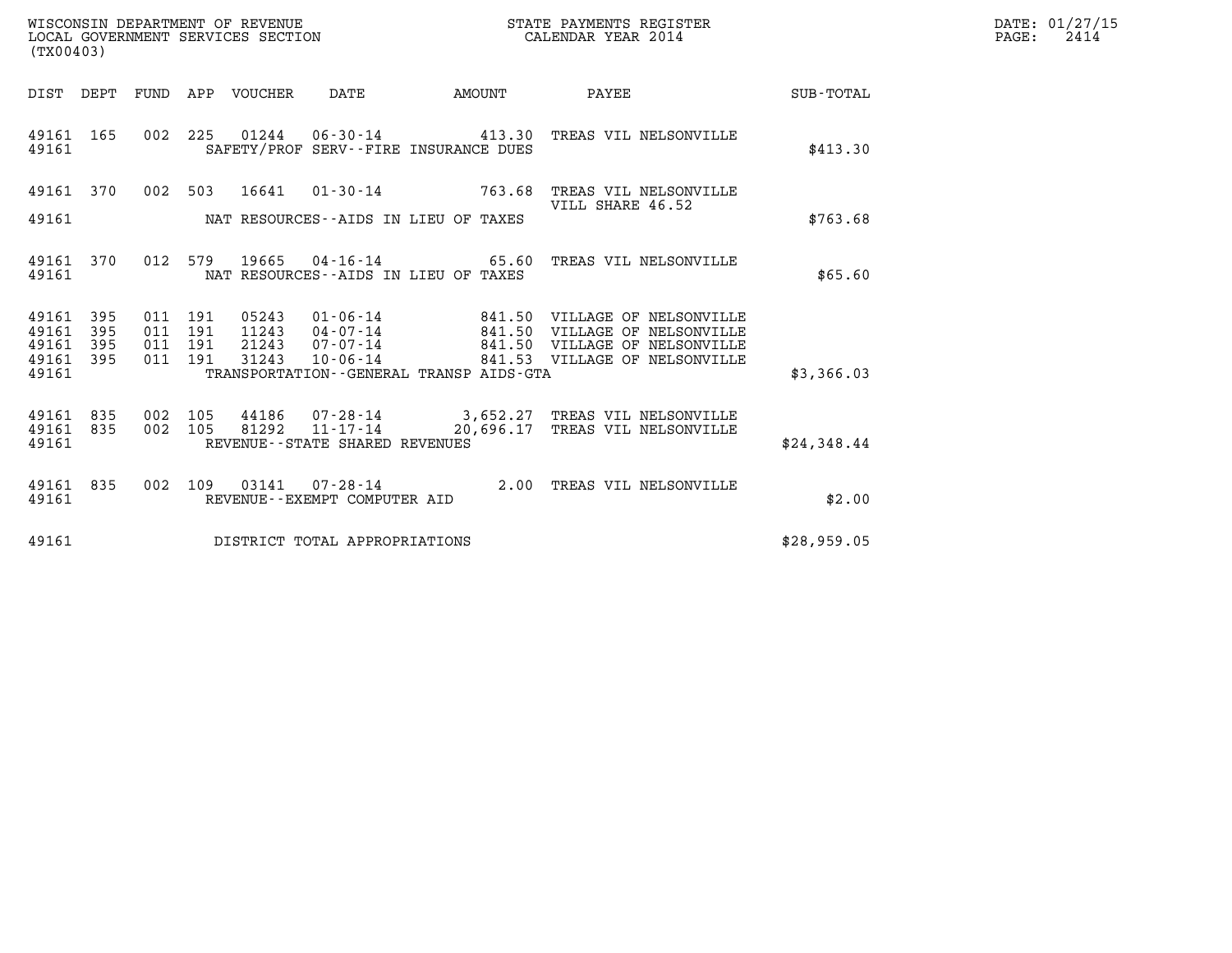| WISCONSIN DEPARTMENT OF REVENUE   | STATE PAYMENTS REGISTER | DATE: 01/27/15 |
|-----------------------------------|-------------------------|----------------|
| LOCAL GOVERNMENT SERVICES SECTION | CALENDAR YEAR 2014      | 2415<br>PAGE:  |

| WISCONSIN DEPARTMENT OF REVENUE<br>LOCAL GOVERNMENT SERVICES SECTION<br>(TX00403)                                                                                                                                   |                                                            | STATE PAYMENTS REGISTER<br>CALENDAR YEAR 2014                                                                               |             | DATE: 01/27/15<br>$\mathtt{PAGE:}$<br>2415 |
|---------------------------------------------------------------------------------------------------------------------------------------------------------------------------------------------------------------------|------------------------------------------------------------|-----------------------------------------------------------------------------------------------------------------------------|-------------|--------------------------------------------|
| DIST DEPT<br>FUND APP VOUCHER<br>DATE                                                                                                                                                                               | AMOUNT                                                     | PAYEE                                                                                                                       | SUB-TOTAL   |                                            |
| 225 01245<br>49171 165<br>002<br>49171                                                                                                                                                                              | 06-30-14 1,832.90<br>SAFETY/PROF SERV--FIRE INSURANCE DUES | TREAS VIL PARK RIDGE                                                                                                        | \$1,832.90  |                                            |
| 49171<br>05244<br>$01 - 06 - 14$<br>395<br>191<br>011<br>395<br>49171<br>011<br>191<br>11244<br>04-07-14<br>49171<br>395<br>011<br>191 21244<br>07-07-14<br>49171<br>31244<br>- 395<br>011 191<br>10-06-14<br>49171 | 2,482.18<br>TRANSPORTATION--GENERAL TRANSP AIDS-GTA        | 2,482.18 VILLAGE OF PARK RIDGE<br>VILLAGE OF PARK RIDGE<br>2,482.18 VILLAGE OF PARK RIDGE<br>2,482.19 VILLAGE OF PARK RIDGE | \$9,928.73  |                                            |
| 49171<br>835<br>002<br>81293<br>49171<br>835<br>002 105<br>11-17-14<br>49171<br>REVENUE--STATE SHARED REVENUES                                                                                                      | 105 44187 07-28-14 1,901.48<br>10,775.30                   | TREAS VIL PARK RIDGE<br>TREAS VIL PARK RIDGE                                                                                | \$12,676.78 |                                            |
| 49171 835<br>002<br>109  03142<br>49171<br>REVENUE--EXEMPT COMPUTER AID                                                                                                                                             | 07-28-14 294.00                                            | TREAS VIL PARK RIDGE                                                                                                        | \$294.00    |                                            |
| 49171<br>DISTRICT TOTAL APPROPRIATIONS                                                                                                                                                                              |                                                            |                                                                                                                             | \$24,732.41 |                                            |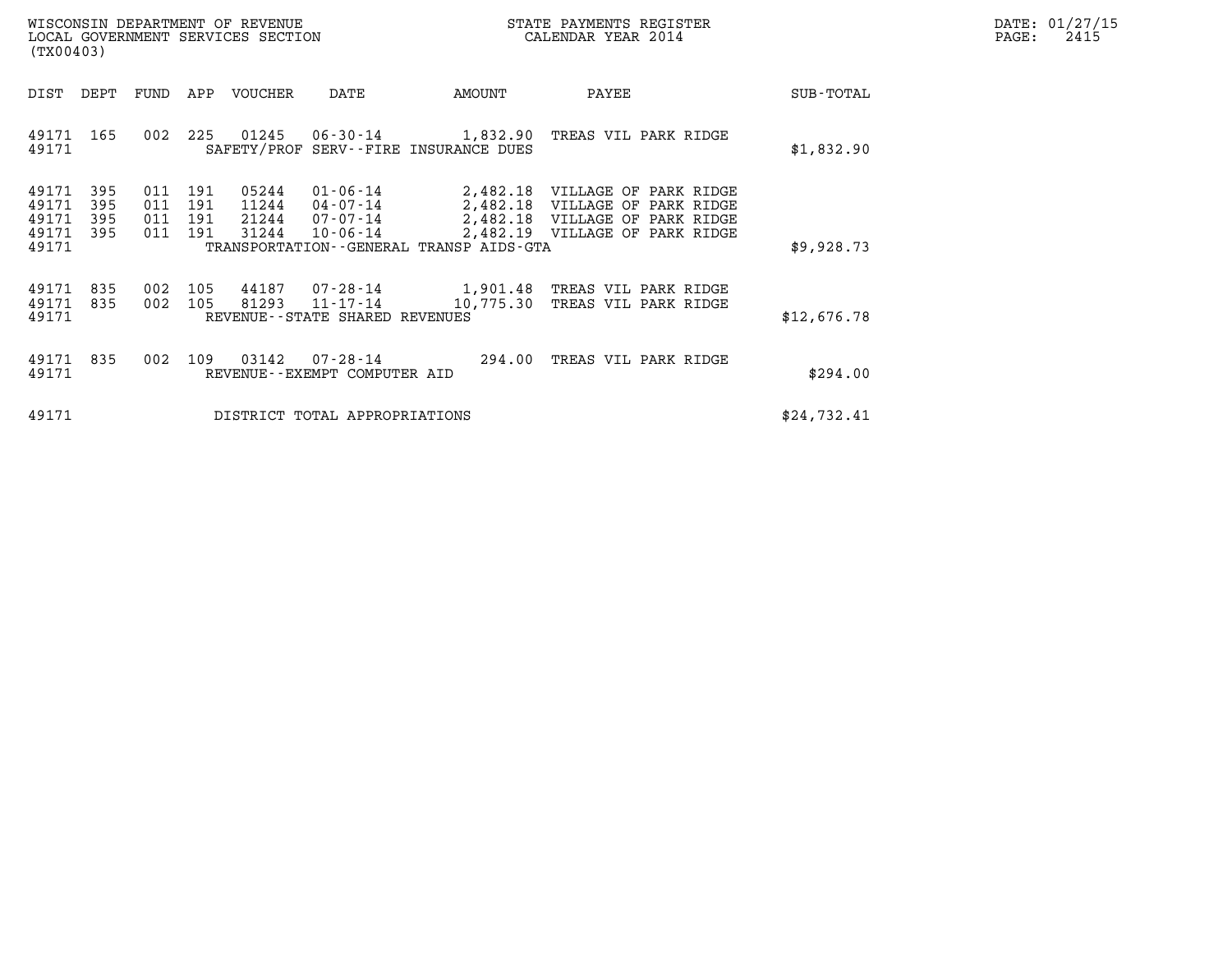| DATE: | 01/27/15 |
|-------|----------|
| PAGE: | 2416     |

| (TX00403)                                         |                   |                                          |     |                                  |                                                                              |                                           |                                                                                                                                                             |               | DATE: 01/27/15<br>2416<br>$\mathtt{PAGE}$ : |
|---------------------------------------------------|-------------------|------------------------------------------|-----|----------------------------------|------------------------------------------------------------------------------|-------------------------------------------|-------------------------------------------------------------------------------------------------------------------------------------------------------------|---------------|---------------------------------------------|
| DIST DEPT                                         |                   |                                          |     | FUND APP VOUCHER                 | DATE                                                                         | AMOUNT                                    | PAYEE                                                                                                                                                       | SUB-TOTAL     |                                             |
| 49173 165<br>49173                                |                   |                                          |     |                                  |                                                                              | SAFETY/PROF SERV--FIRE INSURANCE DUES     | 002 225 01246 06-30-14 39,353.34 TREAS VIL PLOVER                                                                                                           | \$39,353.34   |                                             |
| 49173 370<br>49173 370                            |                   | 002 503<br>002 503                       |     | 16642<br>16642                   |                                                                              | NAT RESOURCES--AIDS IN LIEU OF TAXES      | 01-30-14 3,480.69 TREAS VIL PLOVER<br>01-30-14 4,970.29 TREAS VIL PLOVER<br>VILL SHARE 1399.55                                                              |               |                                             |
| 49173                                             |                   |                                          |     |                                  |                                                                              |                                           |                                                                                                                                                             | \$8,450.98    |                                             |
| 49173                                             | 49173 370         |                                          |     | 012 571 38044                    |                                                                              | NAT RESOURCES--FOREST CROP/MFL/CO FOREST  | 06-16-14 14.55 TREAS VIL PLOVER                                                                                                                             | \$14.55       |                                             |
| 49173 395<br>49173<br>49173<br>49173 395<br>49173 | 395<br>395        | 011 177<br>011 177<br>011 177<br>011 177 |     | 16045<br>24045<br>26045<br>42045 | TRANSPORTATION - - TRANSIT AID                                               |                                           | 06-04-14 11,773.00 VILLAGE OF PLOVER<br>07-07-14 11,772.00 VILLAGE OF PLOVER<br>09-30-14 11,772.00 VILLAGE OF PLOVER<br>12-30-14 7,064.00 VILLAGE OF PLOVER | \$42,381.00   |                                             |
| 49173<br>49173<br>49173<br>49173 395<br>49173     | 395<br>395<br>395 | 011 182<br>011 182<br>011 182<br>011 182 |     | 02686<br>26805<br>26806<br>31123 | $11 - 17 - 14$                                                               | TRANSPORTATION - - TRANSIT AIDS - FEDERAL | 02-04-14 17,420.00 TREAS VIL PLOVER<br>10-09-14 17,870.00 TREAS VIL PLOVER<br>10-09-14 17,469.00 TREAS VIL PLOVER<br>16,944.00 TREAS VIL PLOVER             | \$69,703.00   |                                             |
| 49173 395<br>49173<br>49173<br>49173 395<br>49173 | 395<br>395        | 011 191<br>011 191<br>011 191<br>011 191 |     | 05245<br>11245<br>21245<br>31245 | $01 - 06 - 14$<br>04 - 07 - 14<br>07 - 07 - 14<br>07-07-14<br>$10 - 06 - 14$ | TRANSPORTATION--GENERAL TRANSP AIDS-GTA   | 160,041.66 VILLAGE OF PLOVER<br>160,041.66 VILLAGE OF PLOVER<br>160,041.66 VILLAGE OF PLOVER<br>160,041.67 VILLAGE OF PLOVER                                | \$640, 166.65 |                                             |
| 49173 395<br>49173                                |                   | 011 278                                  |     | 35273                            |                                                                              | TRANSPORTATION - - LRIP/TRIP/MSIP GRANTS  | 12-26-14 10,288.40 TREAS VIL PLOVER                                                                                                                         | \$10, 288.40  |                                             |
| 49173 455<br>49173 455<br>49173                   |                   | 002<br>002 231                           | 231 | 00980<br>01668                   | $09 - 04 - 14$<br>02-24-14<br>JUSTICE - - LAW ENFORCEMENT TRAINING           |                                           | 160.00 TREAS VIL PLOVER<br>2,880.00 TREAS VIL PLOVER                                                                                                        | \$3,040.00    |                                             |
| 49173 835<br>49173<br>49173                       | 835               | 002 105<br>002 105                       |     | 44188<br>81294                   | $07 - 28 - 14$<br>$11 - 17 - 14$<br>REVENUE - - STATE SHARED REVENUES        | 474,782.23                                | 164,492.38 TREAS VIL PLOVER<br>TREAS VIL PLOVER                                                                                                             | \$639, 274.61 |                                             |
| 49173 835<br>49173 835<br>49173                   |                   | 002 109<br>002 109                       |     | 03143<br>05262                   | $07 - 28 - 14$<br>$07 - 28 - 14$<br>REVENUE - - EXEMPT COMPUTER AID          |                                           | 17,293.00 TREAS VIL PLOVER<br>13,147.00 TREAS VIL PLOVER                                                                                                    | \$30,440.00   |                                             |

49173 835 021 363 36285 03-24-14 8,680.12 TREAS VIL PLOVER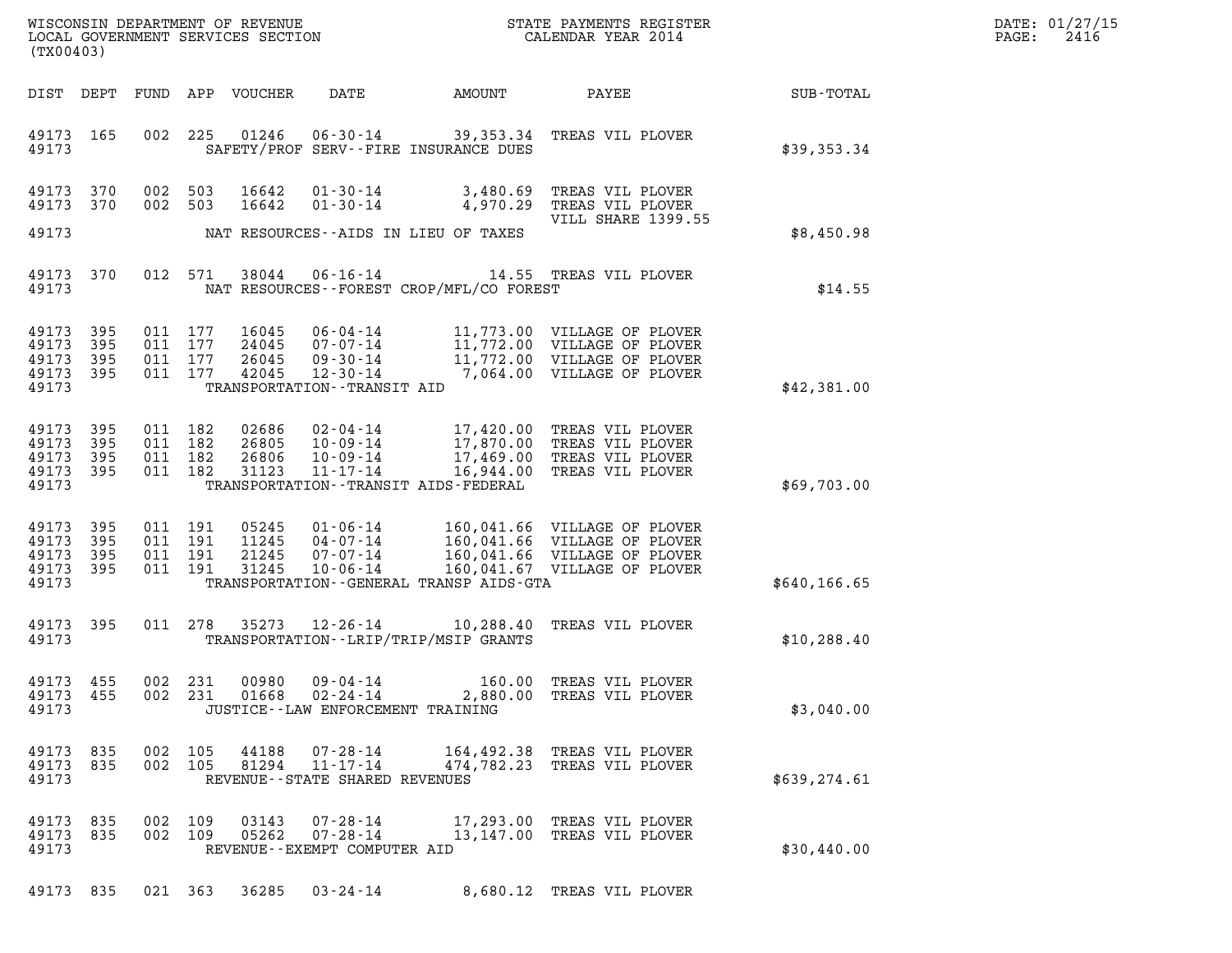| WISCONSIN DEPARTMENT OF REVENUE<br>LOCAL GOVERNMENT SERVICES SECTION<br>(TX00403) |      |     |         |                               | STATE PAYMENTS REGISTER<br>CALENDAR YEAR 2014 |       |                | $\mathtt{PAGE}$ : | DATE: 01/27/15<br>2417 |
|-----------------------------------------------------------------------------------|------|-----|---------|-------------------------------|-----------------------------------------------|-------|----------------|-------------------|------------------------|
| DIST<br>DEPT                                                                      | FUND | APP | VOUCHER | DATE                          | AMOUNT                                        | PAYEE | SUB-TOTAL      |                   |                        |
| 49173                                                                             |      |     |         | REVENUE--LOTTERY CREDIT -     |                                               |       | \$8,680.12     |                   |                        |
| 49173                                                                             |      |     |         | DISTRICT TOTAL APPROPRIATIONS |                                               |       | \$1,491,792.65 |                   |                        |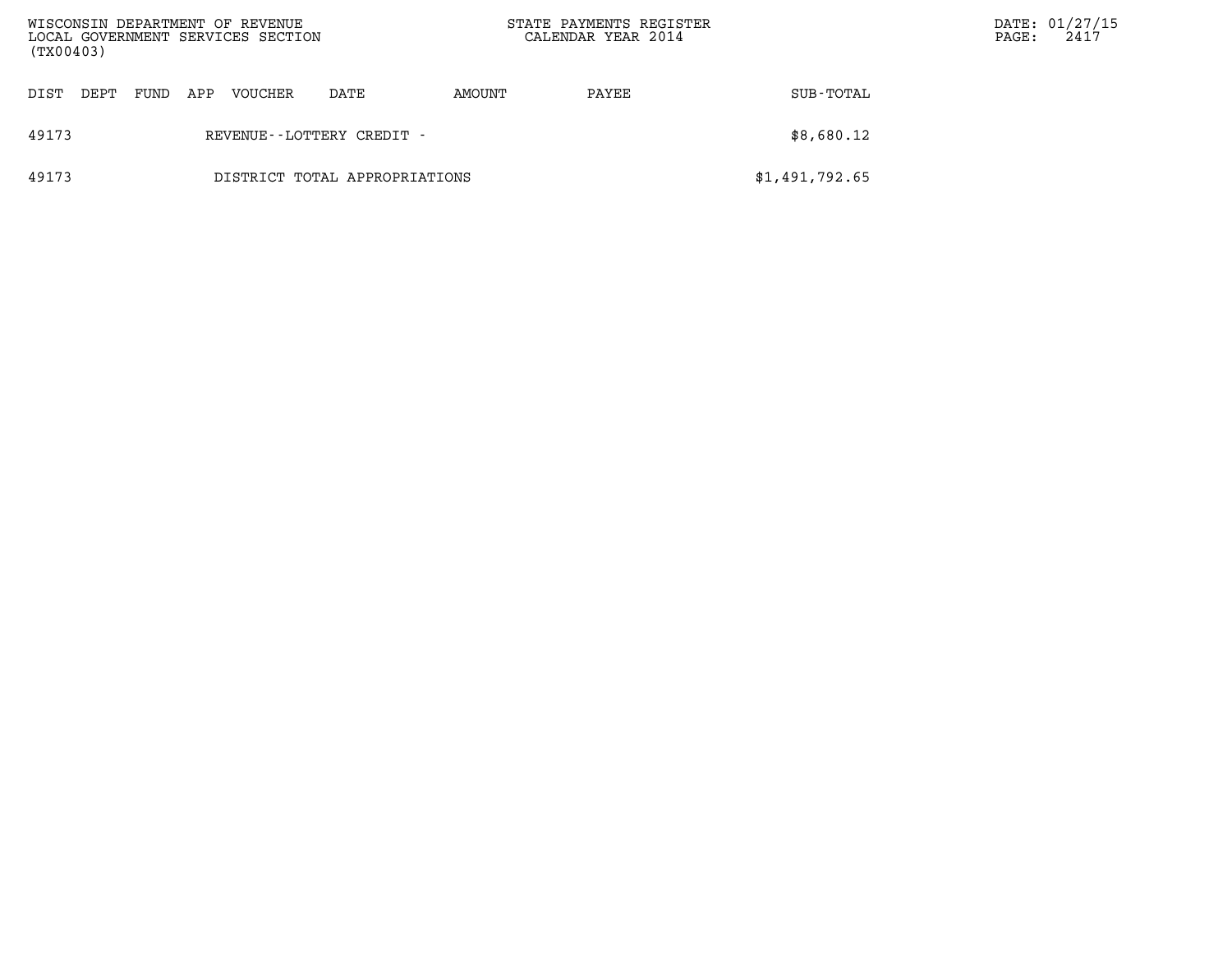| WISCONSIN DEPARTMENT OF REVENUE<br>LOCAL GOVERNMENT SERVICES SECTION | STATE PAYMENTS REGISTER<br>CALENDAR YEAR 2014 | DATE: 01/27/15<br>2418<br>PAGE: |
|----------------------------------------------------------------------|-----------------------------------------------|---------------------------------|

| (TX00403)                                                             |                                                                                                                                                                                                                                                                                                                       |                  |
|-----------------------------------------------------------------------|-----------------------------------------------------------------------------------------------------------------------------------------------------------------------------------------------------------------------------------------------------------------------------------------------------------------------|------------------|
| DIST<br>DEPT                                                          | FUND<br>APP<br>VOUCHER<br>DATE<br>AMOUNT<br>PAYEE                                                                                                                                                                                                                                                                     | <b>SUB-TOTAL</b> |
| 165<br>49176<br>49176                                                 | 002<br>225<br>01247 06-30-14 970.36<br>TREAS VIL ROSHOLT<br>SAFETY/PROF SERV--FIRE INSURANCE DUES                                                                                                                                                                                                                     | \$970.36         |
| 49176<br>395<br>49176<br>395<br>49176<br>395<br>49176<br>395<br>49176 | 05246<br>011<br>191<br>01-06-14<br>3,814.25 VILLAGE OF ROSHOLT<br>191<br>11246<br>3,814.25 VILLAGE OF ROSHOLT<br>011<br>04-07-14<br>3,814.25 VILLAGE OF ROSHOLT<br>011<br>191<br>21246<br>07-07-14<br>3,814.27 VILLAGE OF ROSHOLT<br>011<br>191<br>31246<br>$10 - 06 - 14$<br>TRANSPORTATION--GENERAL TRANSP AIDS-GTA | \$15, 257.02     |
| 49176<br>465<br>49176                                                 | 002<br>305<br>00019<br>$10 - 14 - 14$ 602.68<br>TREAS VIL ROSHOLT<br>MILITARY AFFAIRS-EMER MGMT-DISASTER RECO                                                                                                                                                                                                         | \$602.68         |
| 49176<br>465<br>49176                                                 | 002<br>342<br>00019<br>10-14-14 3,616.07 TREAS VIL ROSHOLT<br>MILITARY AFFAIRS-EMERGENCY MGMT-FED FUND                                                                                                                                                                                                                | \$3,616.07       |
| 49176<br>835<br>49176<br>835<br>49176                                 | 002<br>105<br>44189  07-28-14  12,962.14  TREAS VIL ROSHOLT<br>002<br>105<br>81295<br>$11 - 17 - 14$<br>70,487.27 TREAS VIL ROSHOLT<br>REVENUE - - STATE SHARED REVENUES                                                                                                                                              | \$83,449.41      |
| 49176<br>835<br>49176                                                 | 002<br>109<br>03144<br>870.00<br>$07 - 28 - 14$<br>TREAS VIL ROSHOLT<br>REVENUE--EXEMPT COMPUTER AID                                                                                                                                                                                                                  | \$870.00         |
| 49176                                                                 | DISTRICT TOTAL APPROPRIATIONS                                                                                                                                                                                                                                                                                         | \$104, 765.54    |

(TX00403)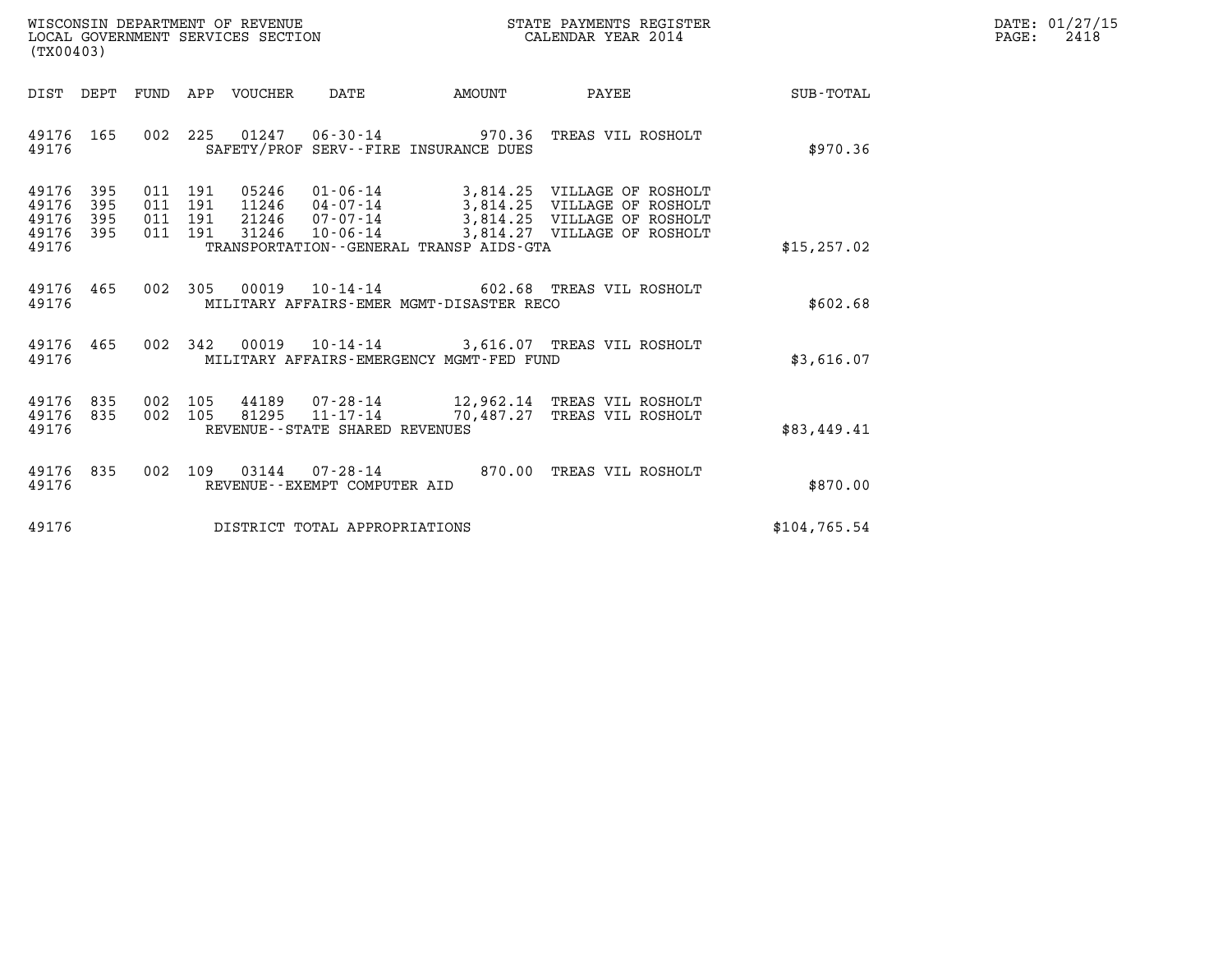| WISCONSIN DEPARTMENT OF REVENUE   | STATE PAYMENTS REGISTER | DATE: 01/27/15 |
|-----------------------------------|-------------------------|----------------|
| LOCAL GOVERNMENT SERVICES SECTION | CALENDAR YEAR 2014      | 2419<br>PAGE:  |

| (TX00403)                                                             |                                                      |                                                                                              |                                                                      |                                                                                                                    |              |
|-----------------------------------------------------------------------|------------------------------------------------------|----------------------------------------------------------------------------------------------|----------------------------------------------------------------------|--------------------------------------------------------------------------------------------------------------------|--------------|
| DIST<br>DEPT                                                          | FUND<br>APP                                          | VOUCHER<br>DATE                                                                              | AMOUNT                                                               | PAYEE                                                                                                              | SUB-TOTAL    |
| 49191<br>165<br>49191                                                 | 002<br>225                                           | 01248<br>06-30-14                                                                            | SAFETY/PROF SERV--FIRE INSURANCE DUES                                | 4,959.60 TREAS VIL WHITING                                                                                         | \$4,959.60   |
| 395<br>49191<br>395<br>49191<br>49191<br>395<br>49191<br>395<br>49191 | 011<br>191<br>191<br>011<br>011<br>191<br>011<br>191 | 05247<br>01-06-14<br>11247<br>$04 - 07 - 14$<br>21247<br>07-07-14<br>31247<br>$10 - 06 - 14$ | 16,014.22<br>TRANSPORTATION--GENERAL TRANSP AIDS-GTA                 | 16,014.20 VILLAGE OF WHITING<br>16,014.20 VILLAGE OF WHITING<br>16,014.20 VILLAGE OF WHITING<br>VILLAGE OF WHITING | \$64,056.82  |
| 395<br>49191<br>49191                                                 | 011<br>278                                           | 25502                                                                                        | $09 - 24 - 14$ 10,288.40<br>TRANSPORTATION - - LRIP/TRIP/MSIP GRANTS | TREAS VIL WHITING                                                                                                  | \$10, 288.40 |
| 49191<br>835<br>49191                                                 | 002<br>105                                           | 81296<br>REVENUE - - STATE SHARED REVENUES                                                   | $11 - 17 - 14$ 16,026.69                                             | TREAS VIL WHITING                                                                                                  | \$16,026.69  |
| 835<br>49191<br>835<br>49191<br>49191                                 | 002<br>109<br>002<br>109                             | 03145<br>$07 - 28 - 14$<br>05263<br>$07 - 28 - 14$<br>REVENUE--EXEMPT COMPUTER AID           | 1,525.00<br>12.00                                                    | TREAS VIL WHITING<br>TREAS VIL WHITING                                                                             | \$1,537.00   |
| 835<br>49191<br>49191                                                 | 002<br>501                                           | 00003<br>$02 - 03 - 14$                                                                      | 119.00<br>DOA-PAYMENT FOR MUNICIPAL SERVICES AID                     | TREAS VIL WHITING                                                                                                  | \$119.00     |
| 49191                                                                 |                                                      | DISTRICT TOTAL APPROPRIATIONS                                                                |                                                                      |                                                                                                                    | \$96,987.51  |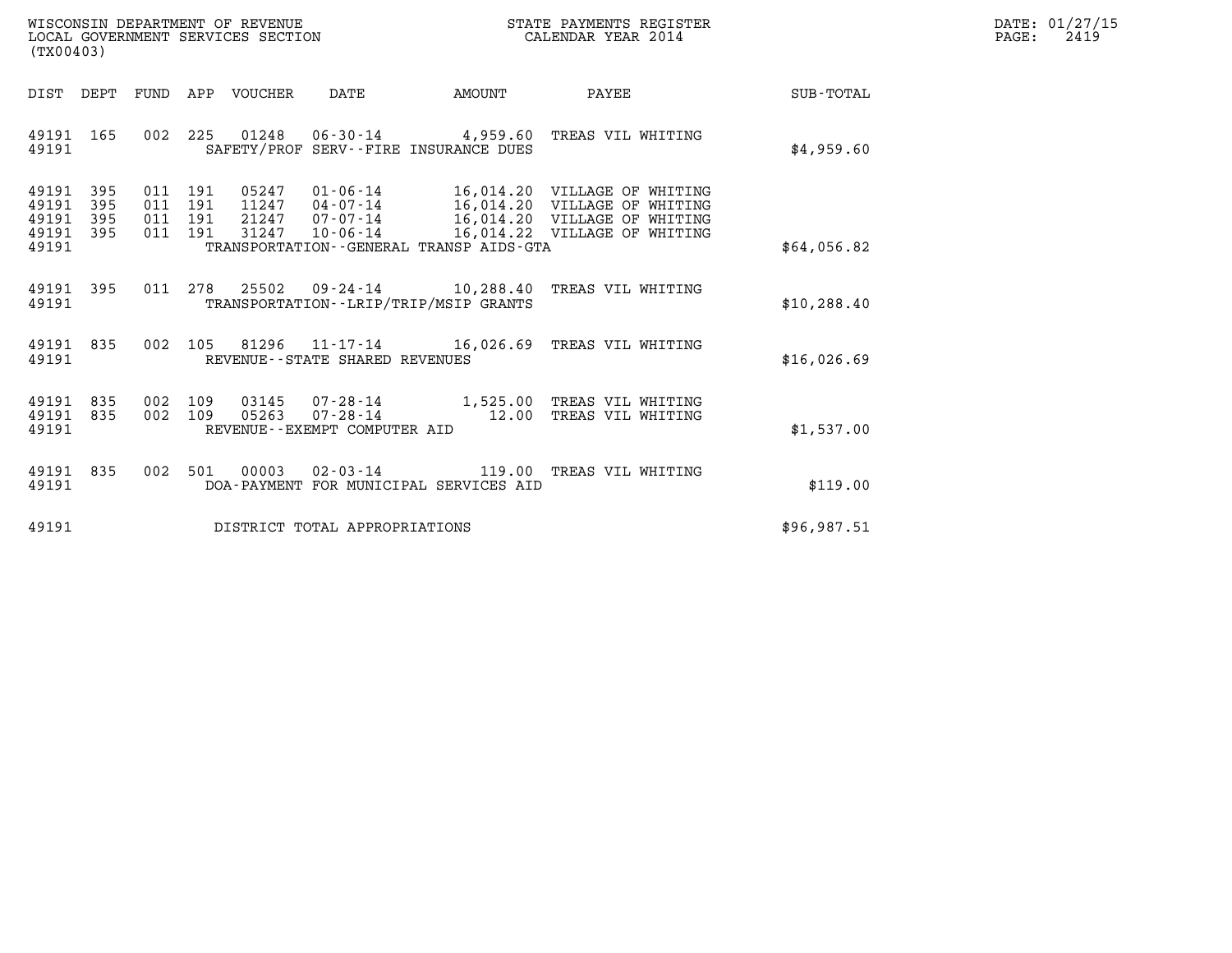| (TX00403)                                                                                                                                                      |                                                                                                                      |                                                                                                                                     |                                                                                         | WISCONSIN DEPARTMENT OF REVENUE<br>LOCAL GOVERNMENT SERVICES SECTION                                                                                  |                                                                                                                                                                                                                                                                                                      | STATE PAYMENTS REGISTER<br>CALENDAR YEAR 2014                                                                                                                                                                                             |                                                                                                                                                                                                                                                                                                                                                                                                                                                                                          | DATE: 01/27/15<br>PAGE:<br>2420 |  |
|----------------------------------------------------------------------------------------------------------------------------------------------------------------|----------------------------------------------------------------------------------------------------------------------|-------------------------------------------------------------------------------------------------------------------------------------|-----------------------------------------------------------------------------------------|-------------------------------------------------------------------------------------------------------------------------------------------------------|------------------------------------------------------------------------------------------------------------------------------------------------------------------------------------------------------------------------------------------------------------------------------------------------------|-------------------------------------------------------------------------------------------------------------------------------------------------------------------------------------------------------------------------------------------|------------------------------------------------------------------------------------------------------------------------------------------------------------------------------------------------------------------------------------------------------------------------------------------------------------------------------------------------------------------------------------------------------------------------------------------------------------------------------------------|---------------------------------|--|
| DIST DEPT                                                                                                                                                      |                                                                                                                      |                                                                                                                                     |                                                                                         | FUND APP VOUCHER                                                                                                                                      | DATE                                                                                                                                                                                                                                                                                                 | AMOUNT                                                                                                                                                                                                                                    | PAYEE                                                                                                                                                                                                                                                                                                                                                                                                                                                                                    | SUB-TOTAL                       |  |
| 49281 165<br>49281                                                                                                                                             |                                                                                                                      | 002                                                                                                                                 | 225                                                                                     |                                                                                                                                                       |                                                                                                                                                                                                                                                                                                      | SAFETY/PROF SERV--FIRE INSURANCE DUES                                                                                                                                                                                                     | 01249  06-30-14  66,361.59  TREAS CITY STEVENS POINT                                                                                                                                                                                                                                                                                                                                                                                                                                     | \$66,361.59                     |  |
| 49281<br>49281<br>49281<br>49281<br>49281                                                                                                                      | - 395<br>395<br>395<br>- 395                                                                                         | 011 162<br>011 162<br>011 162<br>011 162                                                                                            |                                                                                         | 06078<br>12078<br>22078<br>32078                                                                                                                      | $10 - 06 - 14$                                                                                                                                                                                                                                                                                       | TRANSPORTATION - CONNECTING HIGHWAY AIDS                                                                                                                                                                                                  | 01-06-14 25,540.83 CITY OF STEVENS POINT<br>04-07-14 25,540.83 CITY OF STEVENS POINT<br>07-07-14 25.540.83 CITY OF STEVENS POINT<br>25,540.85 CITY OF STEVENS POINT                                                                                                                                                                                                                                                                                                                      | \$102, 163.34                   |  |
| 49281 395<br>49281                                                                                                                                             |                                                                                                                      |                                                                                                                                     | 011 167                                                                                 | 29823                                                                                                                                                 | $11 - 05 - 14$                                                                                                                                                                                                                                                                                       | TRANSPORTATION - - ELDERLY/DISABLED CAPITAL                                                                                                                                                                                               | 19,172.80 TREAS CITY STEVENS POINT                                                                                                                                                                                                                                                                                                                                                                                                                                                       | \$19,172.80                     |  |
| 49281 395<br>49281                                                                                                                                             |                                                                                                                      |                                                                                                                                     | 011 175                                                                                 | 05671                                                                                                                                                 |                                                                                                                                                                                                                                                                                                      | TRANSPORTATION - - PARATRANSIT AIDS, STATE                                                                                                                                                                                                | 03-06-14 18,448.00 TREAS CITY STEVENS POINT                                                                                                                                                                                                                                                                                                                                                                                                                                              | \$18,448.00                     |  |
| 49281<br>49281<br>49281<br>49281<br>49281                                                                                                                      | 395<br>395<br>395<br>395                                                                                             | 011 177<br>011 177<br>011 177<br>011 177                                                                                            |                                                                                         | 16046<br>24046<br>26046<br>42046                                                                                                                      | $12 - 30 - 14$<br>TRANSPORTATION - - TRANSIT AID                                                                                                                                                                                                                                                     |                                                                                                                                                                                                                                           | 06-04-14 55,494.00 CITY OF STEVENS POINT<br>07-07-14 55,494.00 CITY OF STEVENS POINT<br>09-30-14 55,494.00 CITY OF STEVENS POINT<br>33,296.00 CITY OF STEVENS POINT                                                                                                                                                                                                                                                                                                                      | \$199,778.00                    |  |
| 49281<br>49281<br>49281<br>49281<br>49281<br>49281<br>49281                                                                                                    | - 395<br>395<br>395<br>395<br>395<br>395                                                                             | 011 182<br>011 182<br>011 182<br>011 182<br>011 182<br>011 182                                                                      |                                                                                         | 02816<br>03613<br>21466<br>26807<br>26808<br>31124                                                                                                    | 02-05-14<br>02-12-14<br>08-18-14<br>10-09-14<br>10-09-14<br>$11 - 17 - 14$                                                                                                                                                                                                                           | TRANSPORTATION - - TRANSIT AIDS - FEDERAL                                                                                                                                                                                                 | 18,614.50 TREAS CITY STEVENS POINT<br>239,794.00 TREAS CITY STEVENS POINT<br>31,870.40 TREAS CITY STEVENS POINT<br>162,919.00 TREAS CITY STEVENS POINT<br>195,018.00 TREAS CITY STEVENS POINT<br>183,826.00 TREAS CITY STEVENS POINT                                                                                                                                                                                                                                                     | \$832,041.90                    |  |
| 49281<br>49281<br>49281<br>49281<br>49281<br>49281<br>49281<br>49281<br>49281<br>49281<br>49281<br>49281<br>49281<br>49281<br>49281<br>49281<br>49281<br>49281 | 395<br>-395<br>395<br>395<br>395<br>395<br>395<br>395<br>395<br>395<br>395<br>395<br>395<br>395<br>395<br>395<br>395 | 011 185<br>011 185<br>011 185<br>011 185<br>011<br>011<br>011<br>011<br>011<br>011<br>011<br>011<br>011<br>011<br>011<br>011<br>011 | 185<br>185<br>185<br>185<br>185<br>185<br>185<br>185<br>185<br>185<br>185<br>185<br>185 | 00380<br>00380<br>04118<br>04773<br>06710<br>08600<br>09337<br>13627<br>16716<br>20732<br>22930<br>29205<br>30761<br>30761<br>98511<br>98511<br>98511 | 01 - 13 - 14<br>01 - 13 - 14<br>$02 - 18 - 14$<br>02-24-14<br>$03 - 17 - 14$<br>$04 - 07 - 14$<br>$04 - 14 - 14$<br>$06 - 02 - 14$<br>$07 - 02 - 14$<br>$08 - 11 - 14$<br>$09 - 02 - 14$<br>$10 - 30 - 14$<br>$11 - 12 - 14$<br>$11 - 12 - 14$<br>$01 - 06 - 14$<br>$01 - 06 - 14$<br>$01 - 06 - 14$ | 1,179.66<br>274.74<br>1,333.10<br>139.98<br>540.73<br>929.58<br>1,904.19<br>899.58<br>1,170.18<br>6,989.41<br>2,995.72<br>2,052.60<br>2,618.22<br>1,967.38<br>733.80<br>939.06<br>2,144.97<br>TRANSPORTATION - - HIGHWAY SAFETY - FEDERAL | TREAS CITY STEVENS POINT<br>TREAS CITY STEVENS POINT<br>TREAS CITY STEVENS POINT<br>TREAS CITY STEVENS POINT<br>TREAS CITY STEVENS POINT<br>TREAS CITY STEVENS POINT<br>TREAS CITY STEVENS POINT<br>TREAS CITY STEVENS POINT<br>TREAS CITY STEVENS POINT<br>TREAS CITY STEVENS POINT<br>TREAS CITY STEVENS POINT<br>TREAS CITY STEVENS POINT<br>TREAS CITY STEVENS POINT<br>TREAS CITY STEVENS POINT<br>TREAS CITY STEVENS POINT<br>TREAS CITY STEVENS POINT<br>TREAS CITY STEVENS POINT | \$28,812.90                     |  |